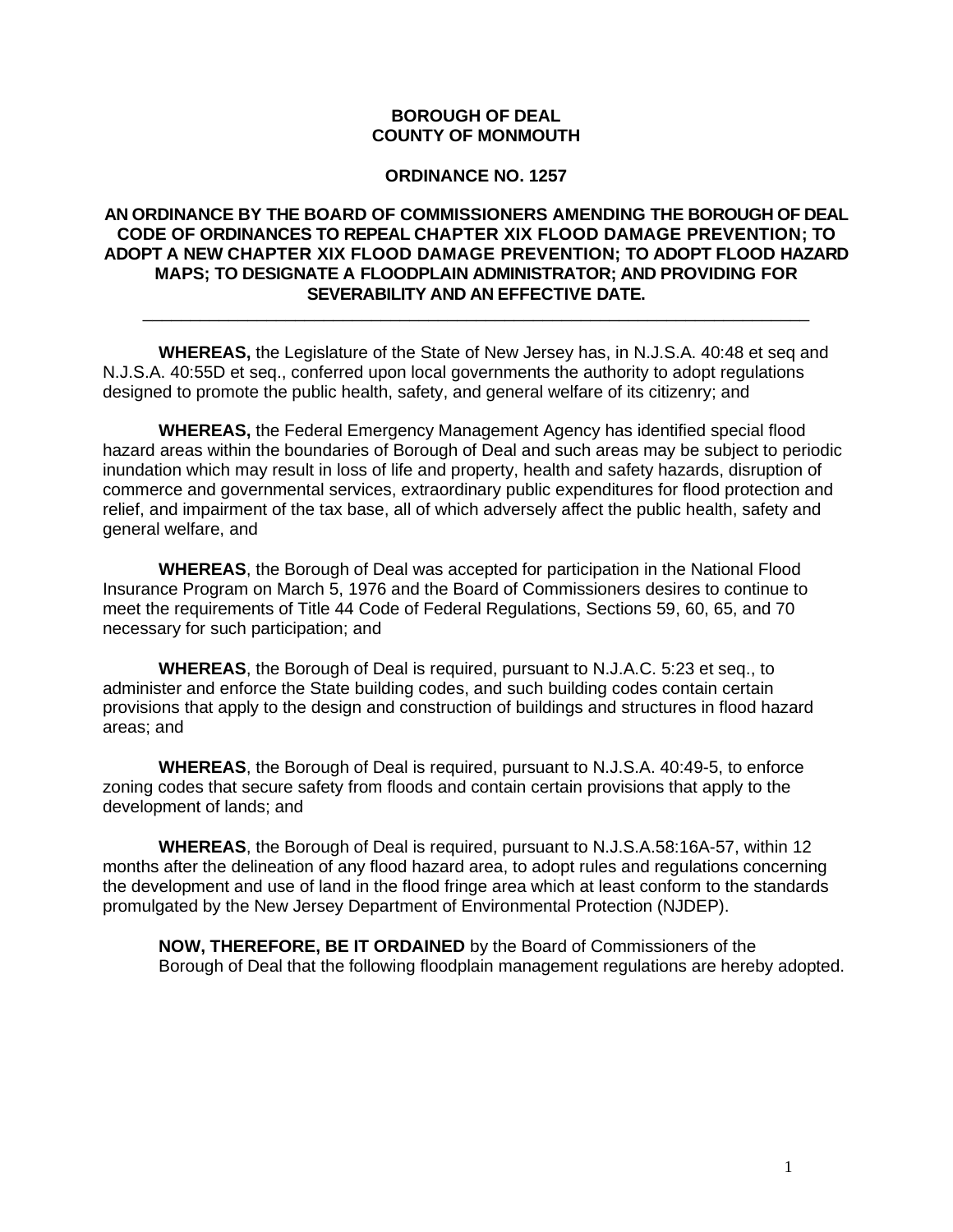## **SECTION 1. RECITALS.**

The foregoing whereas clauses are incorporated herein by reference and made a part hereof.

**SECTION 2.** These regulations specifically repeal and replace the following ordinance(s) and regulation(s): Chapter XIX Flood Damage Prevention.

# **19-1 SCOPE AND ADMINISTRATION**

**19-1.1 Title.** These regulations, in combination with the flood provisions of the Uniform Construction Code (UCC) N.J.A.C. 5:23 (hereinafter "Uniform Construction Code," consisting of the Building Code, Residential Code, Rehabilitation Subcode, and related codes, and the New Jersey Flood Hazard Area Control Act (hereinafter "FHACA"), N.J.A.C. 7:13, shall be known as the *Floodplain Management Regulations* of the Borough of Deal (hereinafter "these regulations").

- **19-1.2 Scope.** These regulations, in combination with the flood provisions of the Uniform Construction Code and FHACA shall apply to all proposed development in flood hazard areas established in Section 19-2 of these regulations.
- **19-1.3 Purposes and objectives**. The purposes and objectives of these regulations are to promote the public health, safety and general welfare and to minimize public and private losses due to flood conditions in specific flood hazard areas through the establishment of comprehensive regulations for management of flood hazard areas, designed to:
	- a. Protect human life and health.
	- b. Prevent unnecessary disruption of commerce, access, and public service during times of flooding.
	- c. Manage the alteration of natural floodplains, stream channels and shorelines;
	- d. Manage filling, grading, dredging and other development which may increase flood damage or erosion potential.
	- e. Prevent or regulate the construction of flood barriers which will divert floodwater or increase flood hazards.
	- f. Contribute to improved construction techniques in the floodplain.
	- g. Minimize damage to public and private facilities and utilities.
	- h. Help maintain a stable tax base by providing for the sound use and development of flood hazard areas.
	- i. Minimize the need for rescue and relief efforts associated withflooding.
	- j. Ensure that property owners, occupants, and potential owners are aware of property located in flood hazardareas.
	- k. Minimize the need for future expenditure of public funds for flood control projects and response to and recovery from flood events.
	- l. Meet the requirements of the National Flood Insurance Program for community participation set forth in Title 44 Code of Federal Regulations, Section 59.22.
- **19-1.4 Coordination with Building Codes.** Pursuant to the requirement established in N.J.A.C. 5:23, the Uniform Construction Code, that the Borough of Deal administer and enforce the State building codes, the Board of Commissioners of the Borough of Deal does hereby acknowledge that the Uniform Construction Code contains certain provisions that apply to the design and construction of buildings and structures in flood hazard areas. Therefore, these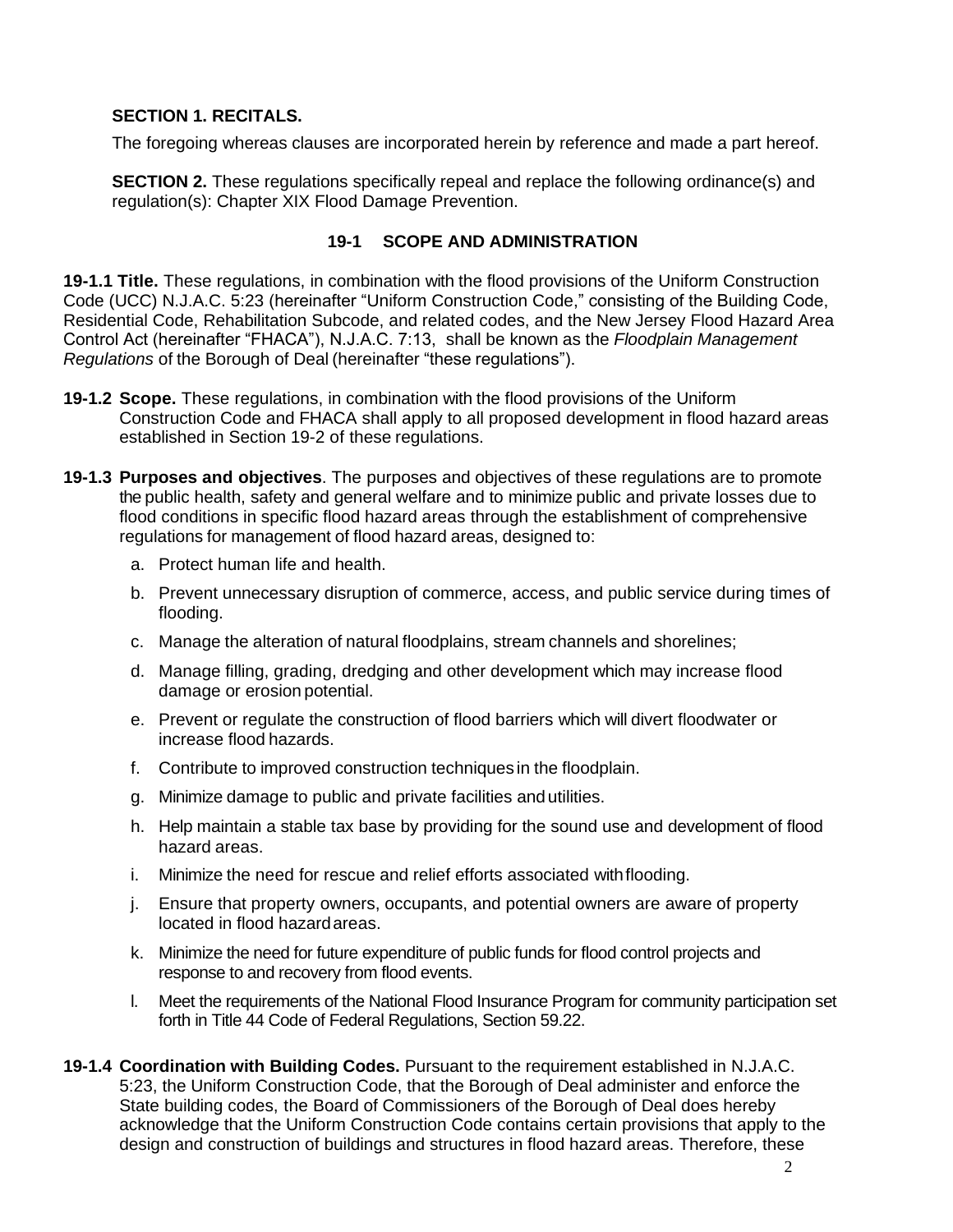regulations are intended to be administered and enforced in conjunction with the Uniform Construction Code.

- **19-1.5 Ordinary Building Maintenance and Minor Work.** Improvements defined as ordinary building maintenance and minor work projects by the Uniform Construction Code including non-structural replacement-in-kind of windows, doors, cabinets, plumbing fixtures, decks, walls, partitions, new flooring materials, roofing, etc. shall be evaluated by the Floodplain Administrator through the floodplain development permit to ensure compliance with the Substantial Damage and Substantial Improvement Section 19-3.14 of this ordinance.
- **19-1.6 Warning.** The degree of flood protection required by these regulations is considered reasonable for regulatory purposes and is based on scientific and engineering considerations. Larger floods can and will occur. Flood heights may be increased by man-made or natural causes. Enforcement of these regulations does not imply that land outside the special flood hazard areas, or that uses permitted within such flood hazard areas, will be free from flooding or flood damage.
- **19-1.7 Other laws.** The provisions of these regulations shall not be deemed to nullify any provisions of local, State, or Federal law.
- **19-1.8 Violations and Penalties for Noncompliance.** No structure or land shall hereafter be constructed, re-located to, extended, converted, or altered without full compliance with the terms of this ordinance and other applicable regulations. Violation of the provisions of this ordinance by failure to comply with any of its requirements (including violations of conditions and safeguards established in connection with conditions) shall constitute a violation under N.J.S.A. 40:49-5. Any person who violates this ordinance or fails to comply with any of its requirements shall be subject to one (1) or more of the following: a fine of not more than \$2,000, imprisonment for a term not exceeding ninety(90) days or a period of community service not exceeding 90 days.

Each day in which a violation of an ordinance exists shall be considered to be a separate and distinct violation subject to the imposition of a separate penalty for each day of the violation as the Court may determine except that the owner will be afforded the opportunity to cure or abate the condition during a 30 day period and shall be afforded the opportunity for a hearing before the court for an independent determination concerning the violation. Subsequent to the expiration of the 30 day period, a fine up to \$2,000 may be imposed if the court has not determined otherwise, or if upon reinspection of the property, it is determined that the abatement has not been substantially completed.

Any person who is convicted of violating an ordinance within one year of the date of a previous violation of the same ordinance and who was fined for the previous violation, shall be sentenced by a court to an additional fine as a repeat offender. The additional fine imposed by the court upon a person for a repeated offense shall not be less than the minimum or exceed the maximum fine fixed for a violation of the ordinance, but shall be calculated separately from the fine imposed for the violation of the ordinance.

**19-1.8.1 Solid Waste Disposal in a Flood Hazard Area.** Any person who has unlawfully disposed of solid waste in a floodway or floodplain who fails to comply with this ordinance or fails to comply with any of its requirements shall upon conviction thereof be fined not more than \$2500 or up to a maximum penalty by a fine not exceeding \$10,000 under N.J.S.A. 40:49-5.

**19-1.9 Abrogation and greater restrictions.** These regulations supersede any ordinance in effect in flood hazard areas. However, these regulations are not intended to repeal or abrogate any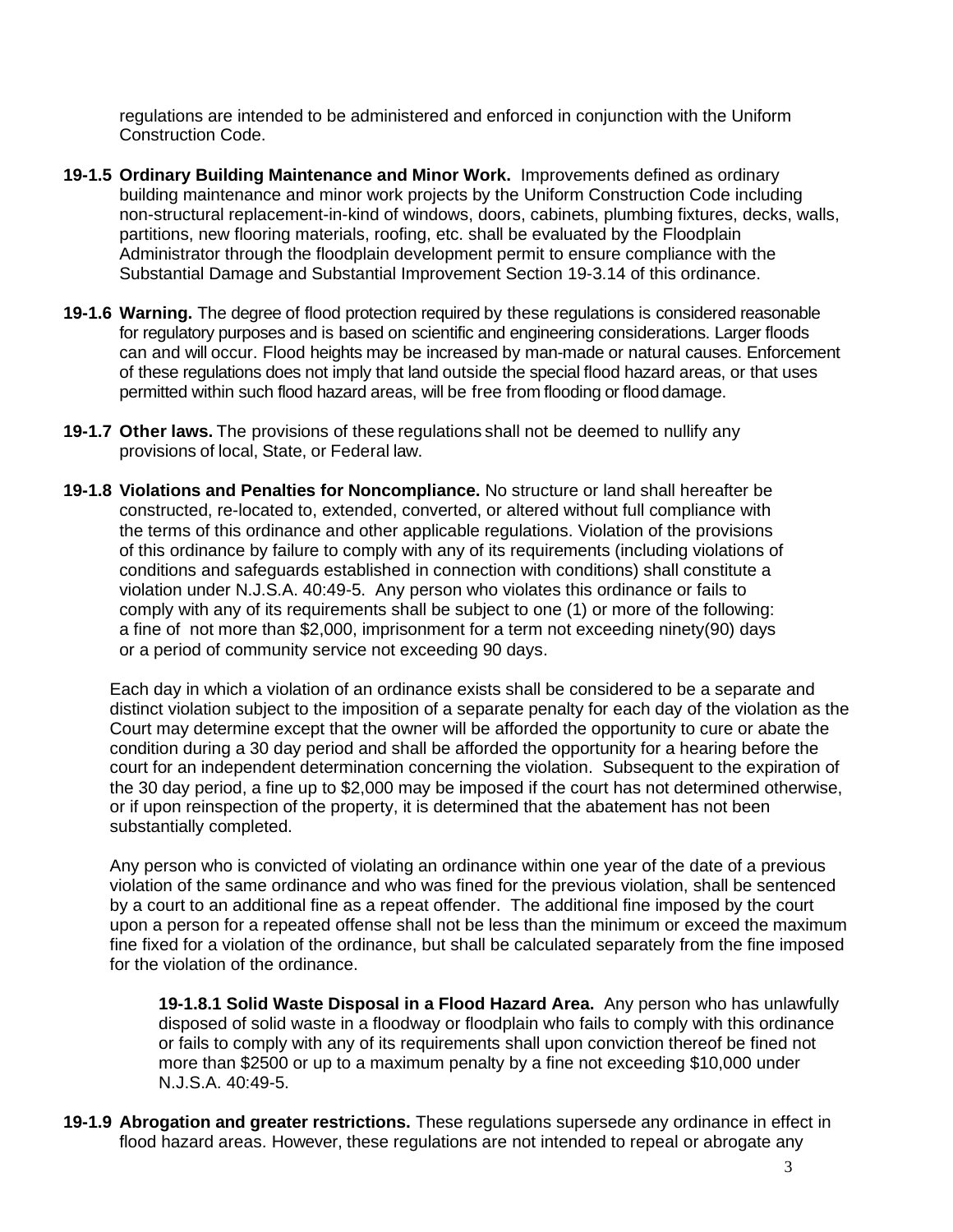existing ordinances including land development regulations, subdivision regulations, zoning ordinances, stormwater management regulations, or building codes. In the event of a conflict between these regulations and any other ordinance, code, or regulation, the more restrictive shall govern.

# **19-2 APPLICABILITY**

**19-2.1 General.** These regulations, in conjunction with the Uniform Construction Code, provide minimum requirements for development located in flood hazard areas, including the subdivision of land and other developments; site improvements and installation of utilities; placement and replacement of manufactured homes; placement of recreational vehicles; new construction and alterations, repair, reconstruction, rehabilitation or additions of existing buildings and structures; substantial improvement of existing buildings and structures, including repair of substantial damage; installation of tanks; temporary structures and temporary or permanent storage; utility and miscellaneous Group U buildings and structures; and certain building work exempt from permit under the Uniform Construction Code; and other buildings and development activities.

*19-2.2* **Establishment of Flood Hazard Areas.** The Borough of Deal was accepted for participation in the National Flood Insurance Program on March 5, 1976.

The National Flood Insurance Program (NFIP) floodplain management regulations encourage that all Federal, State, and Local regulations that are more stringent than the minimum NFIP standards take precedence in permitting decisions. The FHACA requires that the effective Flood Insurance Rate Map, most recent preliminary FEMA mapping and flood studies, and Department delineations be compared to determine the most restrictive mapping. The FHACA also regulates unstudied flood hazard areas in watersheds measuring 50 acres or greater in size and most riparian zones in New Jersey. Because of these higher standards, the regulated flood hazard area in New Jersey may be more expansive and more restrictive than the FEMA Special Flood Hazard Area. Maps and studies that establish flood hazard areas are on file at Borough of Deal, 190 Norwood Avenue, Deal, NJ 07723.

The following sources identify flood hazard areas in this jurisdiction and must be considered when determining the Best Available Flood Hazard Data Area:

a. **Effective Flood Insurance Study.** Special Flood Hazard Areas (SFHAs) identified by the Federal Emergency Management Agency in a scientific and engineering report entitled Flood Insurance Study, Monmouth County, New Jersey (All Jurisdictions) dated September 25, 2009 and revised June 20, 2018 and June 15, 2022 and the accompanying Flood Insurance Rate Maps (FIRM) identified in Table 19-2.2a whose effective dates are September 25, 2009 and June 15, 2022 are hereby adopted by reference.

| Map Panel # | <b>Effective Date</b> | Revisi<br>on<br>Letter | Map Panel<br>l # | Effective<br>Date | Revision<br>Letter |
|-------------|-----------------------|------------------------|------------------|-------------------|--------------------|
| 34025C0194  | September 25, 2009    | E                      |                  |                   |                    |
| 34025C0213  | June 15, 2022         | G                      |                  |                   |                    |
| 34025C0332  | June 15, 2022         | G                      |                  |                   |                    |
| 34025C0351  | June 15, 2022         | G                      |                  |                   |                    |

Table 19-2.2a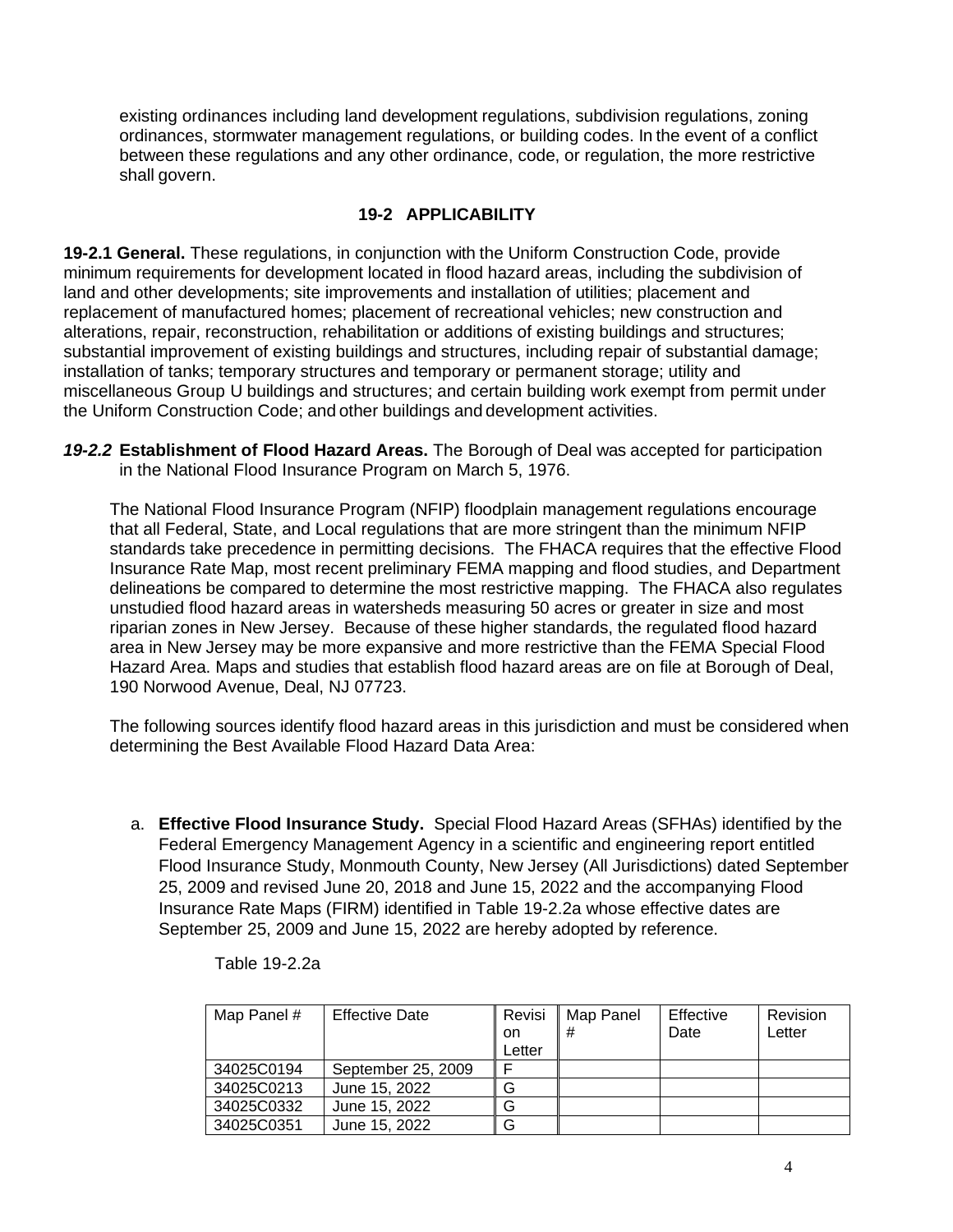b. **Federal Best Available Information. The Borough of Deal** shall utilize Federal flood information as listed in the table below that provides more detailed hazard information, higher flood elevations, larger flood hazard areas, and results in more restrictive regulations. This information may include but is not limited to preliminary flood elevation guidance from FEMA (such as Advisory Flood Hazard Area Maps, Work Maps or Preliminary FIS and FIRM). Additional Federal Best Available studies issued after the date of this ordinance must also be considered. These studies are listed on FEMA's Map Service Center. This information shall be used for floodplain regulation purposes only.

Table 19-2.2b

| Map Panel # | Preliminary<br>Date | Map Panel # | Preliminary<br>Date |
|-------------|---------------------|-------------|---------------------|
|             |                     |             |                     |
|             |                     |             |                     |
|             |                     |             |                     |
|             |                     |             |                     |

- c. **Other Best Available Data. The Borough of Deal** shall utilize high water elevations from flood events, groundwater flooding areas, studies by federal or state agencies, or other information deemed appropriate by the Borough of Deal. Other "best available information" may not be used which results in less restrictive flood elevations, design standards, or smaller flood hazard areas than the sources described in Section 19-2.2 a and b, above. This information shall be used for floodplain regulation purposes only.
- d. **State Regulated Flood Hazard Areas.** For State regulated waters, the NJ Department of Environmental Protection (NJDEP) identifies the flood hazard area as the land, and the space above that land, which lies below the "Flood Hazard Area Control Act Design Flood Elevation", as defined in Section 19-9, and as described in the New Jersey Flood Hazard Area Control Act at N.J.A.C. 7:13. A FHACA flood hazard area exists along every regulated water that has a drainage area of 50 acres or greater. Such area may extend beyond the boundaries of the Special Flood Hazard Areas (SFHAs) as identified by FEMA. The following is a list of New Jersey State studied waters in this community under the FHACA, and their respective map identification numbers.

| Name of Studied Water | File Name | Map Number |
|-----------------------|-----------|------------|
| Poplar Brook          | SUPPIX28  | 25         |
| Poplar Brook          | SUPPIX29  | 26         |
| Hog Swamp Brook       | SUPPIX38  | 35         |

Table 19-2.2c List of State Studied Waters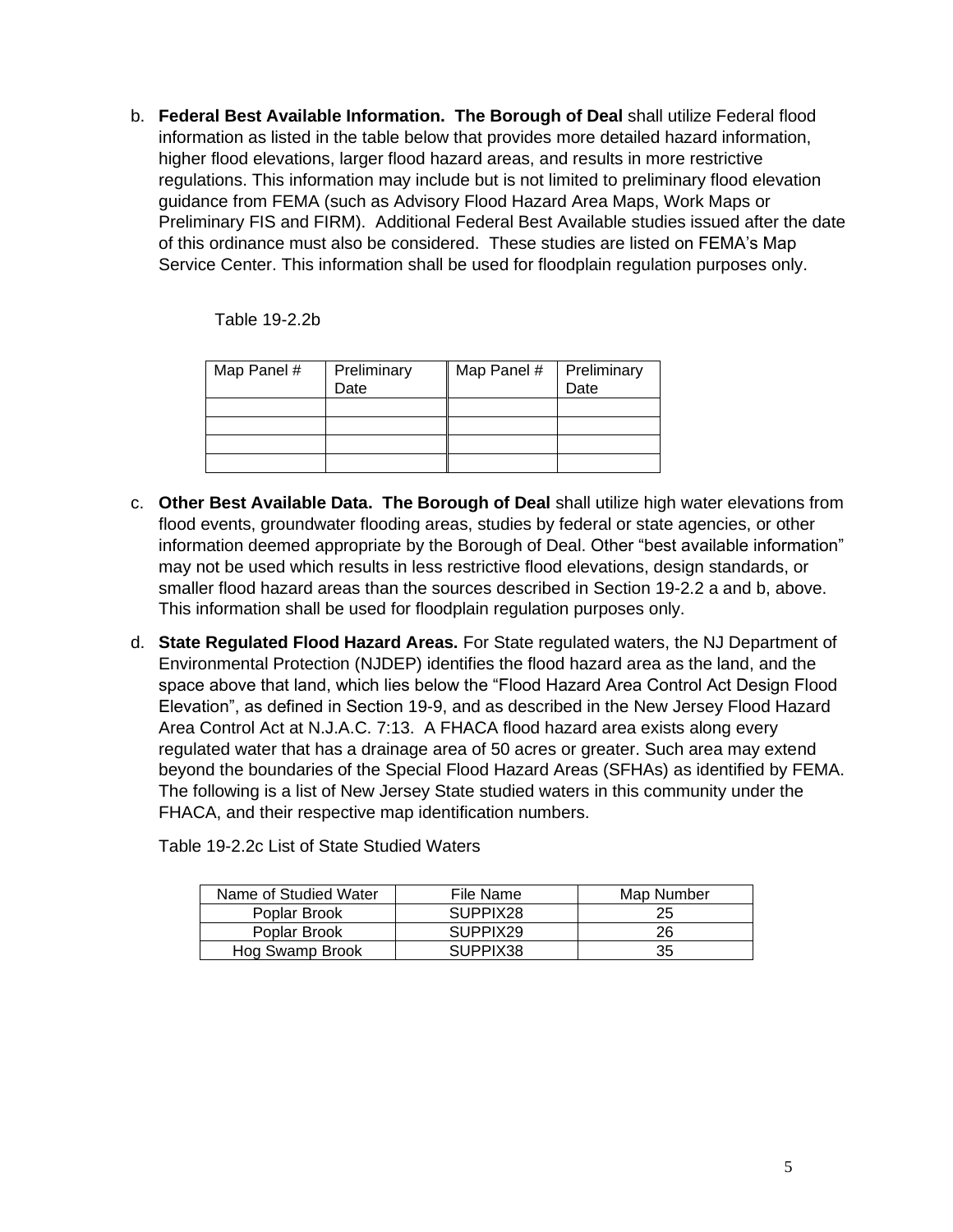# **19-2.3 Establishing the Local Design Flood Elevation (LDFE).**

The Local Design Flood Elevation (LDFE) is established in the flood hazard areas determined in Section 19-2.2, above, using the best available flood hazard data sources, and the Flood Hazard Area Control Act minimum Statewide elevation requirements for lowest floors in A, Coastal A, and V zones, ASCE 24 requirements for critical facilities as specified by the building code, plus additional freeboard as specified by this ordinance.

At a minimum, the Local Design Flood Elevation shall be as follows:

- a. For a delineated watercourse, the elevation associated with the Best Available Flood Hazard Data Area determined in Section 19-2.2, above plus one foot or as described by N.J.A.C. 7:13 of freeboard; or
- b. For any undelineated watercourse (where mapping or studies described in 19-2.2a and b above are not available) that has a contributary drainage area of 50 acres or more, the applicants must provide one of the following to determine the Local Design Flood Elevation:
	- 1. A copy of an unexpired NJDEP Flood Hazard Area Verification plus one foot of freeboard and any additional freeboard as required by ASCE 24; or
	- 2. A determination of the Flood Hazard Area Design Flood Elevation using Method 5 or Method 6 (as described in N.J.A.C. 7:13) plus one foot of freeboard and any additional freeboard as required by ASCE 24. Any determination using these methods must be sealed and submitted according to Section 19-5.2-3.
- c. AO Zones For Zone AO areas on the municipality's FIRM (or on preliminary flood elevation guidance from FEMA), the Local Design Flood Elevation is determined from the FIRM panel as the highest adjacent grade plus the depth number specified plus one foot of freeboard. If no depth number is specified, the Local Design Flood Elevation is three (3) feet above the highest adjacent grade.
- d. Class IV Critical Facilities For any proposed development of new and substantially improved Flood Design Class IV Critical Facilities, the Local Design Flood Elevation must be the higher of the 0.2% annual chance (500 year) flood elevation or the Flood Hazard Area Design Flood Elevation with an additional 2 feet of freeboard in accordance with ASCE 24.
- e. Class III Critical Facilities For proposed development of new and substantially improved Flood Design Class III Critical Facilities in coastal high hazard areas, the Local Design Flood Elevation must be the higher of the 0.2% annual chance (500 year) flood elevation or the Flood Hazard Area Design Flood Elevation with an additional 1 foot of freeboard in accordance with ASCE 24.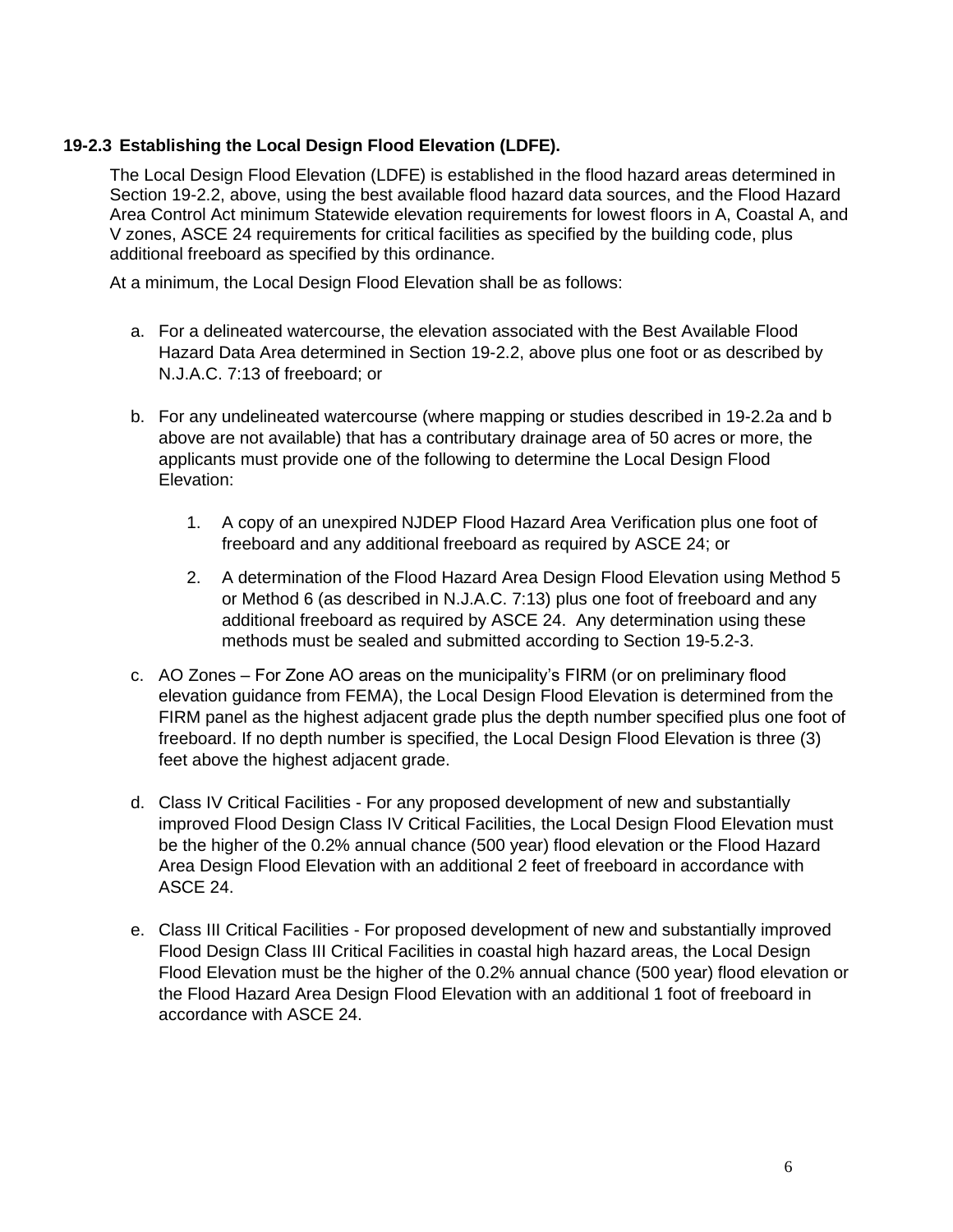# **19-3 DUTIES AND POWERS OF THE FLOODPLAIN ADMINISTRATOR**

**19-3.1 Floodplain Administrator Designation.** The Borough Engineer is designated the Floodplain Administrator. The Floodplain Administrator shall have the authority to delegate performance of certain duties to other employees.

- **19-3.2 General.** The Floodplain Administrator is authorized and directed to administer the provisions of these regulations. The Floodplain Administrator shall have the authority to render interpretations of these regulations consistent with the intent and purpose of these regulations and to establish policies and procedures in order to clarify the application of its provisions. Such interpretations, policies and procedures shall be consistent with the intent and purpose of these regulations and the flood provisions of the building code and shall not have the effect of waiving specific requirements without the granting of a variance pursuant to Section 19-7 of these regulations.
- **19-3.3 Coordination.** The Floodplain Administrator shall coordinate with the Construction Official to administer and enforce the flood provisions of the Uniform Construction Code.
- **19-3.4 Duties**. The duties of the Floodplain Administrator shall include but are not limited to:
	- a. Review all permit applications to determine whether proposed development is located in flood hazard areas established in Section 19-2 of these regulations.
	- b. Require development in flood hazard areas to be reasonably safe from flooding and to be designed and constructed with methods, practices and materials that minimize flood damage.
	- c. Interpret flood hazard area boundaries and provide available flood elevation and flood hazard information.
	- d. Determine whether additional flood hazard data shall be obtained or developed.
	- e. Review required certifications and documentation specified by these regulations and the building code to determine that such certifications and documentations are complete.
	- f. Establish, in coordination with the Construction Official, written procedures for administering and documenting determinations of substantial improvement and substantial damage made pursuant to Section 19-3.14 of these regulations.
	- g. Coordinate with the Construction Official and others to identify and investigate damaged buildings located in flood hazard areas and inform owners of the requirement to obtain permits forrepairs.
	- h. Review requests submitted to the Construction Official seeking approval to modify the strict application of the flood load and flood resistant construction requirements of the Uniform Construction code to determine whether such requests require consideration as a variance pursuant to Section 19-7 of these regulations.
	- i. Require applicants who submit hydrologic and hydraulic engineering analyses to support permit applications to submit to FEMA the data and information necessary to maintain the Flood Insurance Rate Maps when the analyses propose to change base flood elevations, flood hazard area boundaries, or floodway designations; such submissions shall be made within 6 months of such data becoming available.
	- j. Require applicants who propose alteration of a watercourse to notify adjacent jurisdictions and the NJDEP Bureau of Flood Engineering, and to submit copies of such notifications to the Federal Emergency Management Agency (FEMA).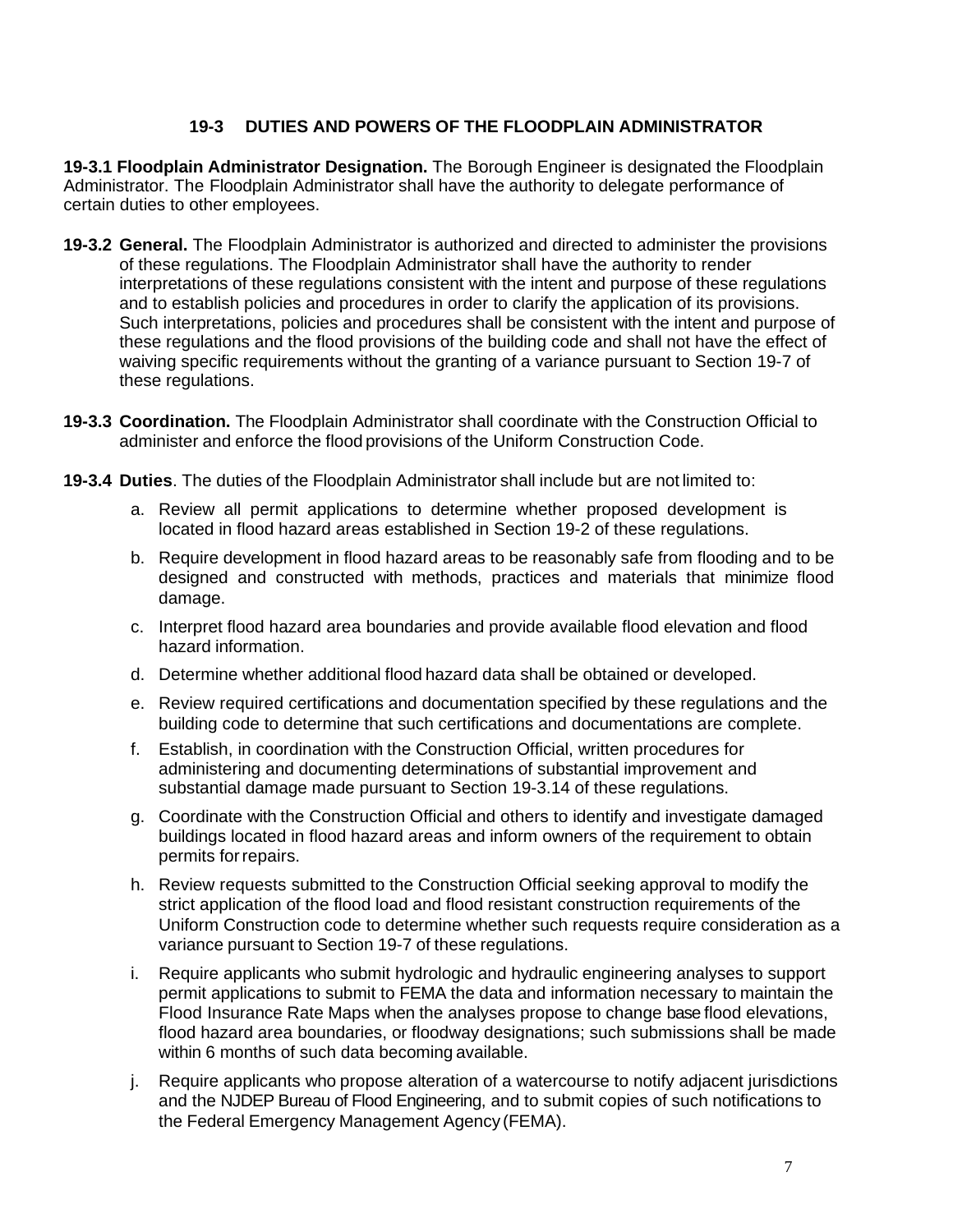- k. Inspect development in accordance with Section 19-6 of these regulations and inspect flood hazard areas to determine if development is undertaken without issuance of permits.
- l. Prepare comments and recommendations for consideration when applicants seek variances in accordance with Section 19-7 of these regulations.
- m. Cite violations in accordance with Section 19-8 of these regulations.
- n. Notify the Federal Emergency Management Agency when the corporate boundaries of **t**he Borough of Deal have been modified.
- o. Permit Ordinary Maintenance and Minor Work in the regulated areas discussed in Section 19-2.2.
- **19-3.5 Use of changed technical data.** The Floodplain Administrator and the applicant shall not use changed flood hazard area boundaries or base flood elevations for proposed buildings or developments unless the Floodplain Administrator or applicant has applied for a Conditional Letter of Map Revision (CLOMR) to the Flood Insurance Rate Map (FIRM) revision and has received the approval of the Federal Emergency Management Agency. A revision of the effective FIRM does not remove the related feature(s) on a flood hazard area delineation that has been promulgated by the NJDEP. A separate application must be made to the State pursuant to N.J.A.C. 7:13 for revision of a flood hazard design flood elevation, flood hazard area limit, floodway limit, and/or other related feature.
- **19-3.6 Other permits**. It shall be the responsibility of the Floodplain Administrator to assure that approval of a proposed development shall not be given until proof that necessary permits have been granted by Federal or State agencies having jurisdiction over such development, including section 404 of the Clean Water Act. In the event of conflicting permit requirements, the Floodplain Administrator must ensure that the most restrictive floodplain management standards are reflected in permit approvals.
- **19-3.7 Determination of Local Design Flood Elevations.** If design flood elevations are not specified, the Floodplain Administrator is authorized to require the applicant to:
	- a. Obtain, review, and reasonably utilize data available from a Federal, State, or other source, or
	- b. Determine the design flood elevation in accordance with accepted hydrologic and hydraulic engineering techniques. Such analyses shall be performed and sealed by a licensed professional engineer. Studies, analyses, and computations shall be submitted in sufficient detail to allow review and approval by the Floodplain Administrator. The accuracy of data submitted for such determination shall be the responsibility of the applicant.

It shall be the responsibility of the Floodplain Administrator to verify that the applicant's proposed Best Available Flood Hazard Data Area and the Local Design Flood Elevation in any development permit accurately applies the best available flood hazard data and methodologies for determining flood hazard areas and design elevations described in 19-2.2 and 19-2.3 respectively. This information shall be provided to the Construction Official and documented according to Section 19-3.15.

**19-3.8 Requirement to submit new technical data.** Base Flood Elevations may increase or decrease resulting from natural changes (e.g. erosion, accretion, channel migration, subsidence, uplift) or man-made physical changes (e.g. dredging, filling, excavation) affecting flooding conditions. As soon as practicable, but not later than six months after the date of a man-made change or when information about a natural change becomes available, the Floodplain Administrator shall notify the Federal Insurance Administrator of the changes by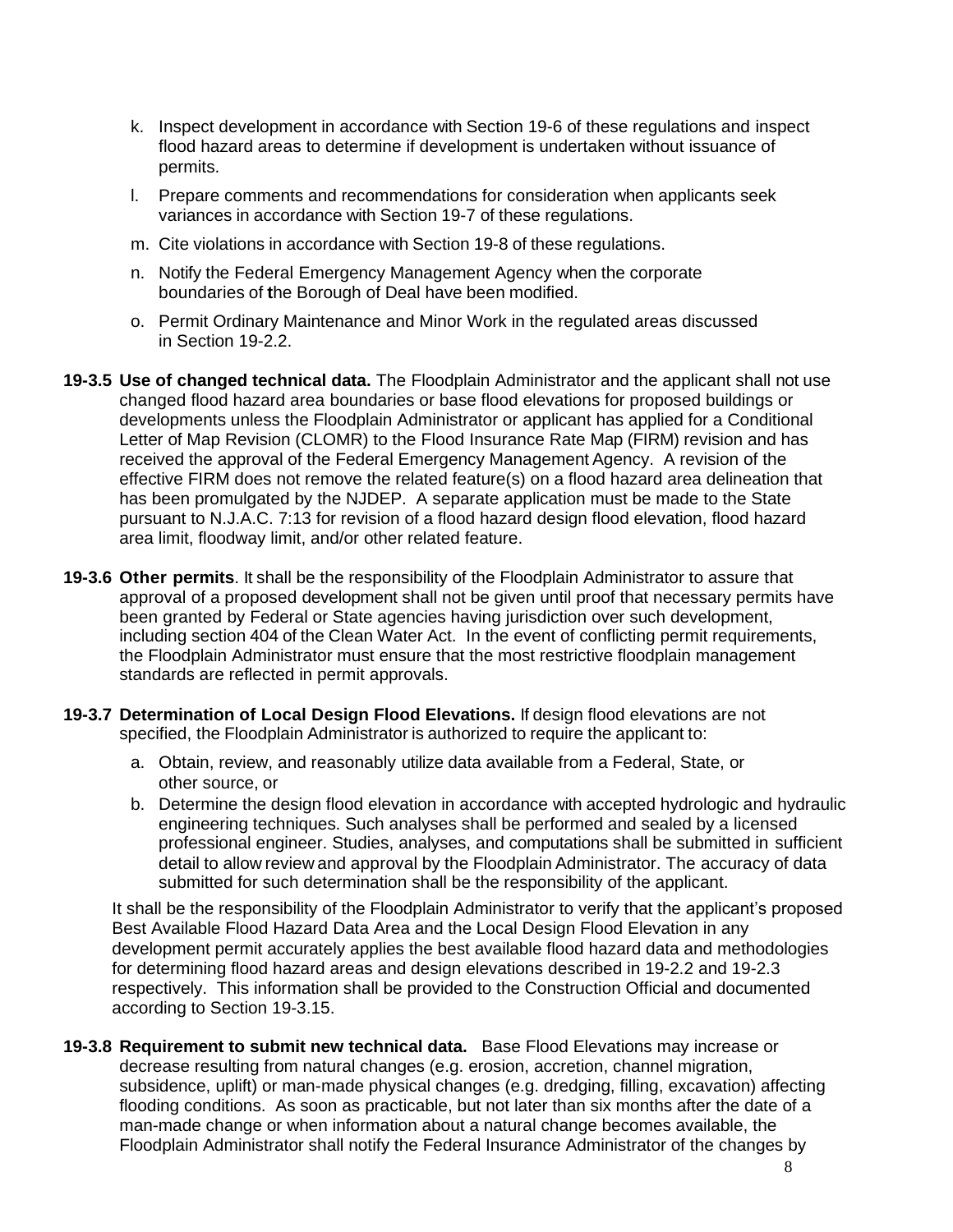submitting technical or scientific data in accordance with Title 44 Code of Federal Regulations Section 65.3. Such a submission is necessary so that upon confirmation of those physical changes affecting flooding conditions, risk premium rates and floodplain management requirements will be based upon current data.

- **19-3.9 Activities in riverine flood hazard areas.** In riverine flood hazard areas where design flood elevations are specified but floodways have not been designated, the Floodplain Administrator shall not permit any new construction, substantial improvement or other development, including the placement of fill, unless the applicant submits an engineering analysis prepared by a licensed professional engineer that demonstrates that the cumulative effect of the proposed development, when combined with all other existing and anticipated flood hazard area encroachment, will not increase the design flood elevation more than 0.2 feet at any point within the community.
- **19-3.10 Floodway encroachment.** Prior to issuing a permit for any floodway encroachment, including fill, new construction, substantial improvements and other development or land- disturbing-activity, the Floodplain Administrator shall require submission of a certification prepared by a licensed professional engineer, along with supporting technical data, that demonstrates that such development will not cause any increase in the base flood level.

**19-3.10.1 Floodway revisions.** A floodway encroachment that increases the level of the base flood is authorized if the applicant has applied for a Conditional Letter of Map Revision (CLOMR) to the Flood Insurance Rate Map (FIRM) and has received the approval of FEMA.

**19-3.11 Watercourse alteration.** Prior to issuing a permit for any alteration or relocation of any watercourse, the Floodplain Administrator shall require the applicant to provide notification of the proposal to the appropriate authorities of all adjacent government jurisdictions, as well as the NJDEP Bureau of Flood Engineering and the Division of Land Resource Protection. A copy of the notification shall be maintained in the permit records and submitted to FEMA.

> **19-3.11.1 Engineering analysis.** The Floodplain Administrator shall require submission of an engineering analysis prepared by a licensed professional engineer, demonstrating that the flood-carrying capacity of the altered or relocated portion of the watercourse will be maintained, neither increased nor decreased. Such watercourses shall be maintained in a manner that preserves the channel's flood-carrying capacity.

- **19-3.12 Alterations in coastal areas.** The excavation or alteration of sand dunes is governed by the New Jersey Coastal Zone Management (CZM) rules, N.J.A.C. 7:7. Prior to issuing a flood damage prevention permit for any alteration of sand dunes in coastal high hazard areas and Coastal A Zones, the Floodplain Administrator shall require that a New Jersey CZM permit be obtained and included in the flood damage prevention permit application. The applicant shall also provide documentation of any engineering analysis, prepared by a licensed professional engineer, that demonstrates that the proposed alteration will not increase the potential for flood damage.
- **19-3.13 Development in riparian zones** All development in Riparian Zones as described in N.J.A.C. 7:13 is prohibited by this ordinance unless the applicant has received an individual or general permit or has complied with the requirements of a permit by rule or permit by certification from NJDEP Division of Land Resource Protection prior to application for a floodplain development permit and the project is compliant with all other Floodplain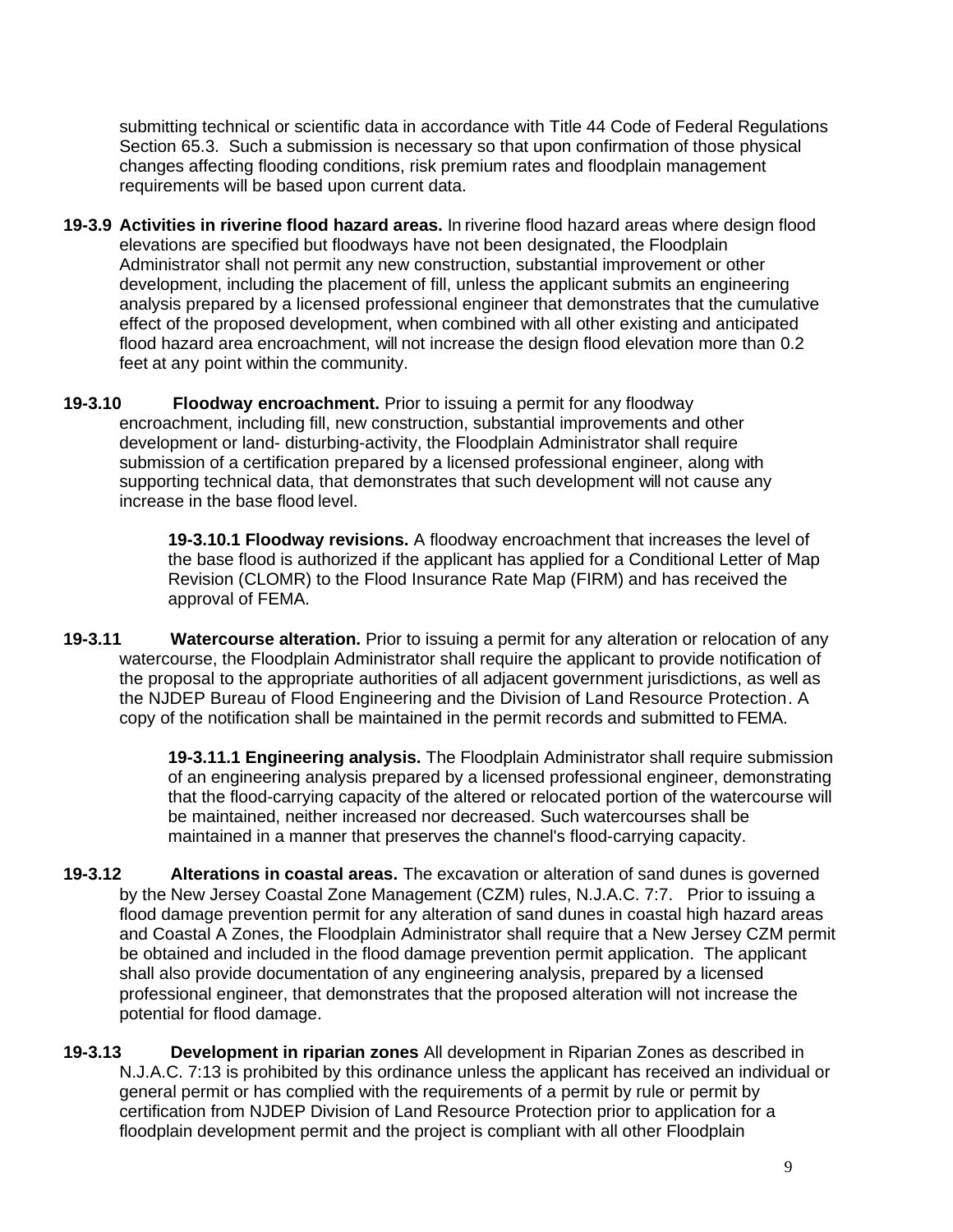Development provisions of this ordinance. The width of the riparian zone can range between 50 and 300 feet and is determined by the attributes of the waterbody and designated in the New Jersey Surface Water Quality Standards N.J.A.C. 7:9B. The portion of the riparian zone located outside of a regulated water is measured landward from the top of bank. Applicants can request a verification of the riparian zone limits or a permit applicability determination to determine State permit requirements under N.J.A.C. 7:13 from the NJDEP Division of Land Resource Protection.

- **19-3.14 Substantial improvement and substantial damage determinations.** When buildings and structures are damaged due to any cause including but not limited to man-made, structural, electrical, mechanical, or natural hazard events, or are determined to be unsafe as described in N.J.A.C. 5:23; and for applications for building permits to improve buildings and structures, including alterations, movement, repair, additions, rehabilitations, renovations, ordinary maintenance and minor work, substantial improvements, repairs of substantial damage, and any other improvement of or work on such buildings and structures, the Floodplain Administrator, in coordination with the Construction Official, shall:
	- a. Estimate the market value, or require the applicant to obtain a professional appraisal prepared by a qualified independent appraiser, of the market value of the building or structure before the start of construction of the proposed work; in the case of repair, the market value of the building or structure shall be the market value before the damage occurred and before any repairs are made.
	- b. Determine and include the costs of all ordinary maintenance and minor work, as discussed in Section 19-2.2, performed in the floodplain regulated by this ordinance in addition to the costs of those improvements regulated by the Construction Official in substantial damage and substantial improvement calculations.
	- c. Compare the cost to perform the improvement, the cost to repair the damaged building to its pre-damaged condition, or the combined costs of improvements and repairs, where applicable, to the market value of the building or structure.
	- d. Determine and document whether the proposed work constitutes substantial improvement or repair of substantial damage.
	- e. Notify the applicant in writing when it is determined that the work constitutes substantial improvement or repair of substantial damage and that compliance with the flood resistant construction requirements of the building code is required and notify the applicant when it is determined that work does not constitute substantial improvement or repair of substantialdamage. The Floodplain Administrator shall also provide all letters documenting substantial damage and compliance with flood resistant construction requirements of the building code to the NJDEP Bureau of Flood Engineering.
- **19-3.15 Department records.** In addition to the requirements of the building code and these regulations, and regardless of any limitation on the period required for retention of public records, the Floodplain Administrator shall maintain and permanently keep and make available for public inspection all records that are necessary for the administration of these regulations and the flood provisions of the Uniform Construction Code, including Flood Insurance Studies, Flood Insurance Rate Maps; documents from FEMA that amend or revise FIRMs; NJDEP delineations, records of issuance of permits and denial of permits; records of ordinary maintenance and minor work, determinations of whether proposed work constitutes substantial improvement or repair of substantial damage; required certifications and documentation specified by the Uniform Construction Code and these regulations including as-built Elevation Certificates; notifications to adjacent communities, FEMA, and the State related to alterations of watercourses; assurance that the flood carrying capacity of altered waterways will be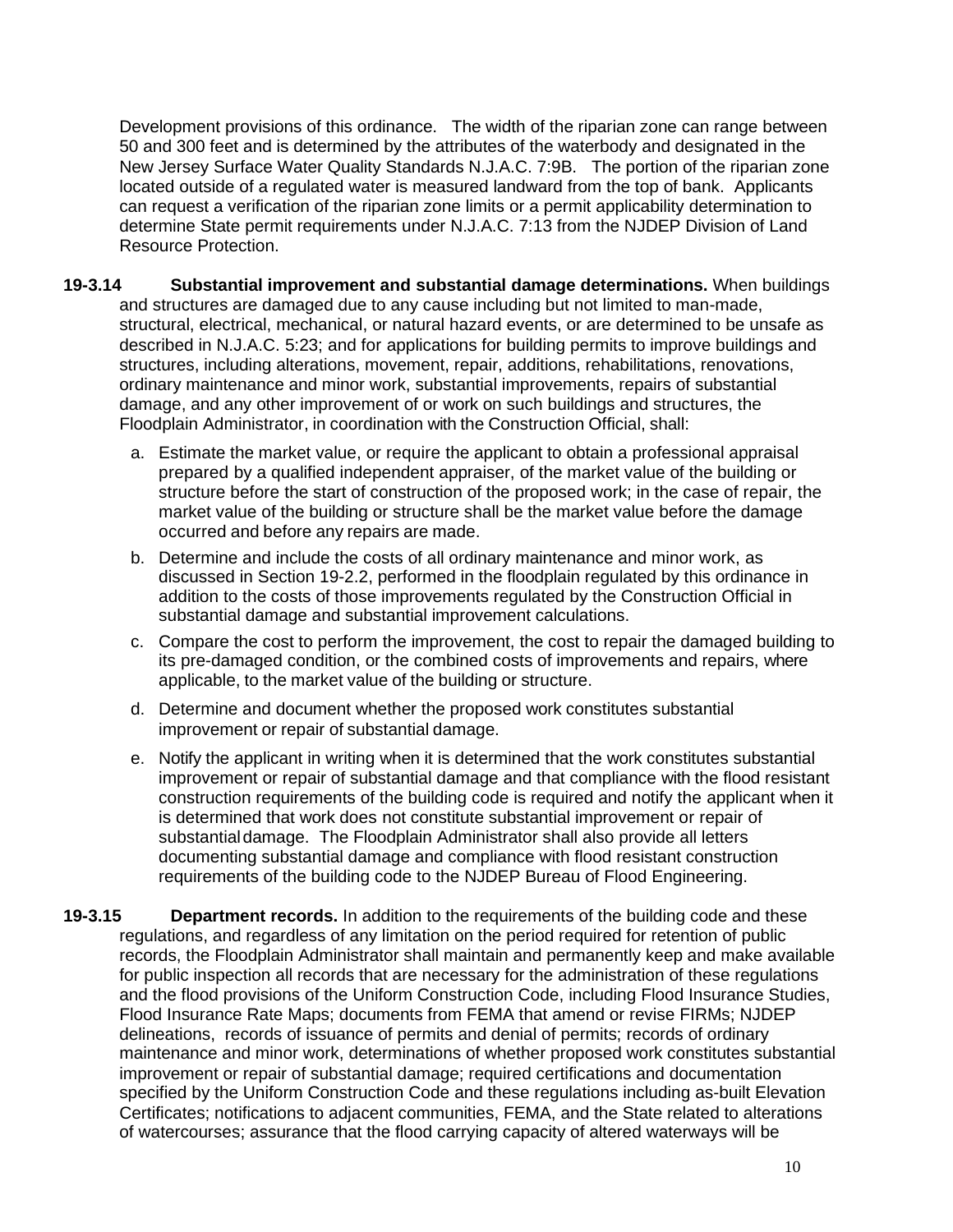maintained; documentation related to variances, including justification for issuance or denial; and records of enforcement actions taken pursuant to these regulations and the flood resistant provisions of the Uniform Construction Code. The Floodplain Administrator shall also record the required elevation, determination method, and base flood elevation source used to determine the Local Design Flood Elevation in the floodplain development permit.

**19-3.16 Liability.** The Floodplain Administrator and any employee charged with the enforcement of these regulations, while acting for the jurisdiction in good faith and without malice in the discharge of the duties required by these regulations or other pertinent law or ordinance, shall not thereby be rendered liable personally and is hereby relieved from personal liability for any damage accruing to persons or property as a result of any act or by reason of an act or omission in the discharge of official duties. Any suit instituted against an officer or employee because of an act performed by that officer or employee in the lawful discharge of duties and under the provisions of these regulations shall be defended by legal representative of the jurisdiction until the final termination of the proceedings. The Floodplain Administrator and any subordinate shall not be liable for cost in any action, suit or proceeding that is instituted in pursuance of the provisions of these regulations.

## **19-4 PERMITS**

**19-4.1 Permits Required.** Any person, owner or authorized agent who intends to conduct any development in a flood hazard area shall first make application to the Floodplain Administrator and shall obtain the required permit. Depending on the nature and extent of proposed development that includes a building or structure, the Floodplain Administrator may determine that a floodplain development permit or approval is required in addition to a building permit.

- **19-4.2 Application for permit.** The applicant shall file an application in writing on a form furnished by the Floodplain Administrator. Such application shall:
	- a. Identify and describe the development to be covered by the permit.
	- b. Describe the land on which the proposed development is to be conducted by legal description, street address or similar description that will readily identify and definitively locate the site.
	- c. Indicate the use and occupancy for which the proposed development is intended.
	- d. Be accompanied by a site plan and construction documents as specified in Section 19-5 of these regulations, grading and filling plans and other information deemed appropriate by the Floodplain Administrator.
	- e. State the valuation of the proposed work, including the valuation of ordinary maintenance and minor work.
	- f. Be signed by the applicant or the applicant's authorized agent.
- **19-4.3 Validity of permit.** The issuance of a permit under these regulations or the Uniform Construction Code shall not be construed to be a permit for, or approval of, any violation of this appendix or any other ordinance of the jurisdiction. The issuance of a permit based on submitted documents and information shall not prevent the Floodplain Administrator from requiring the correction of errors. The Floodplain Administrator is authorized to prevent occupancy or use of a structure or site which is in violation of these regulations or other ordinances of this jurisdiction.
- **19-4.4 Expiration.** A permit shall become invalid when the proposed development is not commenced within 180 days after its issuance, or when the work authorized is suspended or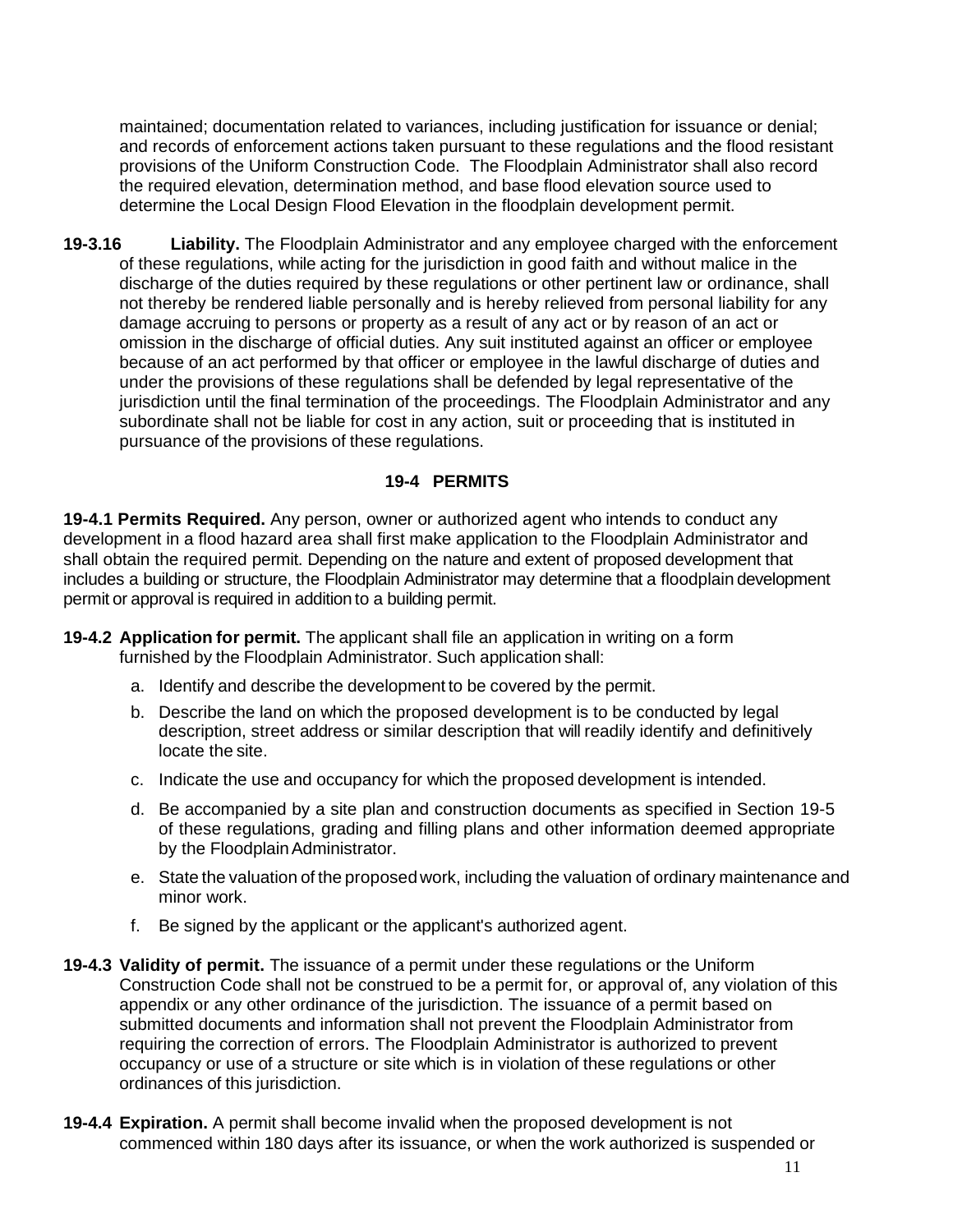abandoned for a period of 180 days after the work commences. Extensions shall be requested in writing and justifiable cause demonstrated. The Floodplain Administrator is authorized to grant, in writing, one or more extensions of time, for periods not more than 180 days each.

**19-4.5 Suspension or revocation.** The Floodplain Administrator is authorized to suspend or revoke a permit issued under these regulations wherever the permit is issued in error or on the basis of incorrect, inaccurate or incomplete information, or in violation of any ordinance or code of this jurisdiction.

# **19-5 SITE PLANS AND CONSTRUCTION DOCUMENTS**

**19-5.1 Information for development in flood hazard areas.** The site plan or construction documents for any development subject to the requirements of these regulations shall be drawn to scale and shall include, as applicable to the proposed development:

- a. Delineation of flood hazard areas, floodway boundaries and flood zone(s), base flood elevation(s), and ground elevations when necessary for review of the proposed development. For buildings that are located in more than one flood hazard area, the elevation and provisions associated with the most restrictive flood hazard area shall apply.
- b. Where base flood elevations or floodway data are not included on the FIRM or in the Flood Insurance Study, they shall be established in accordance with Section 19-5.2.
- c. Where the parcel on which the proposed development will take place will have more than 50 lots or is larger than 5 acres and base flood elevations are not included on the FIRM or in the Flood Insurance Study, such elevations shall be established in accordance with Section 19-5.2c of theseregulations.
- d. Location of the proposed activity and proposed structures, and locations of existing buildings and structures; in coastal high hazard areas and Coastal A zones, new buildings shall be located landward of the reach of mean high tide.
- e. Location, extent, amount, and proposed final grades of any filling, grading, or excavation.
- f. Where the placement of fill is proposed, the amount, type, and source of fill material; compaction specifications; a description of the intended purpose of the fill areas; and evidence that the proposed fill areas are the minimum necessary to achieve the intended purpose. The applicant shall provide an engineering certification confirming that the proposal meets the flood storage displacement limitations of N.J.A.C. 7:13.
- g. Extent of any proposed alteration of sand dunes.
- h. Existing and proposed alignment of any proposed alteration of a watercourse.
- i. Floodproofing certifications, V Zone and Breakaway Wall Certifications, Operations and Maintenance Plans, Warning and Evacuation Plans and other documentation required pursuant to FEMA publications.

The Floodplain Administrator is authorized to waive the submission of site plans, construction documents, and other data that are required by these regulations but that are not required to be prepared by a registered design professional when it is found that the nature of the proposed development is such that the review of such submissions is not necessary to ascertain compliance.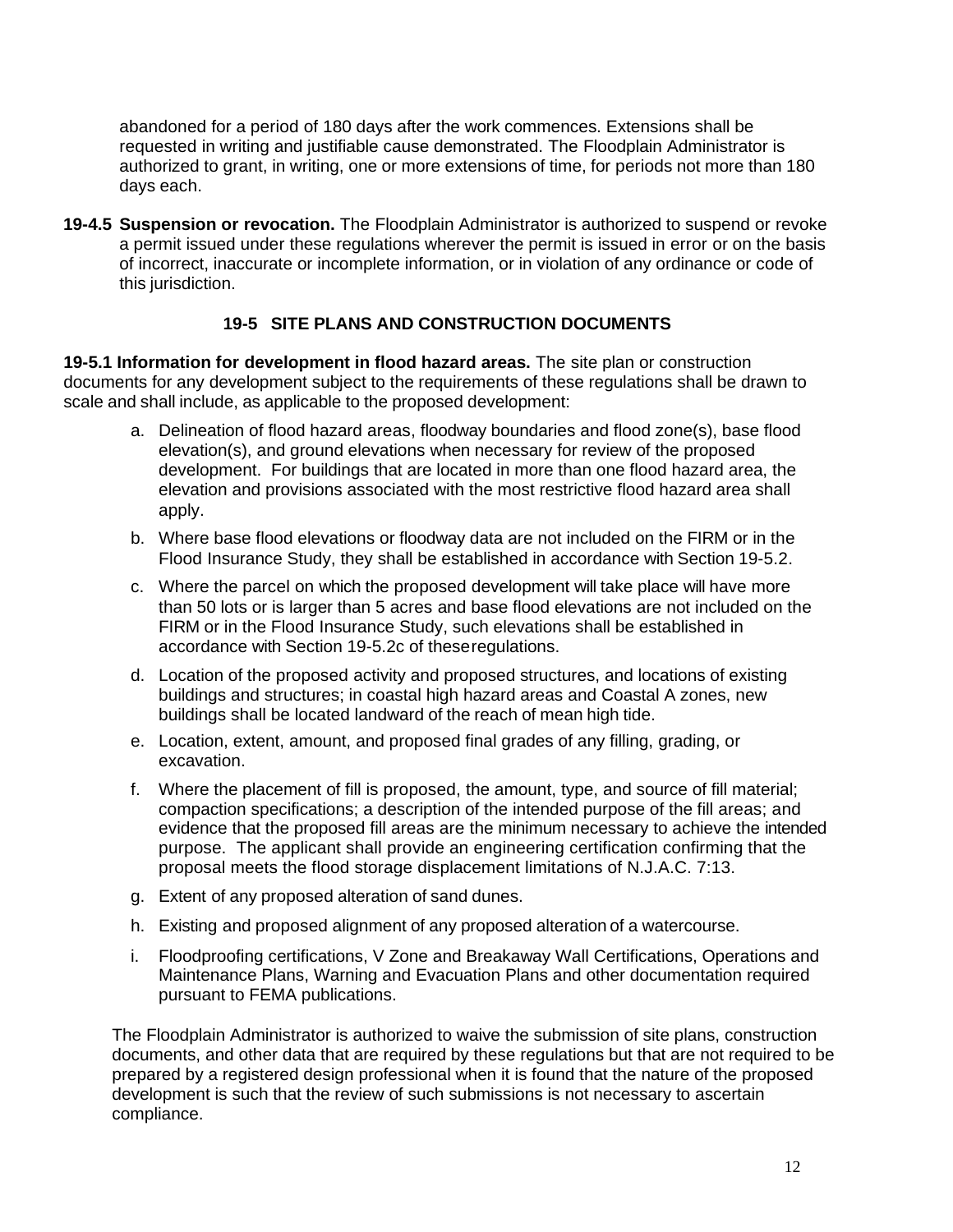- **19-5.2 Information in flood hazard areas without base flood elevations (approximate Zone A).**  Where flood hazard areas are delineated on the effective or preliminary FIRM and base flood elevation data have not been provided, the applicant shall consult with the Floodplain Administrator to determine whether to:
	- a. Use the Approximation Method (Method 5) described in N.J.A.C. 7:13 in conjunction with Appendix 1 of the FHACA to determine the required flood elevation.
	- b. Obtain, review, and reasonably utilize data available from a Federal, State or other source when those data are deemed acceptable to the Floodplain Administrator to reasonably reflect flooding conditions.
	- c. Determine the base flood elevation in accordance with accepted hydrologic and hydraulic engineering techniques according to Method 6 as described in N.J.A.C. 7:13. Such analyses shall be performed and sealed by a licensed professional engineer.

Studies, analyses, and computations shall be submitted in sufficient detail to allow review and approval by the Floodplain Administrator prior to floodplain development permit issuance. The accuracy of data submitted for such determination shall be the responsibility of the applicant. Where the data are to be used to support a Letter of Map Change (LOMC) from FEMA, the applicant shall be responsible for satisfying the submittal requirements and pay the processing fees.

- **19-5.3 Analyses and certifications by a Licensed Professional Engineer.** As applicable to the location and nature of the proposed development activity, and in addition to the requirements of this section, the applicant shall have the following analyses signed and sealed by a licensed professional engineer for submission with the site plan and constructiondocuments:
	- a. For development activities proposed to be located in a regulatory floodway, a floodway encroachment analysis that demonstrates that the encroachment of the proposed development will not cause any increase in base flood elevations; where the applicant proposes to undertake development activities that do increase base flood elevations, the applicant shall submit such analysis to FEMA as specified in Section 19-5.4 of these regulations and shall submit the Conditional Letter of Map Revision, if issued by FEMA, with the site plan and construction documents.
	- b. For development activities proposed to be located in a riverine flood hazard area where base flood elevations are included in the FIS or FIRM but floodways have not been designated, hydrologic and hydraulic analyses that demonstrate that the cumulative effect of the proposed development, when combined with all other existing and anticipated flood hazard area encroachments will not increase the base flood elevation more than 0.2 feet at any point within the jurisdiction. This requirement does not apply in isolated flood hazard areas not connected to a riverine flood hazard area or in flood hazard areas identified as Zone AO or Zone AH.
	- c. For alteration of a watercourse, an engineering analysis prepared in accordance with standard engineering practices which demonstrates that the flood-carrying capacity of the altered or relocated portion of the watercourse will not be decreased, and certification that the altered watercourse shall be maintained, neither increasing nor decreasing the channel's flood-carrying capacity. The applicant shall submit the analysis to FEMA as specified in Section 19-5.4 of these regulations. The applicant shall notify the chief executive officer of all affected adjacent jurisdictions, the NJDEP's Bureau of Flood Engineering and the Division of Land Resource Protection; and shall provide documentation of such notifications.
	- d. For activities that propose to alter sand dunes in coastal high hazard areas (Zone V) and Coastal A Zones, an engineering analysis that demonstrates that the proposed alteration will not increase the potential for flood damage and documentation of the issuance of a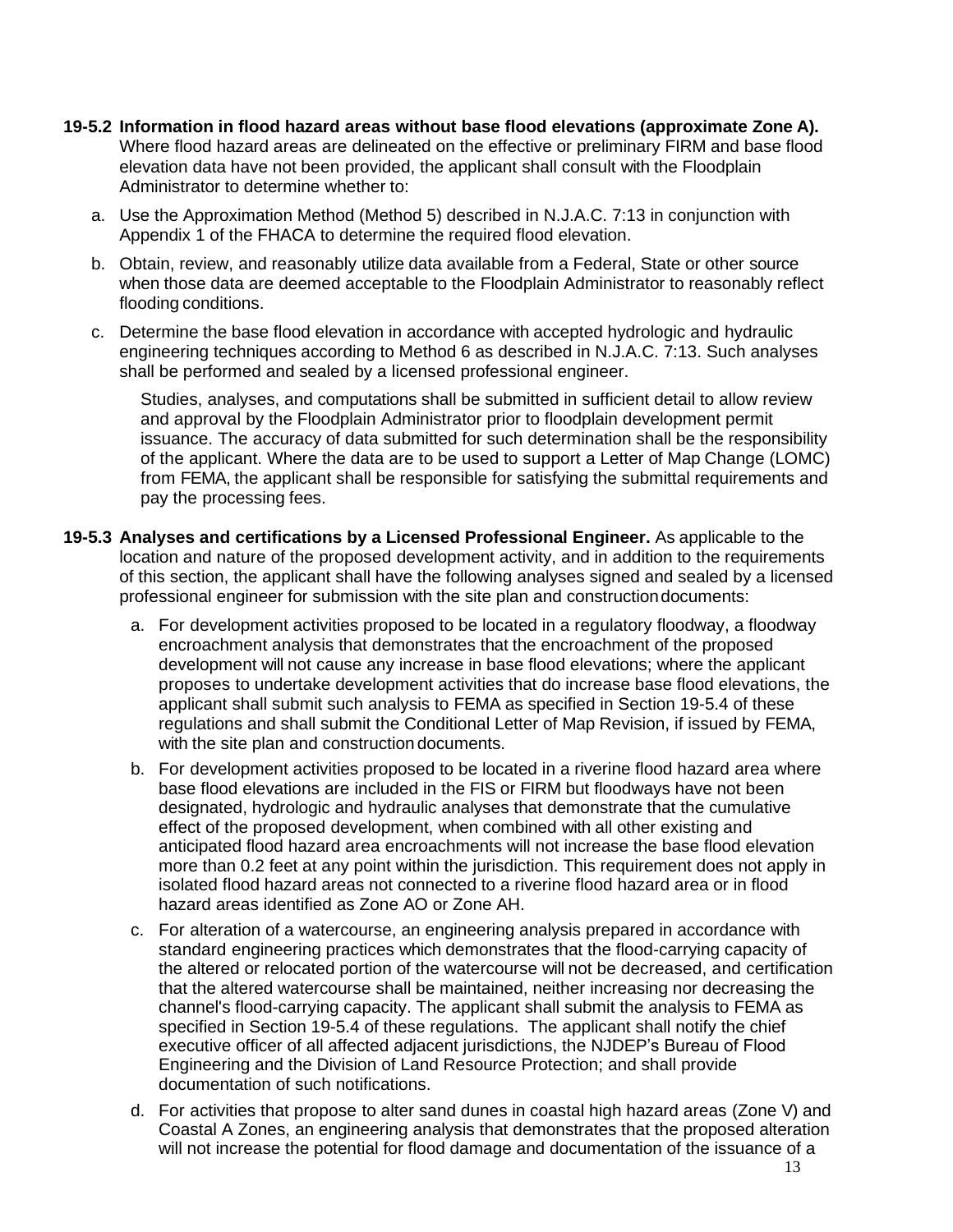New Jersey Coastal Zone Management permit under N.J.A.C. 7:7.

- e. For analyses performed using Methods 5 and 6 (as described in N.J.A.C. 7:13) in flood hazard zones without base flood elevations (approximate A zones).
- **19-5.4 Submission of additional data.** When additional hydrologic, hydraulic or other engineering data, studies, and additional analyses are submitted to support an application, the applicant has the right to seek a Letter of Map Change (LOMC) from FEMA to change the base flood elevations, change floodway boundaries, or change boundaries of flood hazard areas shown on FIRMs, and to submit such data to FEMA for such purposes. The analyses shall be prepared by a licensed professional engineer in a format required by FEMA. Submittal requirements and processing fees shall be the responsibility of the applicant.

## **19-6 INSPECTIONS**

**19-6.1 General.** Development for which a permit is required shall be subject to inspection. Approval as a result of an inspection shall not be construed to be an approval of a violation of the provisions of these regulations or the building code. Inspections presuming to give authority to violate or cancel the provisions of these regulations or the building code or other ordinances shall not bevalid.

- **19-6.2 Inspections of development.** The Floodplain Administrator shall inspect all development in flood hazard areas authorized by issuance of permits under these regulations. The Floodplain Administrator shall inspect flood hazard areas from time to time to determine if development is undertaken without issuance of a permit.
- **19-6.3 Buildings and structures.** The Construction Official shall make or cause to be made, inspections for buildings and structures in flood hazard areas authorized by permit in accordance with the Uniform Construction Code, N.J.A.C. 5:23.
	- a. **Lowest floor elevation**. Upon placement of the lowest floor, including the basement, and prior to further vertical construction, certification of the elevation required in Section 19-15.2 shall be submitted to the Construction Official on an Elevation Certificate.
	- b. **Lowest horizontal structural member.** In V zones and Coastal A zones, upon placement of the lowest floor, including the basement, and prior to further vertical construction, certification of the elevation required in Section 19-15.2 shall be submitted to the Construction Official on an Elevation Certificate.
	- c. **Installation of attendant utilities (**electrical, heating, ventilating, air-conditioning, and other service equipment) and sanitary facilities elevated as discussed in Section 19-15.2.
	- d. **Final inspection.** Prior to the final inspection, certification of the elevation required in Section 19-15.2 shall be submitted to the Construction Official on an Elevation Certificate.
- **19-6.4 Manufactured homes.** The Floodplain Administrator shall inspect manufactured homes that are installed or replaced in flood hazard areas to determine compliance with the requirements of these regulations and the conditions of the issued permit. Upon placement of a manufactured home, certification of the elevation of the lowest floor shall be submitted on an Elevation Certificate to the Floodplain Administrator prior to the final inspection.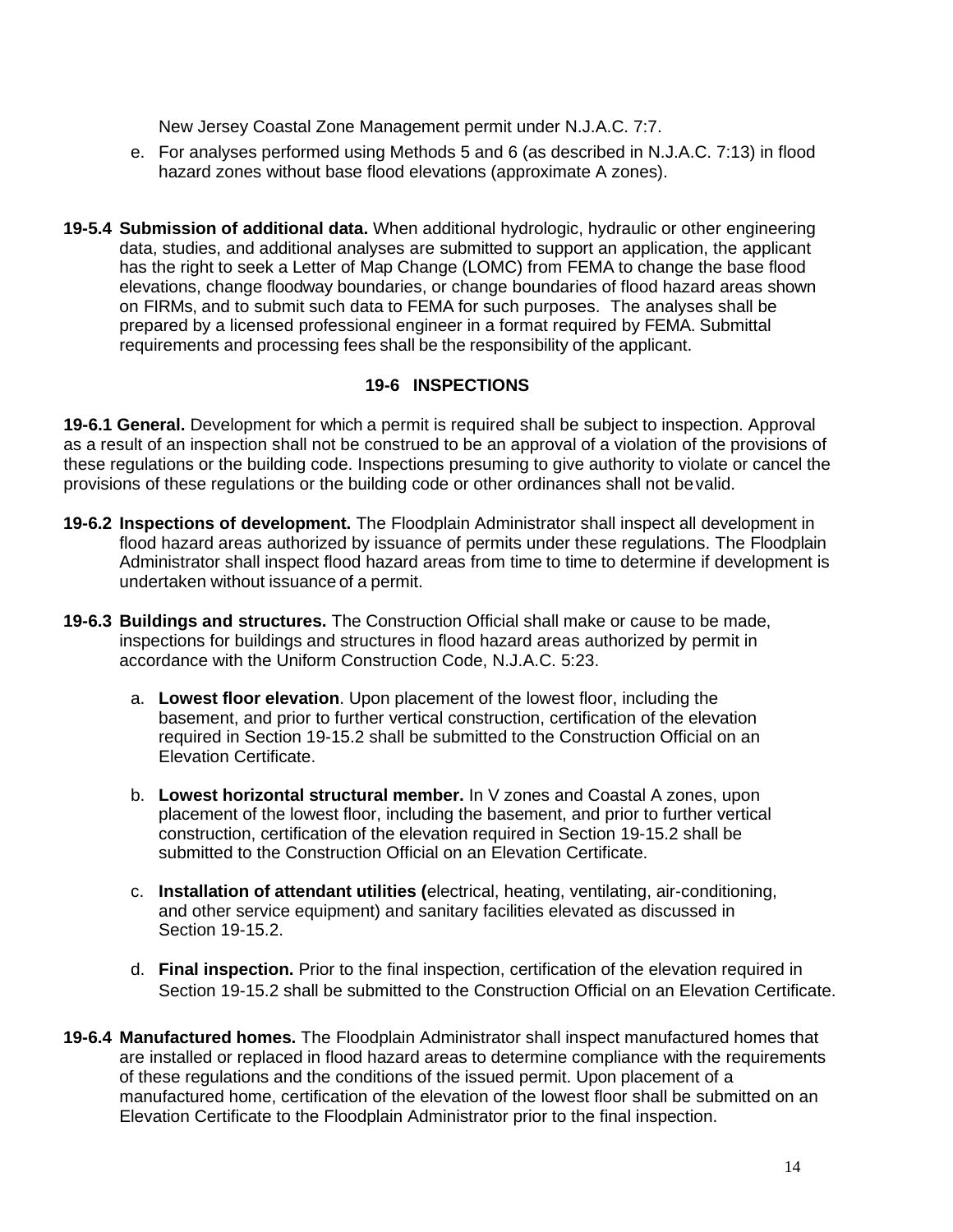## **19-7 VARIANCES**

**19-7.1 General.** The Planning Board shall hear and decide requests for variances. The Planning Board shall base its determination on technical justifications submitted by applicants, the considerations for issuance in Section 19-7.5, the conditions of issuance set forth in Section 19-7.6, and the comments and recommendations of the Floodplain Administrator and, as applicable, the Construction Official. The Planning Board has the right to attach such conditions to variances as it deems necessary to further the purposes and objectives of these regulations.

- **19-7.2 Historic structures.** A variance to the substantial improvement requirements of this ordinance is authorized provided that the repair or rehabilitation of a historic structure is completed according to N.J.A.C. 5:23-6.33, Section 1612 of the International Building Code and R322 of the International Residential Code, the repair or rehabilitation will not preclude the structure's continued designation as a historic structure, the structure meets the definition of the historic structure as described by this ordinance, and the variance is the minimum necessary to preserve the historic character and design of the structure.
- **19-7.3 Functionally dependent uses.** A variance is authorized to be issued for the construction or substantial improvement necessary for the conduct of a functionally dependent use provided the variance is the minimum necessary to allow the construction or substantial improvement, and that all due consideration has been given to use of methods and materials that minimize flood damage during the base flood and create no additional threats to public safety.
- **19-7.4 Restrictions in floodways**. A variance shall not be issued for any proposed development in a floodway when any increase in flood levels would result during the base flood discharge, as evidenced by the applicable analysis and certification required in Section 19-5.3a of these regulations.
- **19-7.5 Considerations.** In reviewing requests for variances, all technical evaluations, all relevant factors, all other portions of these regulations, and the following shall be considered:
	- a. The danger that materials and debris may be swept onto other lands resulting in further iniury or damage.
	- b. The danger to life and property due to flooding or erosion damage.
	- c. The susceptibility of the proposed development, including contents, to flood damage and the effect of such damage on current and future owners.
	- d. The importance of the services provided by the proposed development to the community.
	- e. The availability of alternate locations for the proposed development that are not subject to flooding or erosion and the necessity of a waterfront location, where applicable.
	- f. The compatibility of the proposed development with existing and anticipated development.
	- g. The relationship of the proposed development to the comprehensive plan and floodplain management program for that area.
	- h. The safety of access to the property in times of flood for ordinary and emergency vehicles.
	- i. The expected heights, velocity, duration, rate of rise and debris and sediment transport of the floodwater and the effects of wave action, where applicable, expected at the site.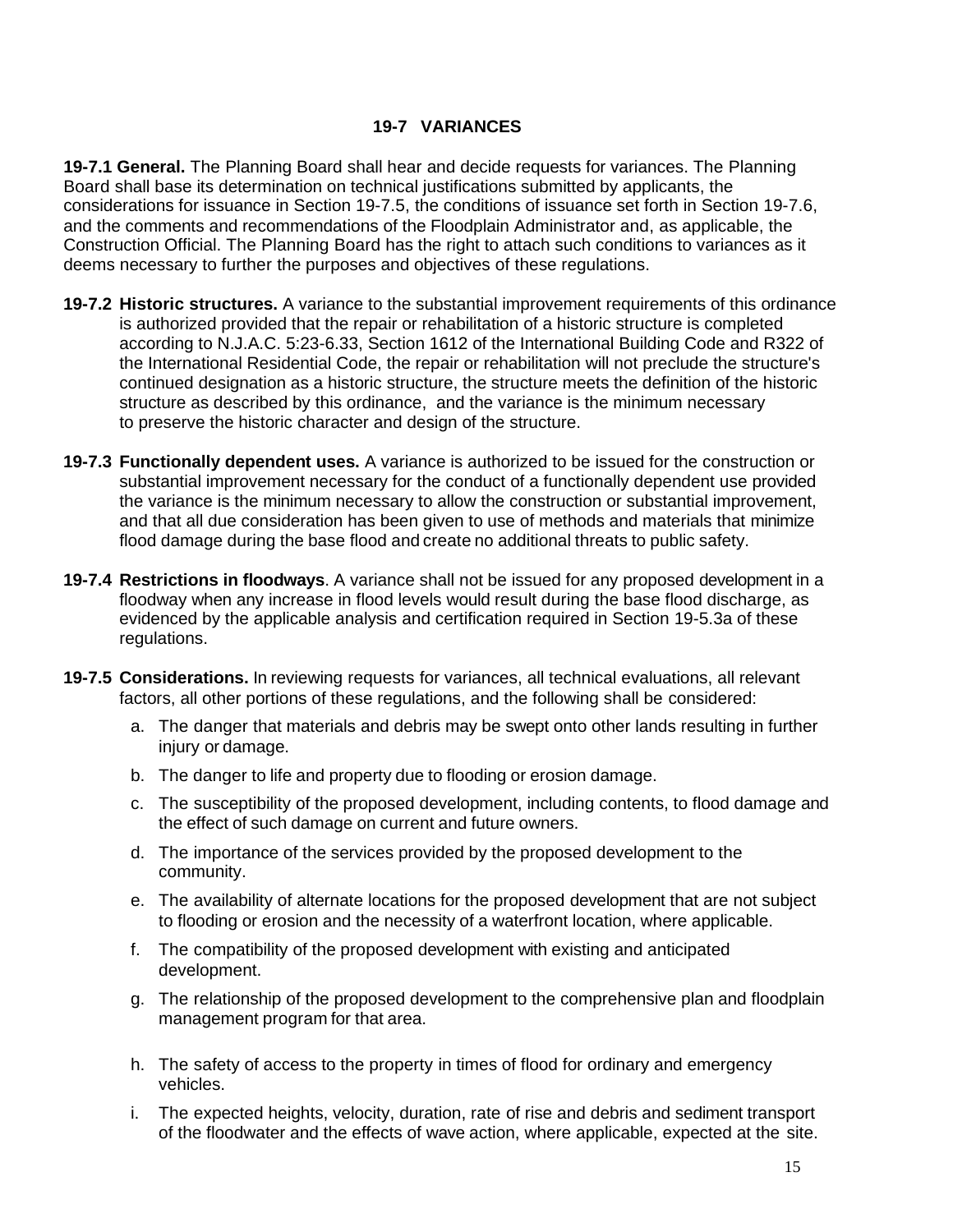j. The costs of providing governmental services during and after flood conditions including maintenance and repair of public utilities and facilities such as sewer, gas, electrical and water systems, streets, and bridges.

#### **19-7.6 Conditions for issuance.** Variances shall only be issued upon:

- a. Submission by the applicant of a showing of good and sufficient cause that the unique characteristics of the size, configuration or topography of the site limit compliance with any provision of these regulations or renders the elevation standards of the building code inappropriate.
- b. A determination that failure to grant the variance would result in exceptional hardship due to the physical characteristics of the land that render the lot undevelopable.
- c. A determination that the granting of a variance will not result in increased flood heights, additional threats to public safety, extraordinary public expense, nor create nuisances, cause fraud on or victimization of the public or conflict with existing local laws or ordinances.
- d. A determination that the variance is the minimum necessary, considering the flood hazard, to afford relief.
- e. Notification to the applicant in writing over the signature of the Floodplain Administrator that the issuance of a variance to construct a structure below the base flood level will result in increased premium rates for flood insurance up to amounts as high as \$25 for \$100 of insurance coverage, and that such construction below the base flood level increases risks to life and property.

# **19-8 VIOLATIONS**

**19-8.1 Violations.** Any development in any flood hazard area that is being performed without an issued permit or that is in conflict with an issued permit shall be deemed a violation. A building or structure without the documentation of elevation of the lowest floor, the lowest horizontal structural member if in a V or Coastal A Zone, other required design certifications, or other evidence of compliance required by the building code is presumed to be a violation until such time as that documentation is provided.

- **19-8.2 Authority.** The Floodplain Administrator is authorized to serve notices of violation or stop work orders to owners of property involved, to the owner's agent, or to the person or persons doing the work for development that is not within the scope of the Uniform Construction Code, but is regulated by these regulations and that is determined to be a violation.
- **19-8.3 Unlawful continuance.** Any person who shall continue any work after having been served with a notice of violation or a stop work order, except such work as that person is directed to perform to remove or remedy a violation or unsafe condition, shall be subject to penalties as prescribed by N.J.S.A. 40:49-5 as appropriate.
- **19-8.4 Review Period to Correct Violations.** A 30-day period shall be given to the property owner as an opportunity to cure or abate the condition. The property owner shall also be afforded an opportunity for a hearing before the court for an independent determination concerning the violation. Subsequent to the expiration of the 30-day period, a fine up to \$2,000 may be imposed if a court has not determined otherwise or, upon reinspection of the property, it is determined that the abatement has not been substantially completed.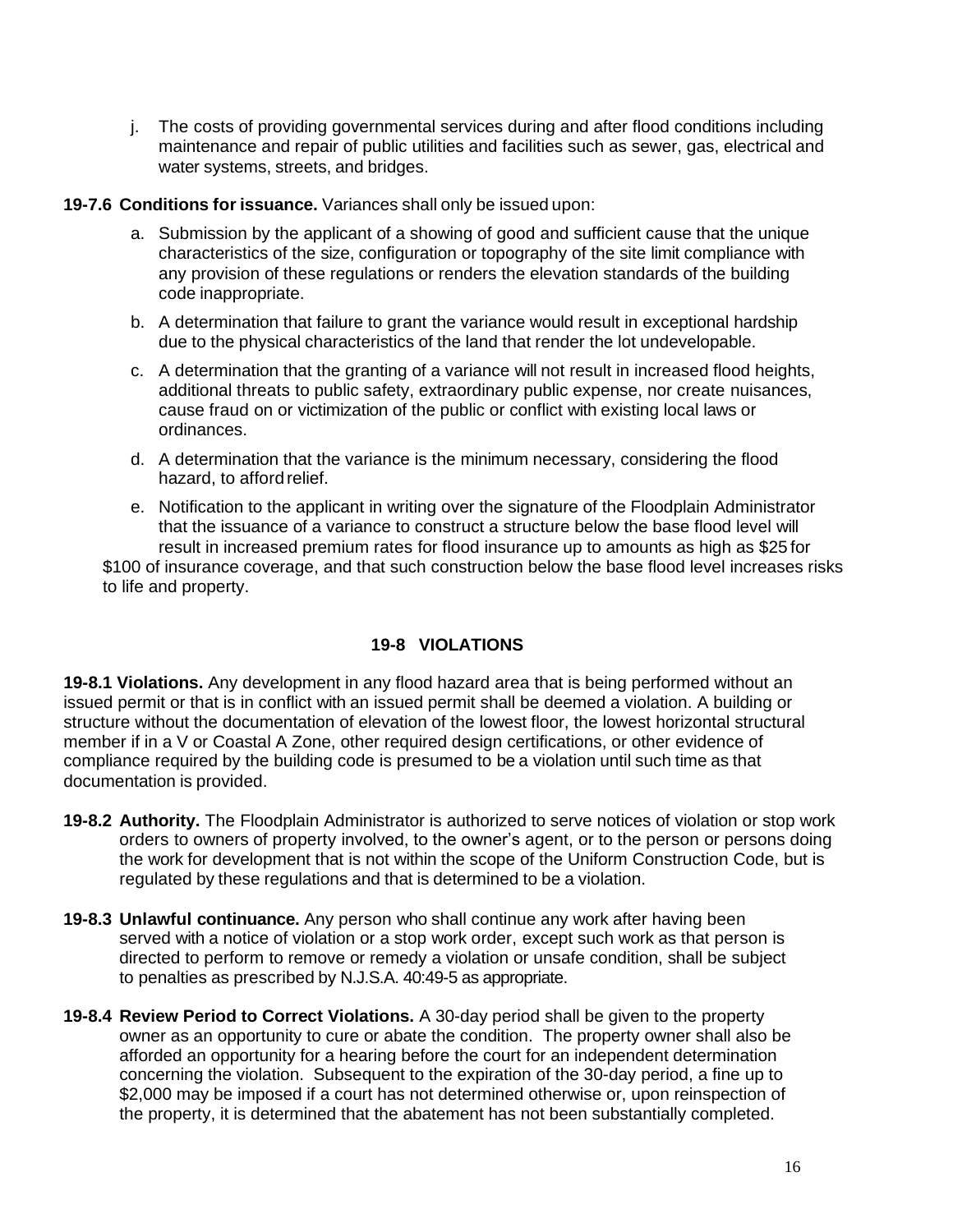### **19-9 DEFINITIONS**

**19-9.1 General**. The following words and terms shall, for the purposes of these regulations, have the meanings shown herein. Other terms are defined in the Uniform Construction Code N.J.A.C. 5:23 and terms are defined where used in the International Residential Code and International Building Code (rather than in the definitions section). Where terms are not defined, such terms shall have ordinarily accepted meanings such as the context implies.

### **19-9.2 Definitions**

30 DAY PERIOD – The period of time prescribed by N.J.S.A. 40:49-5 in which a property owner is afforded the opportunity to correct zoning and solid waste disposal after a notice of violation pertaining to this ordinance has been issued.

100 YEAR FLOOD ELEVATION – Elevation of flooding having a 1% annual chance of being equaled or exceeded in a given year which is also referred to as the Base Flood Elevation.

500 YEAR FLOOD ELEVATION – Elevation of flooding having a 0.2% annual chance of being equaled or exceeded in a given year.

A ZONES – Areas of 'Special Flood Hazard in which the elevation of the surface water resulting from a flood that has a 1% annual chance of equaling or exceeding the Base Flood Elevation (BFE) in any given year shown on the Flood Insurance Rate Map (FIRM) zones A, AE, AH, A1– A30, AR, AR/A, AR/AE, AR/A1– A30, AR/AH, and AR/AO. When used in reference to the development of a structure in this ordinance, A Zones are not inclusive of Coastal A Zones because of the higher building code requirements for Coastal A Zones.

AH ZONES– Areas subject to inundation by 1-percent-annual-chance shallow flooding (usually areas of ponding) where average depths are between one and three feet. Base Flood Elevations (BFEs) derived from detailed hydraulic analyses are shown in this zone.

AO ZONES – Areas subject to inundation by 1-percent-annual-chance shallow flooding (usually sheet flow on sloping terrain) where average depths are between one and three feet.

ACCESSORY STRUCTURE – Accessory structures are also referred to as appurtenant structures. An accessory structure is a structure which is on the same parcel of property as a principal structure and the use of which is incidental to the use of the principal structure. For example, a residential structure may have a detached garage or storage shed for garden tools as accessory structures. Other examples of accessory structures include gazebos, picnic pavilions, boathouses, small pole barns, storage sheds, and similar buildings.

AGRICULTURAL STRUCTURE - A structure used solely for agricultural purposes in which the use is exclusively in connection with the production, harvesting, storage, drying, or raising of agricultural commodities, including the raising of livestock. Communities must require that new construction or substantial improvements of agricultural structures be elevated or floodproofed to or above the Base Flood Elevation (BFE) as any other nonresidential building. Under some circumstances it may be appropriate to wet-floodproof certain types of agricultural structures when located in wide, expansive floodplains through issuance of a variance. This should only be done for structures used for temporary storage of equipment or crops or temporary shelter for livestock and only in circumstances where it can be demonstrated that agricultural structures can be designed in such a manner that results in minimal damage to the structure and its contents and will create no additional threats to public safety. New construction or substantial improvement of livestock confinement buildings, poultry houses, dairy operations, similar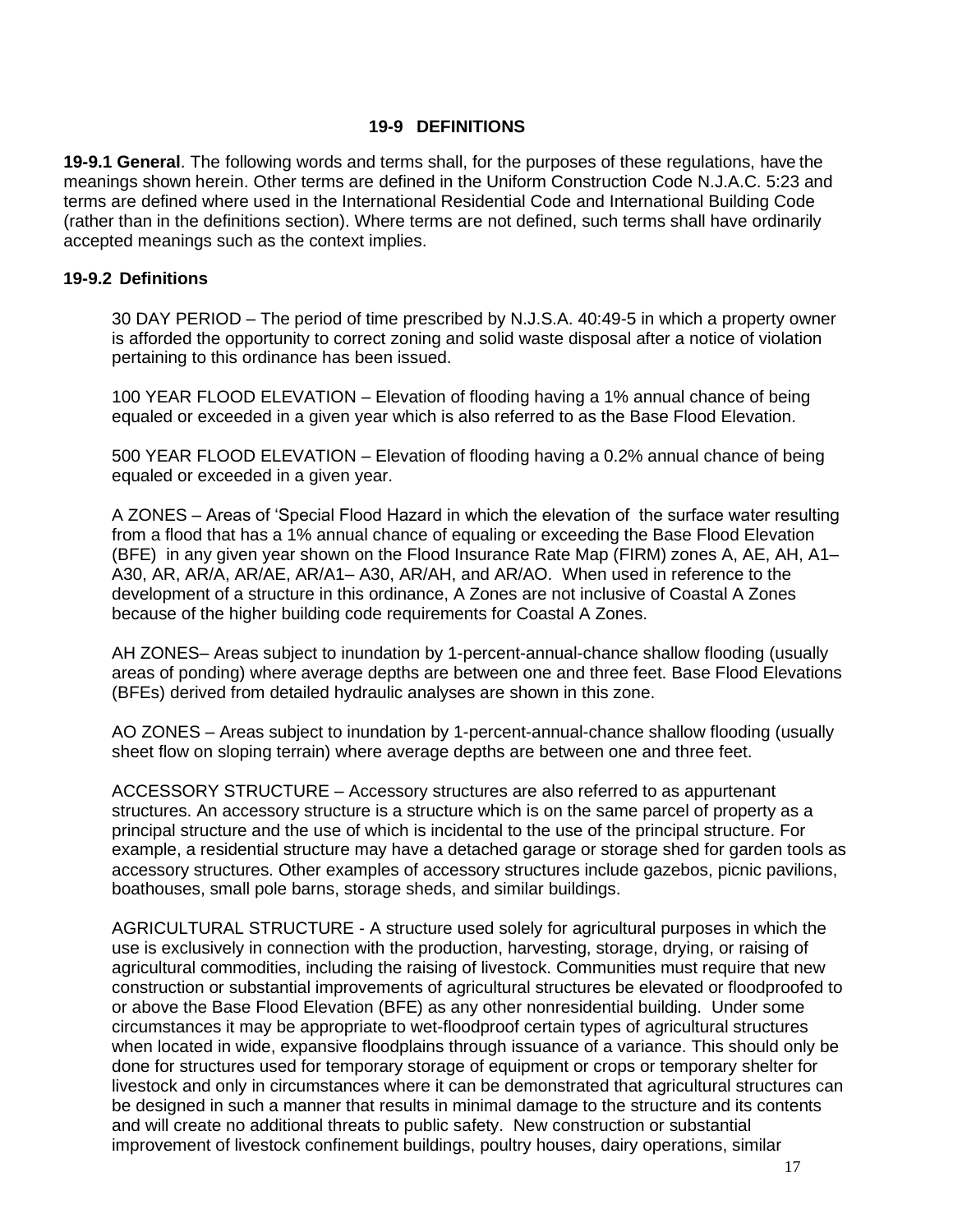livestock operations and any structure that represents more than a minimal investment must meet the elevation or dry-floodproofing requirements of 44 CFR 60.3(c)(3).

AREA OF SHALLOW FLOODING – A designated Zone AO, AH, AR/AO or AR/AH (or VO) on a community's Flood Insurance Rate Map (FIRM) with a one percent or greater annual chance of flooding to an average depth of one to three feet where a clearly defined channel does not exist, where the path of flooding is unpredictable, and where velocity flow may be evident. Such flooding is characterized by ponding or sheet flow. AREA OF SPECIAL FLOOD HAZARD – see SPECIAL FLOOD HAZARD AREA

ALTERATION OF A WATERCOURSE – A dam, impoundment, channel relocation, change in channel alignment, channelization, or change in cross-sectional area of the channel or the channel capacity, or any other form of modification which may alter, impede, retard or change the direction and/or velocity of the riverine flow of water during conditions of the base flood.

ASCE 7 – The standard for the Minimum Design Loads for Buildings and Other Structures, referenced by the building code and developed and published by the American Society of Civil Engineers, Reston, VA. which includes but is not limited to methodology and equations necessary for determining structural and flood-related design requirements and determining the design requirements for structures that may experience a combination of loads including those from natural hazards. Flood related equations include those for determining erosion, scour, lateral, vertical, hydrostatic, hydrodynamic, buoyancy, breaking wave, and debris impact.

ASCE 24 – The standard for Flood Resistant Design and Construction, referenced by the building code and developed and published by the American Society of Civil Engineers, Reston, VA. References to ASCE 24 shall mean ASCE 24-14 or the most recent version of ASCE 24 adopted in the UCC Code [N.J.A.C. 5:23].

BASE FLOOD ELEVATION (BFE) – The water surface elevation resulting from a flood that has a 1-percent or greater chance of being equaled or exceeded in any given year, as shown on a published Flood Insurance Study (FIS), or preliminary flood elevation guidance from FEMA. May also be referred to as the "100-year flood elevation".

BASEMENT – Any area of the building having its floor subgrade (below ground level) on all sides.

BEST AVAILABLE FLOOD HAZARD DATA - The most recent available preliminary flood risk guidance FEMA has provided. The Best Available Flood Hazard Data may be depicted on but not limited to Advisory Flood Hazard Area Maps, Work Maps, or Preliminary FIS and FIRM.

BEST AVAILABLE FLOOD HAZARD DATA AREA- The areal mapped extent associated with the most recent available preliminary flood risk guidance FEMA has provided. The Best Available Flood Hazard Data may be depicted on but not limited to Advisory Flood Hazard Area Maps, Work Maps, or Preliminary FIS and FIRM.

BEST AVAILABLE FLOOD HAZARD DATA ELEVATION - The most recent available preliminary flood elevation guidance FEMA has provided. The Best Available Flood Hazard Data may be depicted on but not limited to Advisory Flood Hazard Area Maps, Work Maps, or Preliminary FIS and FIRM.

BREAKAWAY WALLS – Any type of wall subject to flooding that is not required to provide structural support to a building or other structure and that is designed and constructed such that, below the Local Design Flood Elevation, it will collapse under specific lateral loads such that (1) it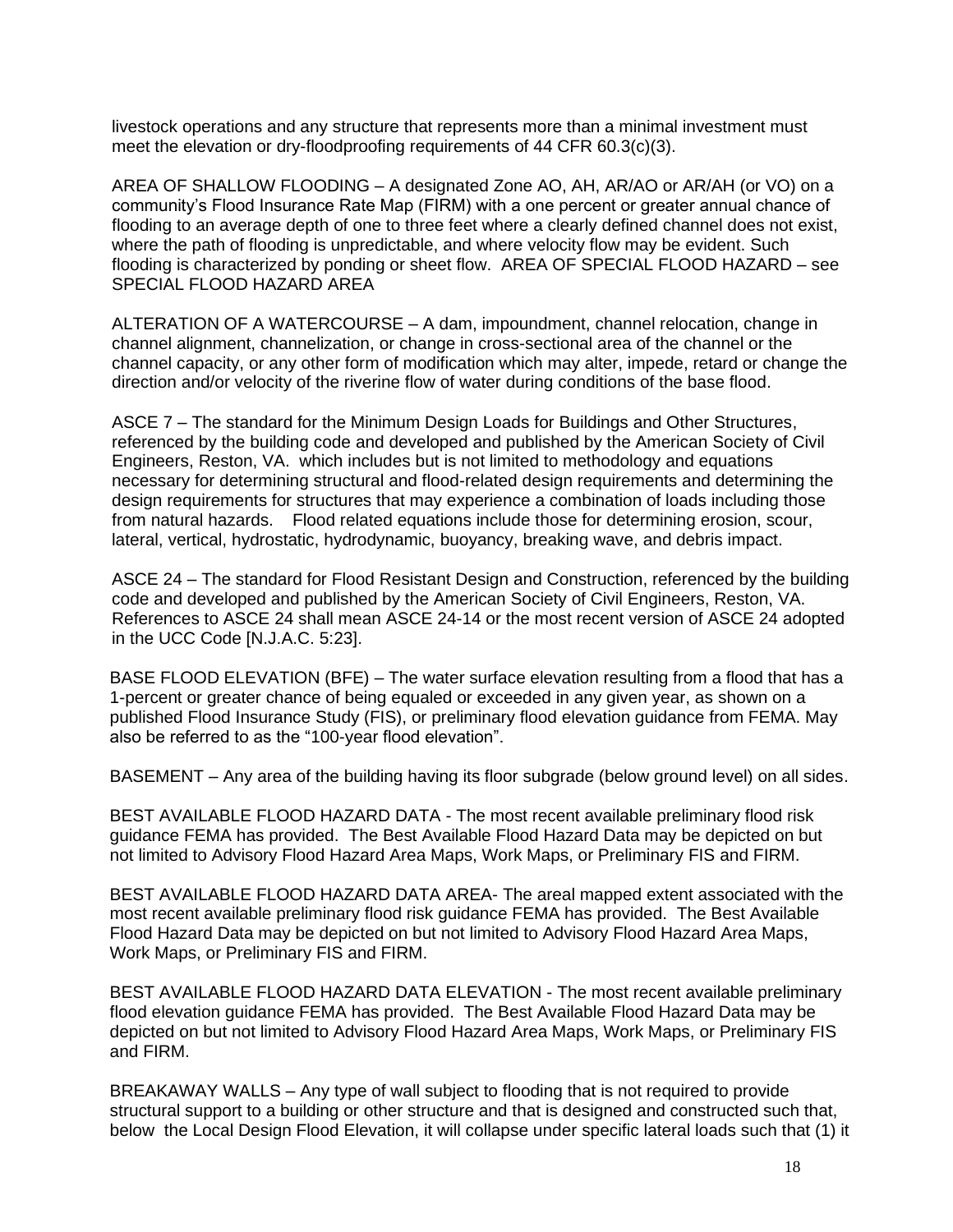allows the free passage of floodwaters, and (2) it does not damage the structure or supporting foundation system. Certification in the V Zone Certificate of the design, plans, and specifications by a licensed design professional that these walls are in accordance with accepted standards of practice is required as part of the permit application for new and substantially improved V Zone and Coastal A Zone structures. A completed certification must be submitted at permit application.

BUILDING – Per the FHACA, "Building" means a structure enclosed with exterior walls or fire walls, erected and framed of component structural parts, designed for the housing, shelter, enclosure, and support of individuals, animals, or property of any kind. A building may have a temporary or permanent foundation. A building that is intended for regular human occupation and/or residence is considered a habitable building.

COASTAL A ZONE – An Area of Special Flood Hazard starting from a Velocity (V) Zone and extending up to the landward Limit of the Moderate Wave Action delineation. Where no V Zone is mapped the Coastal A Zone is the portion between the open coast and the landward Limit of the Moderate Wave Action delineation. Coastal A Zones may be subject to wave effects, velocity flows, erosion, scour, or a combination of these forces. Construction and development in Coastal A Zones is to be regulated similarly to V Zones/Coastal High Hazard Areas except as allowed by ASCE 24.

COASTAL HIGH HAZARD AREA – An Area of Special Flood Hazard inclusive of the V Zone extending from offshore to the inland limit of a primary frontal dune along an open coast and any other area subject to high velocity wave action from storms or seismic sources.

CONDITIONAL LETTER OF MAP REVISION - A Conditional Letter of Map Revision (CLOMR) is FEMA's comment on a proposed project that would, upon construction, affect the hydrologic or hydraulic characteristics of a flooding source and thus result in the modification of the existing regulatory floodway, the effective Base Flood Elevations (BFEs), or the Special Flood Hazard Area (SFHA). The letter does not revise an effective NFIP map, it indicates whether the project, if built as proposed, would be recognized by FEMA. FEMA charges a fee for processing a CLOMR to recover the costs associated with the review that is described in the Letter of Map Change (LOMC) process. Building permits cannot be issued based on a CLOMR, because a CLOMR does not change the NFIP map.

CONDITIONAL LETTER OF MAP REVISION - FILL -- A Conditional Letter of Map Revision - Fill (CLOMR-F) is FEMA's comment on a proposed project involving the placement of fill outside of the regulatory floodway that would, upon construction, affect the hydrologic or hydraulic characteristics of a flooding source and thus result in the modification of the existing regulatory floodway, the effective Base Flood Elevations (BFEs), or the Special Flood Hazard Area (SFHA). The letter does not revise an effective NFIP map, it indicates whether the project, if built as proposed, would be recognized by FEMA. FEMA charges a fee for processing a CLOMR to recover the costs associated with the review that is described in the Letter of Map Change (LOMC) process. Building permits cannot be issued based on a CLOMR, because a CLOMR does not change the NFIP map.

CRITICAL BUILDING – Per the FHACA, "Critical Building" means that:

- a. It is essential to maintaining continuity of vital government operations and/or supporting emergency response, sheltering, and medical care functions before, during, and after a flood, such as a hospital, medical clinic, police station, fire station, emergency response center, or public shelter; or
- b. It serves large numbers of people who may be unable to leave the facility through their own efforts, thereby hindering or preventing safe evacuation of the building during a flood event,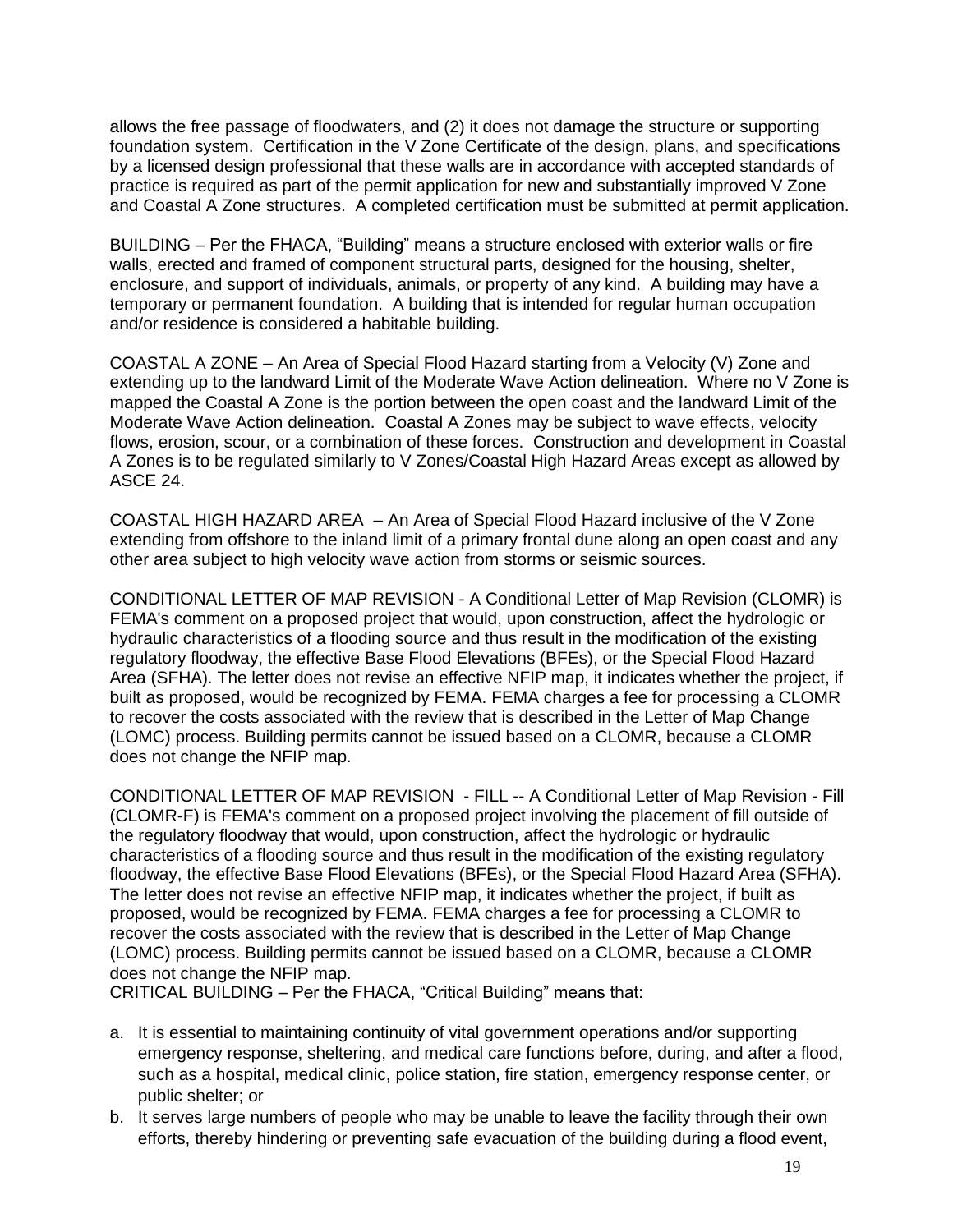such as a school, college, dormitory, jail or detention facility, day care center, assisted living facility, or nursing home.

DEEP FOUNDATIONS – Per ASCE 24, deep foundations refer to those foundations constructed on erodible soils in Coastal High Hazard and Coastal A Zones which are founded on piles, drilled shafts, caissons, or other types of deep foundations and are designed to resist erosion and scour and support lateral and vertical loads as described in ASCE 7. Foundations shall extend to 10 feet below Mean Water Level (MWL) unless the design demonstrates that pile penetration will provide sufficient depth and stability as determined by ASCE 24, ASCE 7, and additional geotechnical investigations if any unexpected conditions are encountered during construction.

DEVELOPMENT – Any manmade change to improved or unimproved real estate, including but not limited to, buildings or other structures, tanks, temporary structures, temporary or permanent storage of materials, mining, dredging, filling, grading, paving, excavations, drilling operations and other land-disturbing activities.

DRY FLOODPROOFING – A combination of measures that results in a non-residential structure, including the attendant utilities and equipment as described in the latest version of ASCE 24, being watertight with all elements substantially impermeable and with structural components having the capacity to resist flood loads.

ELEVATED BUILDING – A building that has no basement and that has its lowest elevated floor raised above ground level by foundation walls, shear walls, posts, piers, pilings, or columns. Solid perimeter foundations walls are not an acceptable means of elevating buildings in V and VE Zones.

ELEVATION CERTIFICATE – An administrative tool of the National Flood Insurance Program (NFIP) that can be used to provide elevation information, to determine the proper insurance premium rate, and to support an application for a Letter of Map Amendment (LOMA) or Letter of Map Revision based on fill (LOMR-F).

ENCROACHMENT – The placement of fill, excavation, buildings, permanent structures or other development into a flood hazard area which may impede or alter the flow capacity of riverine flood hazard areas.

FEMA PUBLICATIONS – Any publication authored or referenced by FEMA related to building science, building safety, or floodplain management related to the National Flood Insurance Program. Publications shall include but are not limited to technical bulletins, desk references, and American Society of Civil Engineers Standards documents including ASCE 24.

#### FLOOD OR FLOODING

- a. A general and temporary condition of partial or complete inundation of normally dry land areas from:
	- 1. The overflow of inland or tidal waters.
	- 2. The unusual and rapid accumulation or runoff of surface waters from any source.
	- 3. Mudslides (I.e. mudflows) which are proximately caused by flooding as defined in (a) (2) of this definition and are akin to a river or liquid and flowing mud on the surfaces of normally dry land areas, as when earth is carried by a current of water and deposited along the path of the current.
- b. The collapse or subsidence of land along the shore of a lake or other body of water as a result of erosion or undermining caused by waves or currents of water exceeding anticipated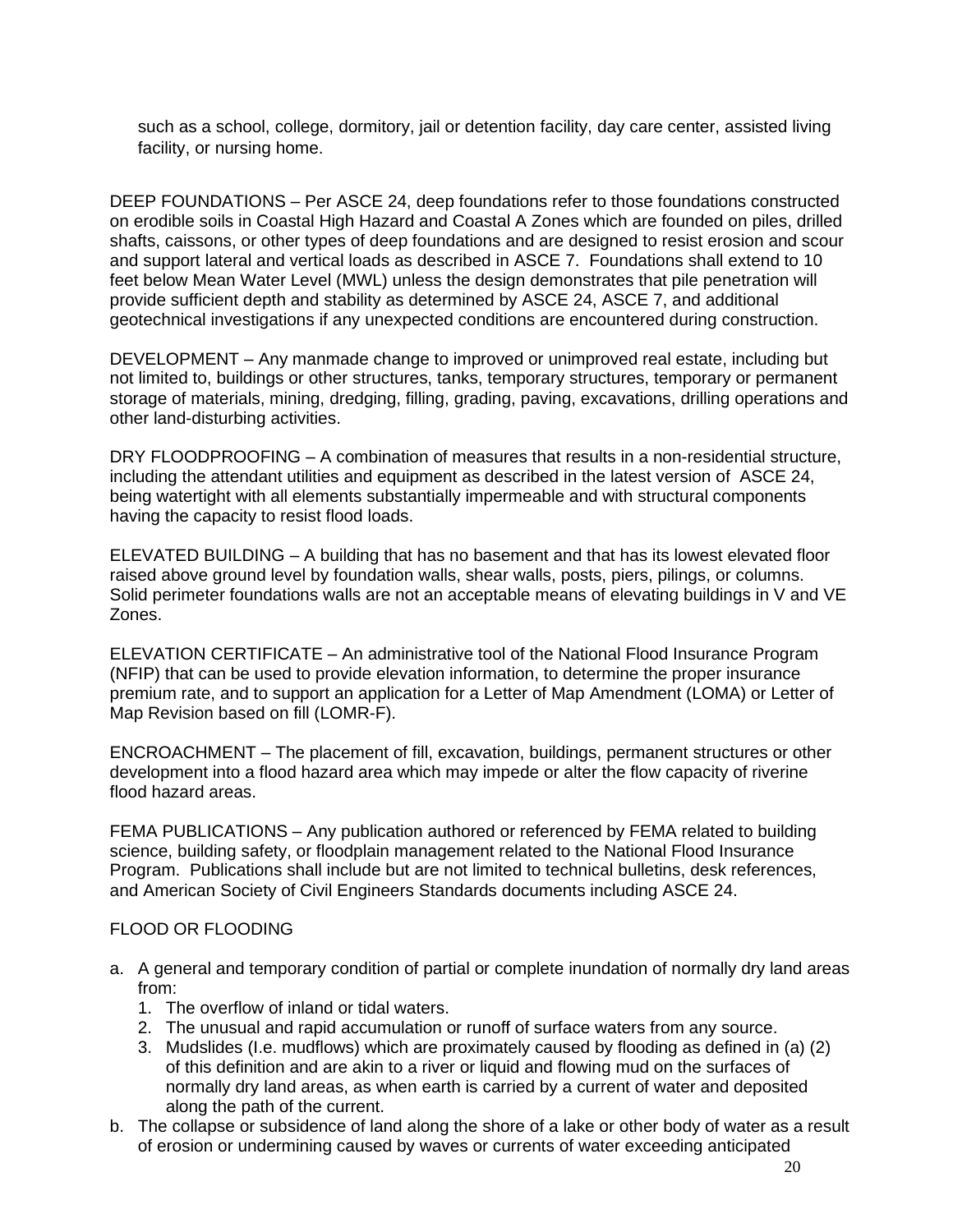cyclical levels or suddenly caused by an unusually high water level in a natural body of water, accompanied by a severe storm, or by an unanticipated force of nature, such as flash flood or an abnormal tidal surge, or by some similarly unusual and unforeseeable event which results in flooding as defined in paragraph (a)(1) of this definition.

FLOOD HAZARD AREA DESIGN FLOOD ELEVATION – Per the FHACA, the peak water surface elevation that will occur in a water during the flood hazard area design flood. This elevation is determined via available flood mapping adopted by the State, flood mapping published by FEMA (including effective flood mapping dated on or after January 31, 1980, or any more recent advisory, preliminary, or pending flood mapping; whichever results in higher flood elevations, wider floodway limits, greater flow rates, or indicates a change from an A zone to a V zone or coastal A zone), approximation, or calculation pursuant to the Flood Hazard Area Control Act Rules at N.J.A.C. 7:13-3.1 – 3.6 and is typically higher than FEMA's base flood elevation. A water that has a drainage area measuring less than 50 acres does not possess, and is not assigned, a flood hazard area design flood elevation.

FLOOD INSURANCE RATE MAP (FIRM) – The official map on which the Federal Emergency Management Agency has delineated both the areas of special flood hazards and the risk premium zones applicable to the community.

FLOOD INSURANCE STUDY (FIS) – The official report in which the Federal Emergency Management Agency has provided flood profiles, as well as the Flood Insurance Rate Map(s) and the water surface elevation of the base flood.

FLOODPLAIN OR FLOOD PRONE AREA – Any land area susceptible to being inundated by water from any source. See "Flood or flooding."

FLOODPLAIN MANAGEMENT REGULATIONS – Zoning ordinances, subdivision regulations, building codes, health regulations, special purpose ordinances (such as a floodplain ordinance, grading ordinance, and erosion control ordinance) and other applications of police power. The term describes such State or local regulations, in any combination thereof, which provide standards for the purpose of flood damage prevention and reduction.

FLOODPROOFING – Any combination of structural and nonstructural additions, changes, or adjustments to structures which reduce or eliminate flood damage to real estate or improved real property, water and sanitary facilities, structures, and their contents.

FLOODPROOFING CERTIFICATE – Certification by a licensed design professional that the design and methods of construction for floodproofing a non-residential structure are in accordance with accepted standards of practice to a proposed height above the structure's lowest adjacent grade that meets or exceeds the Local Design Flood Elevation. A completed floodproofing certificate is required at permit application.

FLOODWAY – The channel of a river or other watercourse and the adjacent land areas that must be reserved in order to discharge the base flood without cumulatively increasing the water surface elevation more than 0.2 foot.

FREEBOARD – A factor of safety usually expressed in feet above a flood level for purposes of floodplain management. "Freeboard" tends to compensate for the many unknown factors that could contribute to flood heights greater than the height calculated for a selected size flood and floodway conditions, such as wave action, bridge openings, and the hydrological effect of urbanization of the watershed.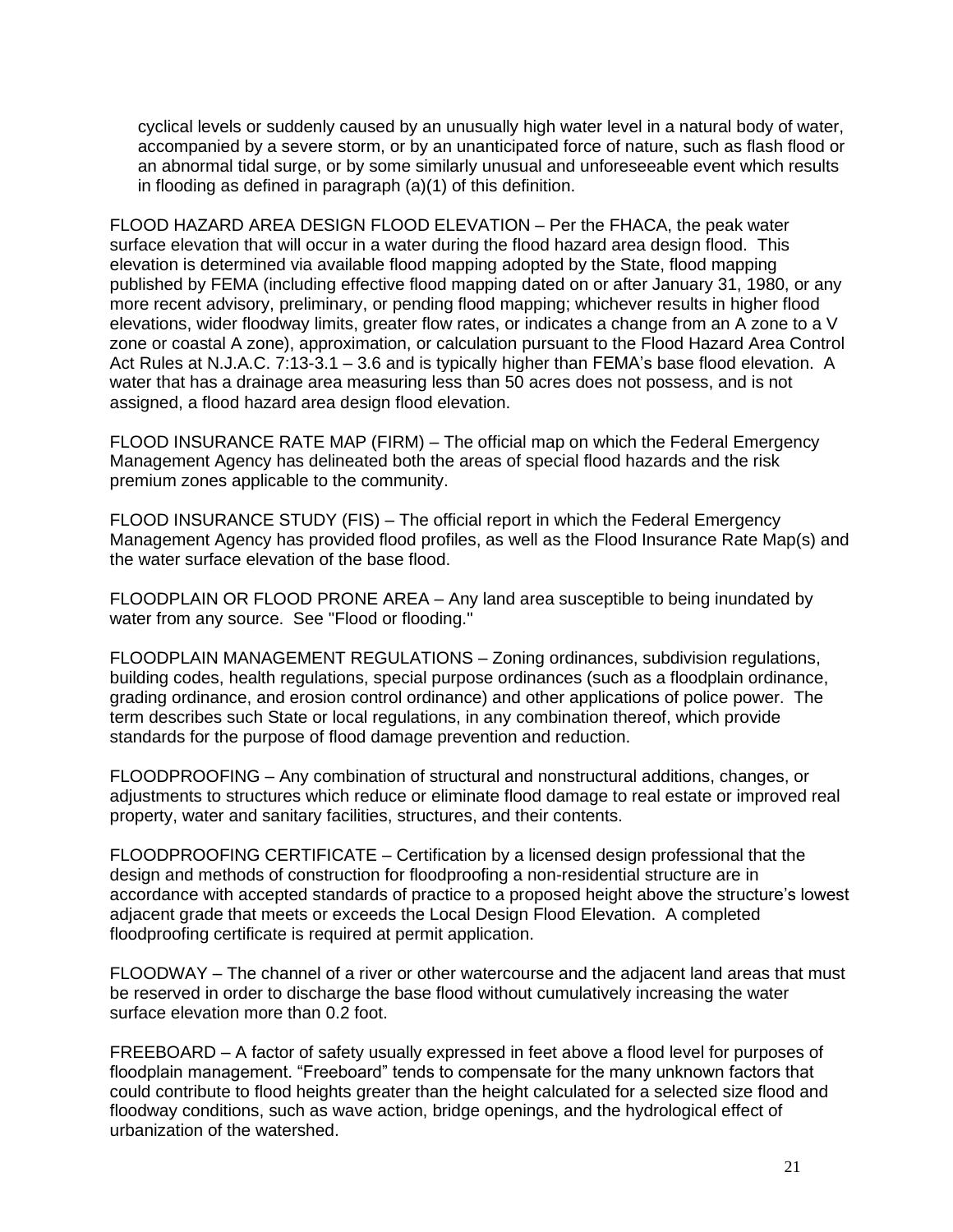FUNCTIONALLY DEPENDENT USE – A use that cannot perform its intended purpose unless it is located or carried out in close proximity to water, including only docking facilities, port facilities necessary for the loading or unloading of cargo or passengers, and shipbuilding and ship repair facilities. The term does not include long-term storage or related manufacturing facilities.

HABITABLE BUILDING– Pursuant to the FHACA Rules (N.J.A.C. 7:13), means a building that is intended for regular human occupation and/or residence. Examples of a habitable building include a single-family home, duplex, multi-residence building, or critical building; a commercial building such as a retail store, restaurant, office building, or gymnasium; an accessory structure that is regularly occupied, such as a garage, barn, or workshop; mobile and manufactured homes, and trailers intended for human residence, which are set on a foundation and/or connected to utilities, such as in a mobile home park (not including campers and recreational vehicles); and any other building that is regularly occupied, such as a house of worship, community center, or meeting hall, or animal shelter that includes regular human access and occupation. Examples of a non-habitable building include a bus stop shelter, utility building, storage shed, self-storage unit, construction trailer, or an individual shelter for animals such as a doghouse or outdoor kennel.

HARDSHIP – As related to Section 19-7 of this ordinance, meaning the exceptional hardship that would result from a failure to grant the requested variance. The Board of Commissioners requires that the variance be exceptional, unusual, and peculiar to the property involved. Mere economic or financial hardship alone is not exceptional. Inconvenience, aesthetic considerations, physical handicaps, personal preferences, or the disapproval of one's neighbors likewise cannot, as a rule, qualify as an exceptional hardship. All of these problems can be resolved through other means without granting a variance, even if the alternative is more expensive, or requires the property owner to build elsewhere or put the parcel to a different use than originally intended.

HIGHEST ADJACENT GRADE – The highest natural elevation of the ground surface prior to construction next to the proposed or existing walls of a structure.

HISTORIC STRUCTURE – Any structure that is:

- a. Listed individually in the National Register of Historic Places (a listing maintained by the Department of Interior) or preliminarily determined by the Secretary of the Interior as meeting the requirements for individual listing on the National Register;
- b. Certified or preliminarily determined by the Secretary of the Interior as contributing to the historical significance of a registered historic district or a district preliminarily determined by the Secretary to qualify as a registered historic district;
- c. Individually listed on a State inventory of historic places in States with historic preservation programs which have been approved by the Secretary of the Interior; or
- d. Individually listed on a local inventory of historic places in communities with historic preservation programs that have been certified either:
	- 1. By an approved State program as determined by the Secretary of the Interior; or
	- 2. Directly by the Secretary of the Interior in States without approved programs.

LAWFULLY EXISTING – Per the FHACA, means an existing fill, structure and/or use, which meets all Federal, State, and local laws, and which is not in violation of the FHACA because it was established:

- a. Prior to January 31, 1980; or
- b. On or after January 31, 1980, in accordance with the requirements of the FHACA as it existed at the time the fill, structure and/or use was established.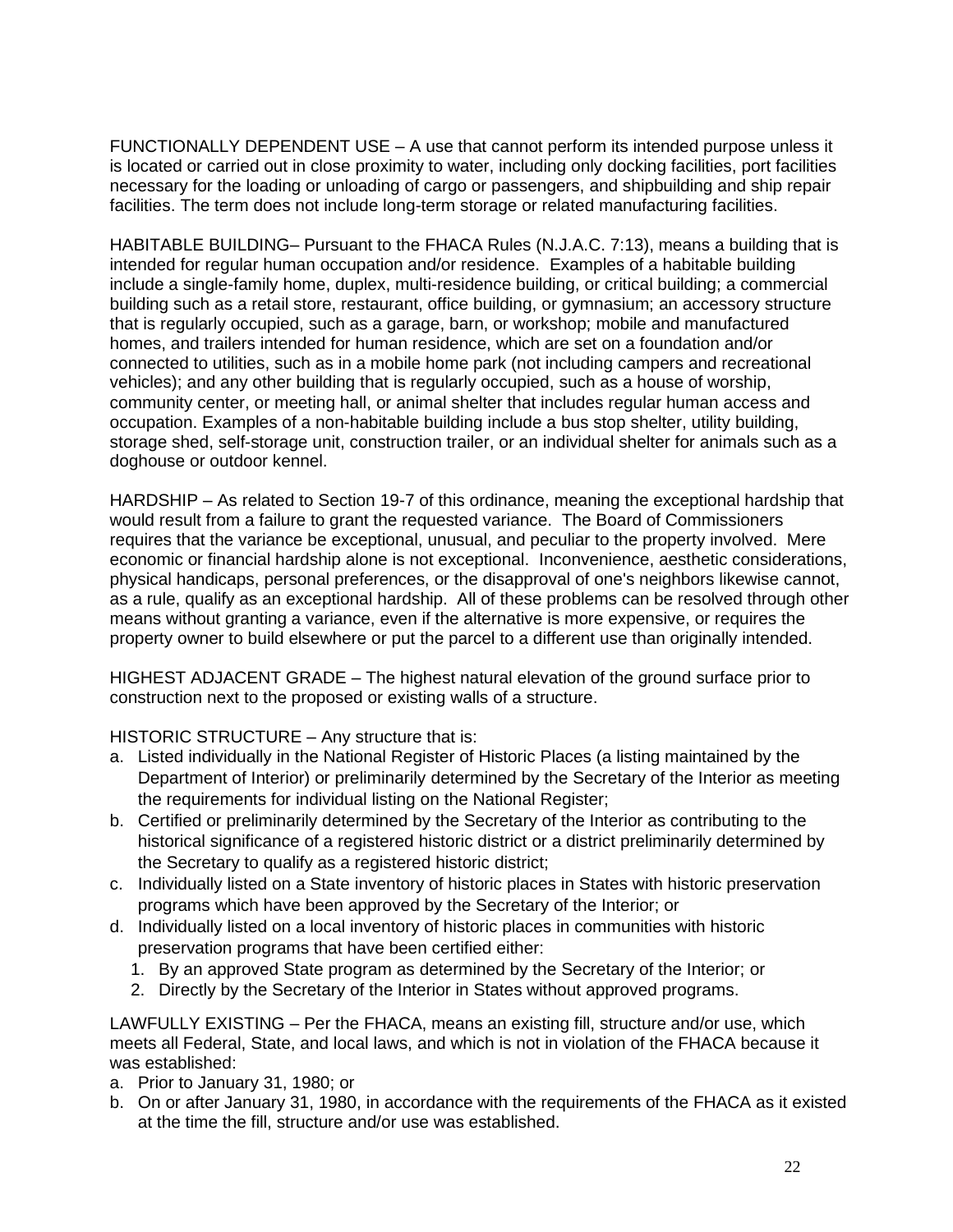Note: Substantially damaged properties and substantially improved properties that have not been elevated are not considered "lawfully existing" for the purposes of the NFIP. This definition is included in this ordinance to clarify the applicability of any more stringent statewide floodplain management standards required under the FHACA.

LETTER OF MAP AMENDMENT - A Letter of Map Amendment (LOMA) is an official amendment, by letter, to an effective National Flood Insurance Program (NFIP) map that is requested through the Letter of Map Change (LOMC) process. A LOMA establishes a property's location in relation to the Special Flood Hazard Area (SFHA). LOMAs are usually issued because a property has been inadvertently mapped as being in the floodplain but is actually on natural high ground above the base flood elevation. Because a LOMA officially amends the effective NFIP map, it is a public record that the community must maintain. Any LOMA should be noted on the community's master flood map and filed by panel number in an accessible location.

LETTER OF MAP CHANGE – The Letter of Map Change (LOMC) process is a service provided by FEMA for a fee that allows the public to request a change in flood zone designation in an Area of Special Flood Hazard on an Flood Insurance Rate Map (FIRM). Conditional Letters of Map Revision, Conditional Letters of Map Revision – Fill, Letters of Map Revision, Letters of Map Revision-Fill, and Letters of Map Amendment are requested through the Letter of Map Change (LOMC) process.

LETTER OF MAP REVISION - A Letter of Map Revision (LOMR) is FEMA's modification to an effective Flood Insurance Rate Map (FIRM). Letter of Map Revisions are generally based on the implementation of physical measures that affect the hydrologic or hydraulic characteristics of a flooding source and thus result in the modification of the existing regulatory floodway, the effective Base Flood Elevations (BFEs), or the Special Flood Hazard Area (SFHA). The LOMR officially revises the Flood Insurance Rate Map (FIRM) and sometimes the Flood Insurance Study (FIS) report, and when appropriate, includes a description of the modifications. The LOMR is generally accompanied by an annotated copy of the affected portions of the FIRM or FIS report. Because a LOMR officially revises the effective NFIP map, it is a public record that the community must maintain. Any LOMR should be noted on the community's master flood map and filed by panel number in an accessible location.

LETTER OF MAP REVISION – FILL -- A Letter of Map Revision Based on Fill (LOMR-F) is FEMA's modification of the Special Flood Hazard Area (SFHA) shown on the Flood Insurance Rate Map (FIRM) based on the placement of fill outside the existing regulatory floodway may be initiated through the Letter of Map Change (LOMC) Process. Because a LOMR-F officially revises the effective Flood Insurance Rate Map (FIRM) map, it is a public record that the community must maintain. Any LOMR-F should be noted on the community's master flood map and filed by panel number in an accessible location.

LICENSED DESIGN PROFESSIONAL – Licensed design professional shall refer to either a New Jersey Licensed Professional Engineer, licensed by the New Jersey State Board of Professional Engineers and Land Surveyors or a New Jersey Licensed Architect, licensed by the New Jersey State Board of Architects.

LICENSED PROFESSIONAL ENGINEER - A licensed professional engineer shall refer to individuals licensed by the New Jersey State Board of Professional Engineers and Land Surveyors.

LIMIT OF MODERATE WAVE ACTION (LiMWA) – Inland limit of the area affected by waves greater than 1.5 feet during the Base Flood. Base Flood conditions between the VE Zone and the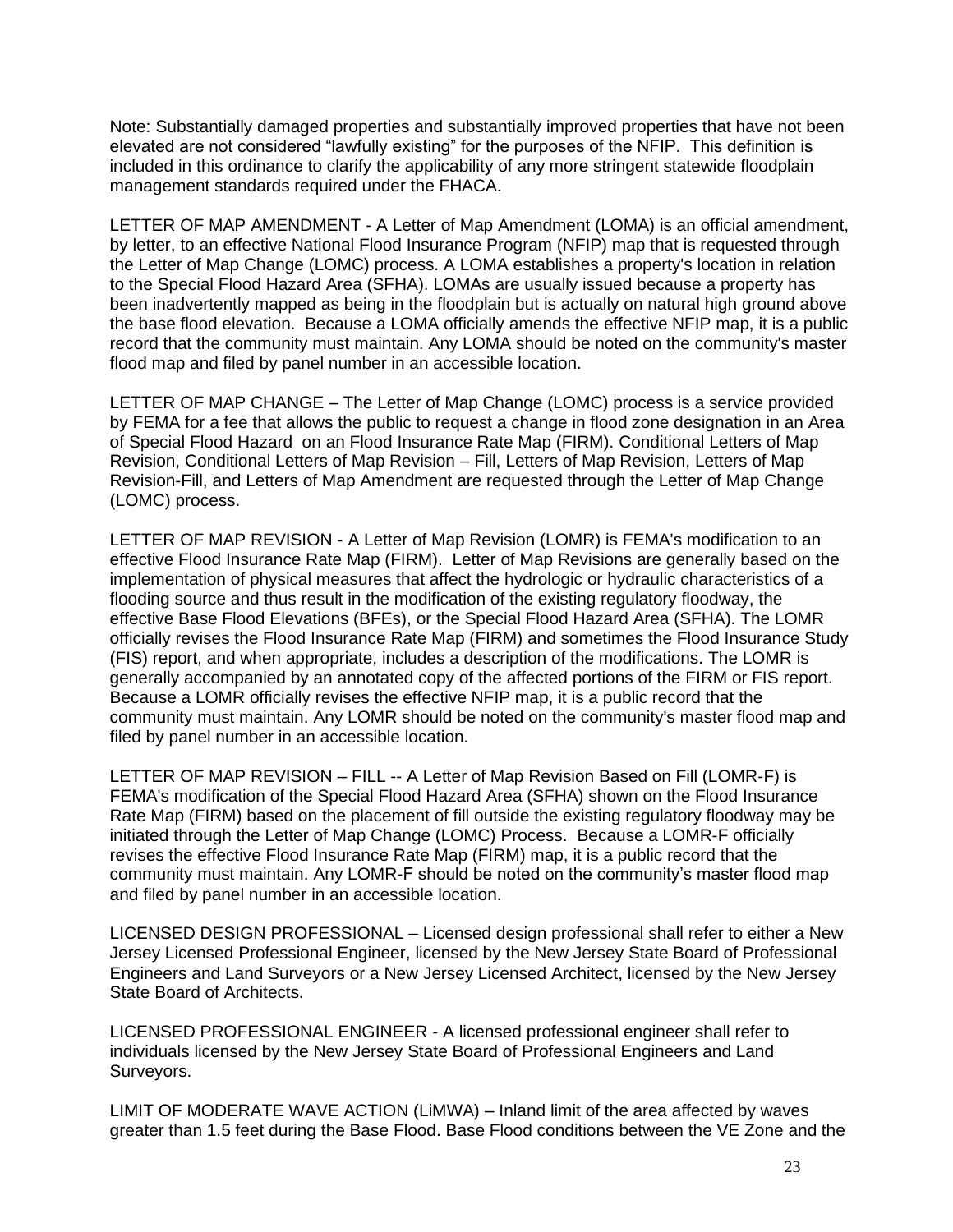LiMWA will be similar to, but less severe than those in the VE Zone.

LOCAL DESIGN FLOOD ELEVATION (LDFE) – The elevation reflective of the most recent available preliminary flood elevation guidance FEMA has provided as depicted on but not limited to Advisory Flood Hazard Area Maps, Work Maps, or Preliminary FIS and FIRM which is also inclusive of freeboard specified by the New Jersey Flood Hazard Area Control Act and Uniform Construction Codes and any additional freeboard specified in a community's ordinance. In no circumstances shall a project's LDFE be lower than a permit-specified Flood Hazard Area Design Flood Elevation or a valid NJDEP Flood Hazard Area Verification Letter plus the freeboard as required in ASCE 24 and the effective FEMA Base Flood Elevation.

LOWEST ADJACENT GRADE – The lowest point of ground, patio, or sidewalk slab immediately next a structure, except in AO Zones where it is the natural grade elevation.

LOWEST FLOOR – In A Zones, the lowest floor is the top surface of the lowest floor of the lowest enclosed area (including basement). In V Zones and coastal A Zones, the bottom of the lowest horizontal structural member of a building is the lowest floor. An unfinished or flood resistant enclosure, usable solely for the parking of vehicles, building access or storage in an area other than a basement is not considered a building's lowest floor provided that such enclosure is not built so as to render the structure in violation of other applicable non-elevation design requirements of these regulations.

LOWEST HORIZONTAL STRUCTURAL MEMBER - In an elevated building in a Coastal A or Coastal High Hazard Zone, the lowest beam, joist, or other horizontal member that supports the building is the lowest horizontal structural member. Grade beams installed to support vertical foundation members where they enter the ground are not considered lowest horizontal members.

MANUFACTURED HOME – A structure that is transportable in one or more sections, eight (8) feet or more in width and greater than four hundred (400) square feet, built on a permanent chassis, designed for use with or without a permanent foundation when attached to the required utilities, and constructed to the Federal Manufactured Home Construction and Safety Standards and rules and regulations promulgated by the U.S. Department of Housing and Urban Development. The term also includes mobile homes, park trailers, travel trailers and similar transportable structures that are placed on a site for 180 consecutive days or longer.

MANUFACTURED HOME PARK OR SUBDIVISION – A parcel (or contiguous parcels) of land divided into two or more manufactured home lots for rent or sale.

MARKET VALUE – The price at which a property will change hands between a willing buyer and a willing seller, neither party being under compulsion to buy or sell and both having reasonable knowledge of relevant facts. As used in these regulations, the term refers to the market value of buildings and structures, excluding the land and other improvements on the parcel. Market value shall be determined by one of the following methods (1) Actual Cash Value (replacement cost depreciated for age and quality of construction), (2) tax assessment value adjusted to approximate market value by a factor provided by the Property Appraiser, or (3) established by a qualified independent appraiser.

NEW CONSTRUCTION – Structures for which the start of construction commenced on or after the effective date of the first floodplain regulation adopted by a community; includes any subsequent improvements to such structures. New construction includes work determined to be a substantial improvement.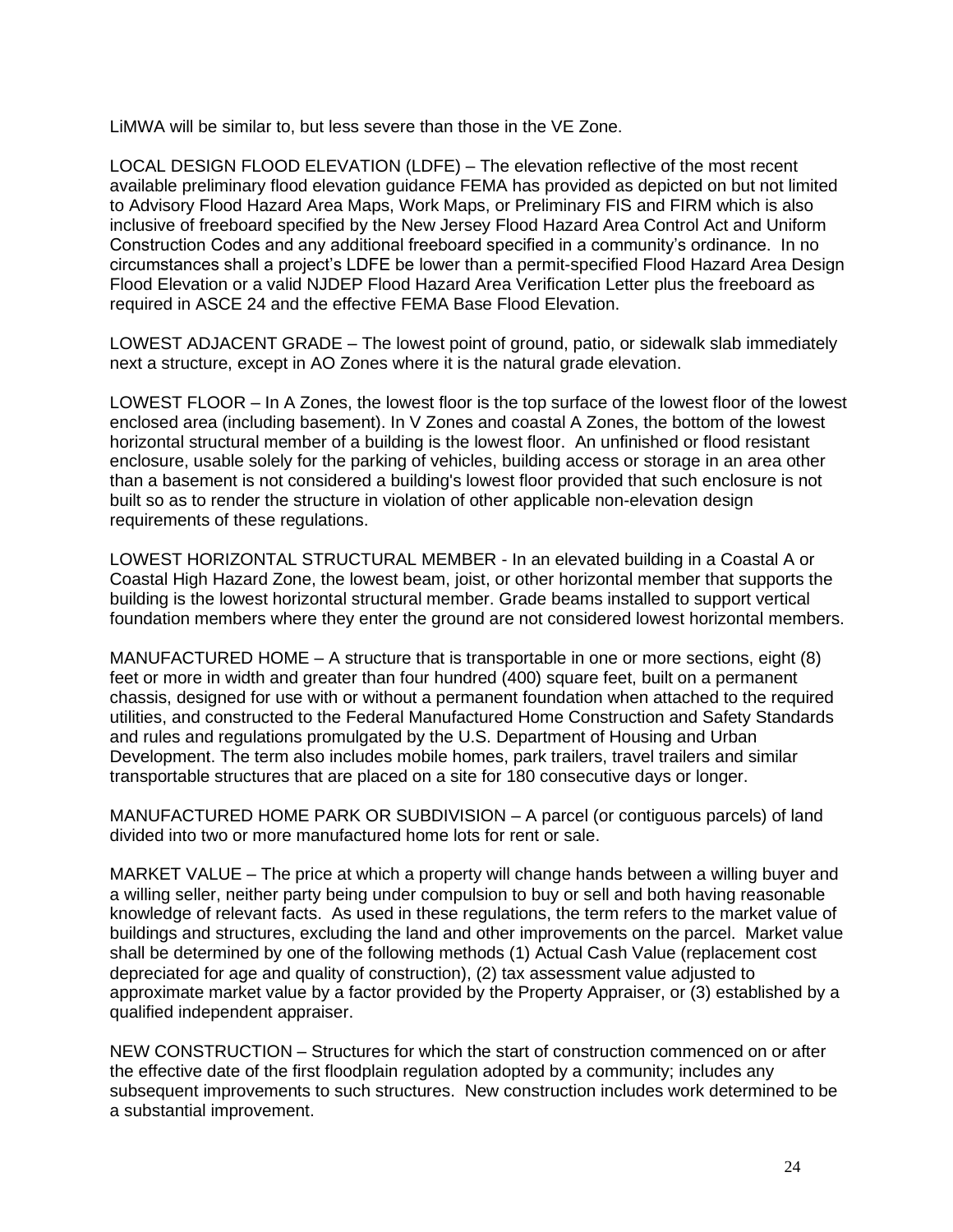NON-RESIDENTIAL – Pursuant to ASCE 24, any building or structure or portion thereof that is not classified as residential.

ORDINARY MAINTENANCE AND MINOR WORK – This term refers to types of work excluded from construction permitting under N.J.A.C. 5:23 in the March 5, 2018 New Jersey Register. Some of these types of work must be considered in determinations of substantial improvement and substantial damage in regulated floodplains under 44 CFR 59.1. These types of work include but are not limited to replacements of roofing, siding, interior finishes, kitchen cabinets, plumbing fixtures and piping, HVAC and air conditioning equipment, exhaust fans, built in appliances, electrical wiring, etc. Improvements necessary to correct existing violations of State or local health, sanitation, or code enforcement officials which are the minimum necessary to assure safe living conditions and improvements of historic structures as discussed in 44 CFR 59.1 shall not be included in the determination of ordinary maintenance and minor work.

RECREATIONAL VEHICLE – A vehicle that is built on a single chassis, 400 square feet or less when measured at the largest horizontal projection, designed to be self-propelled or permanently towable by a light-duty truck, and designed primarily not for use as a permanent dwelling but as temporary living quarters for recreational, camping, travel or seasonal use. A recreational vehicle is ready for highway use if it is on its wheels or jacking system, is attached to the site only by quick disconnect type utilities and security devices and has no permanently attached additions.

RESIDENTIAL – Pursuant to the ASCE 24:

- a. Buildings and structures and portions thereof where people live or that are used for sleeping purposes on a transient or non-transient basis;
- b. Structures including but not limited to one- and two-family dwellings, townhouses, condominiums, multi-family dwellings, apartments, congregate residences, boarding houses, lodging houses, rooming houses, hotels, motels, apartment buildings, convents, monasteries, dormitories, fraternity houses, sorority houses, vacation time-share properties; and
- c. institutional facilities where people are cared for or live on a 24-hour basis in a supervised environment, including but not limited to board and care facilities, assisted living facilities, halfway houses, group homes, congregate care facilities, social rehabilitation facilities, alcohol and drug centers, convalescent facilities, hospitals, nursing homes, mental hospitals, detoxification facilities, prisons, jails, reformatories, detention centers, correctional centers, and prerelease centers.

SOLID WASTE DISPOSAL – "Solid Waste Disposal" shall mean the storage, treatment, utilization, processing or final disposition of solid waste as described in N.J.A.C. 7:26-1.6 or the storage of unsecured materials as described in N.J.A.C. 7:13-2.3 for a period of greater than 6 months as specified in N.J.A.C. 7:26 which have been discharged, deposited, injected, dumped, spilled, leaked, or placed into any land or water such that such solid waste may enter the environment or be emitted into the air or discharged into any waters, including groundwaters.

SPECIAL FLOOD HAZARD AREA – The greater of the following: (1) Land in the floodplain within a community subject to a one percent or greater chance of flooding in any given year, shown on the FIRM as Zone V, VE, V1-3-, A, AO, A1-30, AE, A99, or AH; (2) Land and the space above that land, which lies below the peak water surface elevation of the flood hazard area design flood for a particular water, as determined using the methods set forth in the New Jersey Flood Hazard Area Control Act in N.J.A.C. 7:13; (3) Riparian Buffers as determined in the New Jersey Flood Hazard Area Control Act in N.J.A.C. 7:13. Also referred to as the AREA OF SPECIAL FLOOD HAZARD.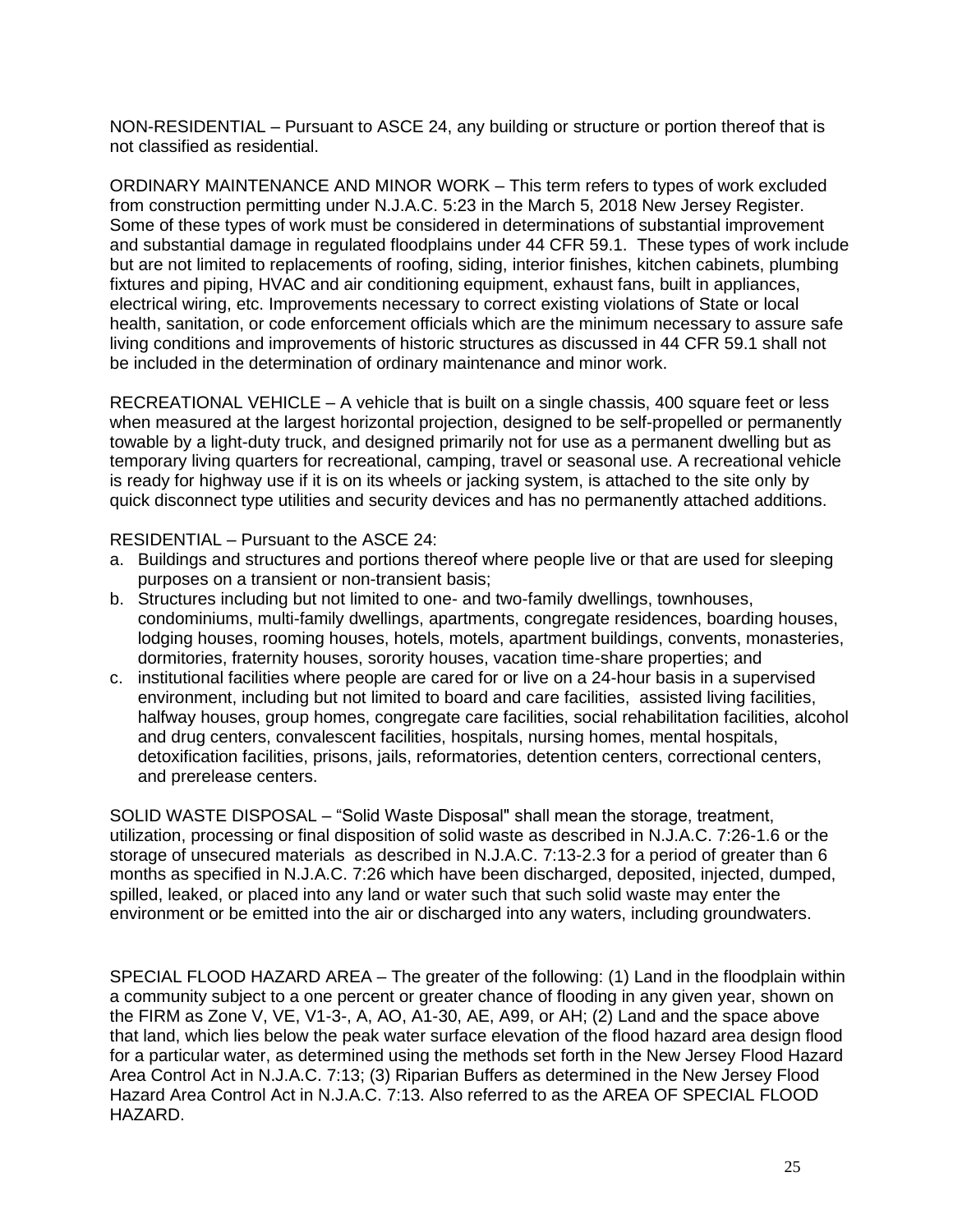# START OF CONSTRUCTION – The **Start of Construction is as follows:**

- a. **For other than new construction or substantial improvements, under the** Coastal Barrier Resources Act (CBRA), this is the date the building permit was issued, provided that the actual start of construction, repair, rehabilitation, addition, placement or other improvement was within 180 days of the permit date. The actual start means either the first placement of permanent construction of a building on site, such as the pouring of a slab or footing, the installation of piles, the construction of columns or any work beyond the stage of excavation; or the placement of a manufactured (mobile) home on a foundation. For a substantial improvement, actual start of construction means the first alteration of any wall, ceiling, floor, or other structural part of a building, whether or not that alteration affects the external dimensions of the building.
- b. For the purposes of determining whether proposed construction must meet new requirements when National Flood Insurance Program (NFIP) maps are issued or revised and Base Flood Elevation's (BFEs) increase or zones change, the Start of Construction includes substantial improvement, and means the date the building permit was issued, provided the actual start of construction, repair, reconstruction, rehabilitation, addition placement, or other improvement was within 180 days of the permit date. The actual start means either the first placement of permanent construction of a structure on a site, such as the pouring of slab or footings, the installation of piles, the construction of columns, or any work beyond the stage of excavation; or the placement of a manufactured home on a foundation.

Permanent construction does not include land preparation, such as clearing, grading, and filling, nor does it include the installation of streets and/or walkways; nor does it include excavation for a basement, footings, piers, or foundations or the erection of temporary forms; nor does it include the installation on the property of accessory buildings, such as garages or sheds not occupied as dwelling units or not part of the main structure. Such development must also be permitted and must meet new requirements when National Flood Insurance Program (NFIP) maps are issued or revised and Base Flood Elevation's (BFEs) increase or zones change.

For a substantial improvement, the actual start of construction means the first alteration of any wall, ceiling, floor, or other structural part of a building, whether or not that alteration affects the external dimensions of the building.

For determining if new construction and substantial improvements within the Coastal Barrier Resources System (CBRS) can obtain flood insurance, a different definition applies.

STRUCTURE – A walled and roofed building, a manufactured home, or a gas or liquid storage tank that is principally above ground.

SUBSTANTIAL DAMAGE – Damage of any origin sustained by a structure whereby the cost of restoring the structure to its before damaged condition would equal or exceed 50 percent of the market value of the structure before the damage occurred.

SUBSTANTIAL IMPROVEMENT – Any reconstruction, rehabilitation, addition, or other improvement of a structure taking place, the cost of which equals or exceeds 50 percent of the market value of the structure before the "start of construction" of the improvement. This term includes structures which have incurred "substantial damage", regardless of the actual repair work performed. The term does not, however, include either: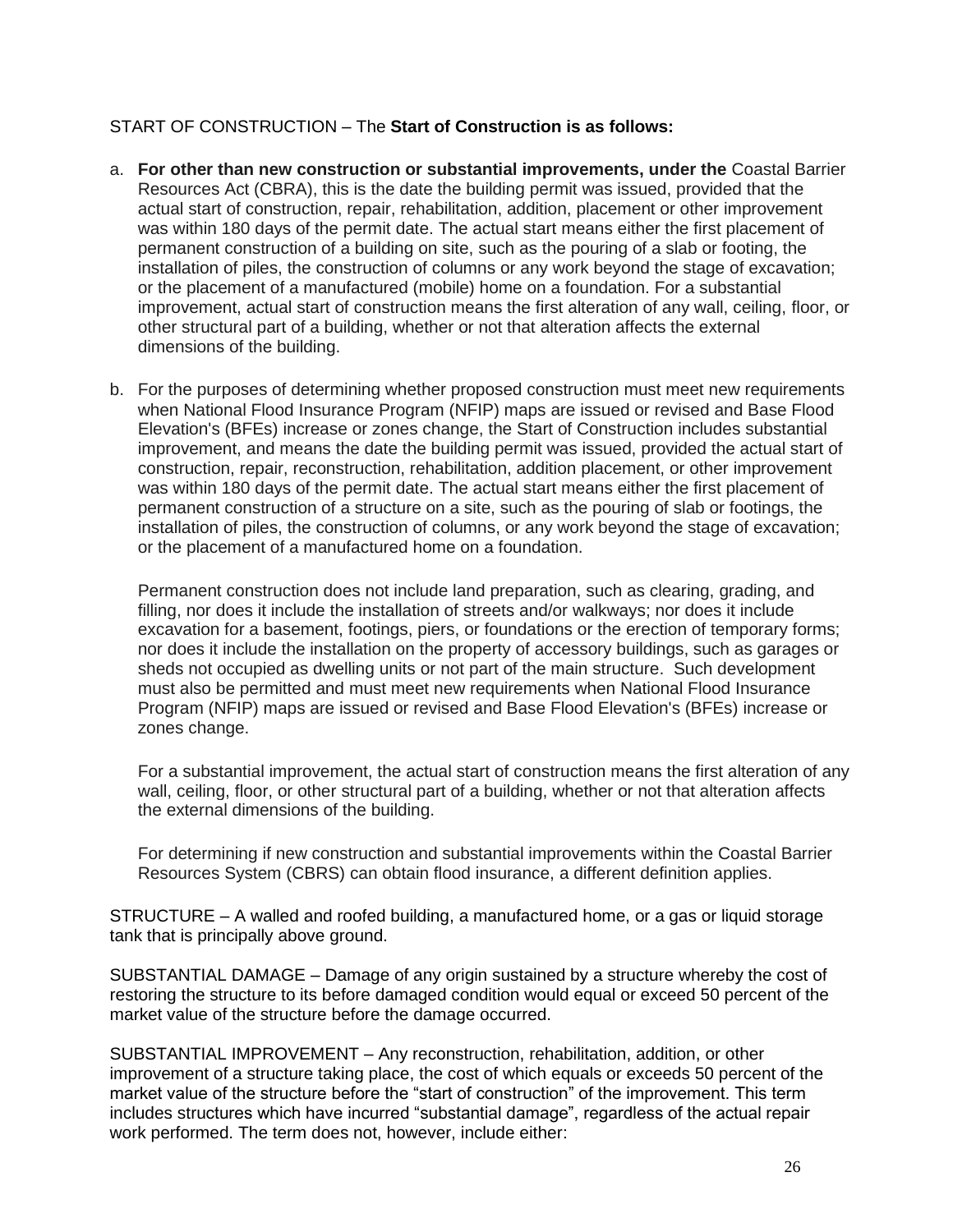- a. Any project for improvement of a structure to correct existing violations of State or local health, sanitary or safety code specifications which have been identified by the local code enforcement official and which are the minimum necessary to assure safe living conditions; or
- b. Any alteration of a "historic structure", provided that the alteration will not preclude the structure's continued designation as a "historic structure."

UTILITY AND MISCELLANEOUS GROUP U BUILDINGS AND STRUCTURES – Buildings and structures of an accessory character and miscellaneous structures not classified in any special occupancy, as described in ASCE 24.

V ZONE CERTIFICATE - A certificate that contains a certification signed by a licensed design professional certifying that the designs, plans, and specifications and the methods of construction in V Zones and Coastal A Zones are in accordance with accepted standards of practice. This certificate also includes an optional Breakaway Wall Design Certification for enclosures in these zones below the Best Available Flood Hazard Data Elevation. A completed certification is required at permit application.

V ZONES – Areas of Special Flood Hazard in which the elevation of the surface water resulting from a flood that has a 1% annual chance of equaling or exceeding the Base Flood Elevation in any given year shown on the Flood Insurance Rate Map (FIRM) zones V1-V30 and VE and is referred to as the Coastal High Hazard Area.

VARIANCE – A grant of relief from the requirements of this section which permits construction in a manner otherwise prohibited by this section where specific enforcement would result in unnecessary hardship.

VIOLATION – A development that is not fully compliant with these regulations or the flood provisions of the building code. A structure or other development without the elevation certificate, other certifications, or other evidence of compliance required in this ordinance is presumed to be in violation until such time as that documentation is provided.

WATER SURFACE ELEVATION – the height, in relation to the North American Vertical Datum (NAVD) of 1988, (or other datum, where specified) of floods of various magnitudes and frequencies in the flood plains of coastal or riverine areas.

WATERCOURSE. A river, creek, stream, channel, or other topographic feature in, on, through, or over which water flows at least periodically.

WET FLOODPROOFING – Floodproofing method that relies on the use of flood damage resistant materials and construction techniques in areas of a structure that are below the Local Design Flood Elevation by intentionally allowing them to flood. The application of wet floodproofing as a flood protection technique under the National Flood Insurance Program (NFIP) is limited to enclosures below elevated residential and non-residential structures and to accessory and agricultural structures that have been issued variances by the community.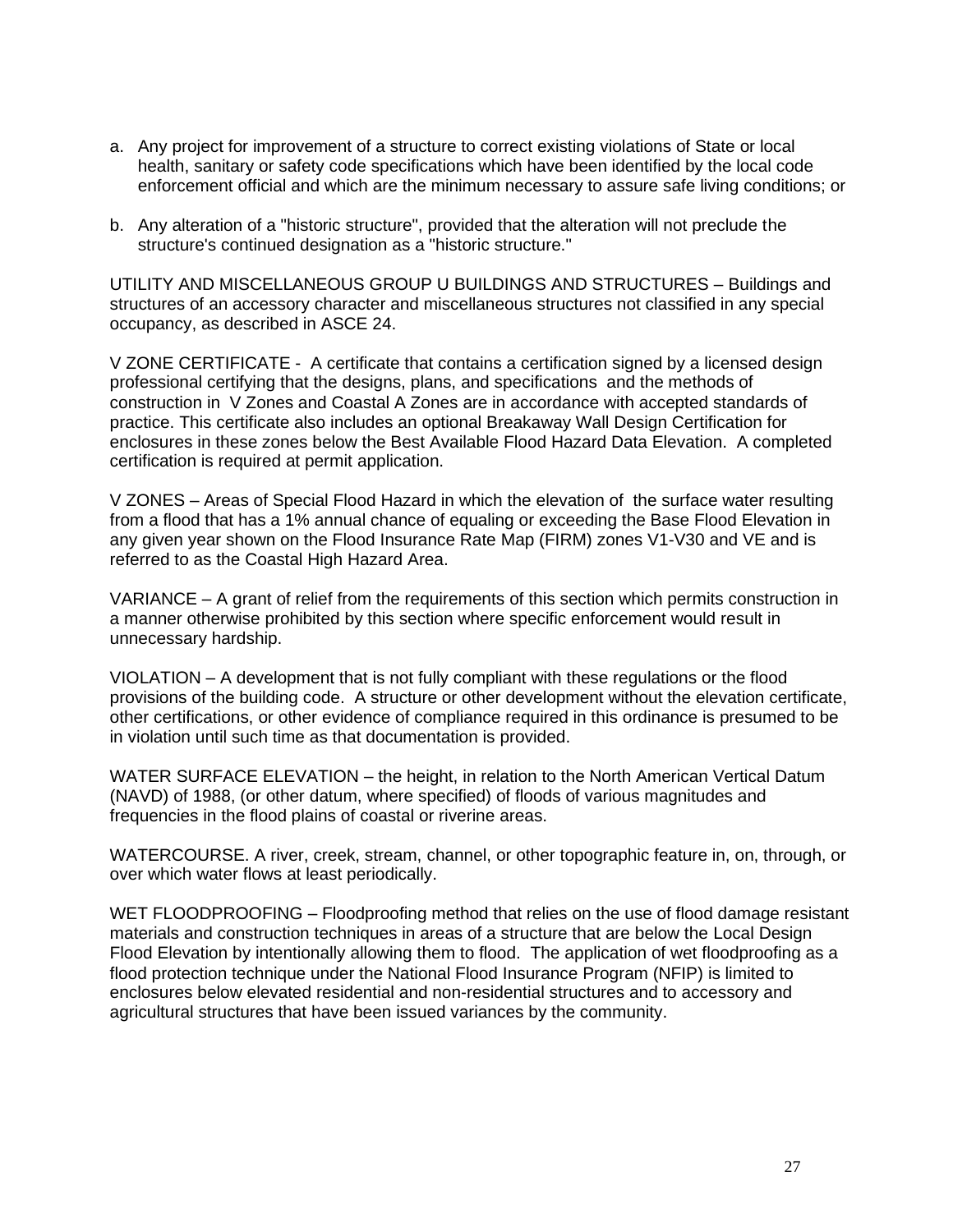# **19-10 SUBDIVISIONS AND OTHER DEVELOPMENTS**

**19-10.1 General.** Any subdivision proposal, including proposals for manufactured home parks and subdivisions, or other proposed new development in a flood hazard area shall be reviewed to assure that:

- a. All such proposals are consistent with the need to minimize flooddamage.
- b. All public utilities and facilities, such as sewer, gas, electric and water systems are located and constructed to minimize or eliminate flood damage.
- c. Adequate drainage is provided to reduce exposure to flood hazards; in Zones AH and AO, adequate drainage paths shall be provided to guide floodwater around and away from structures.
- **19-10.2 Subdivision requirements.** Where any portion of proposed subdivisions, including manufactured home parks and subdivisions, lies within a flood hazard area, the following shall be required:
	- a. The flood hazard area, including floodways, coastal high hazard areas, and CoastalA Zones, and base flood elevations, as appropriate, shall be delineated on tentative subdivision plats.
	- b. Residential building lots shall be provided with adequate buildable area outside the floodway.
	- c. The design criteria for utilities and facilities set forth in these regulations and appropriate codes shall bemet.

# **19-11 SITE IMPROVEMENT**

**19-11.1 Encroachment in floodways**. Development, land disturbing activity, and encroachments in floodways shall not be authorized unless it has been demonstrated through hydrologic and hydraulic analyses required in accordance with Section 19-5.3a of these regulations, that the proposed encroachment will not result in any increase in the base flood level during occurrence of the base flood discharge. If Section 19-5.3a is satisfied, proposed elevation, addition, or reconstruction of a lawfully existing structure within a floodway shall also be in accordance with Section 19-15.2 of this ordinance and the floodway requirements of N.J.A.C. 7:13.

**19-11.1.1 Prohibited in floodways.** The following are prohibited activities:

- a. The storage of unsecured materials is prohibited within a floodway pursuant to N.J.A.C. 7:13.
- b. Fill and new structures are prohibited in floodways per N.J.A.C. 7:13.

### **19-11.2 Coastal High Hazard Areas (V Zones) and Coastal A Zones.** In Coastal High Hazard Areas and Coastal AZones:

- a. New buildings shall only be authorized landward of the reach of mean high tide.
- b. The placement of manufactured homes shall be prohibited except in an existing manufactured home park or subdivision.
- c. Basements or enclosures that are below grade on all sides are prohibited.
- d. The use of fill for structural support of buildings is prohibited.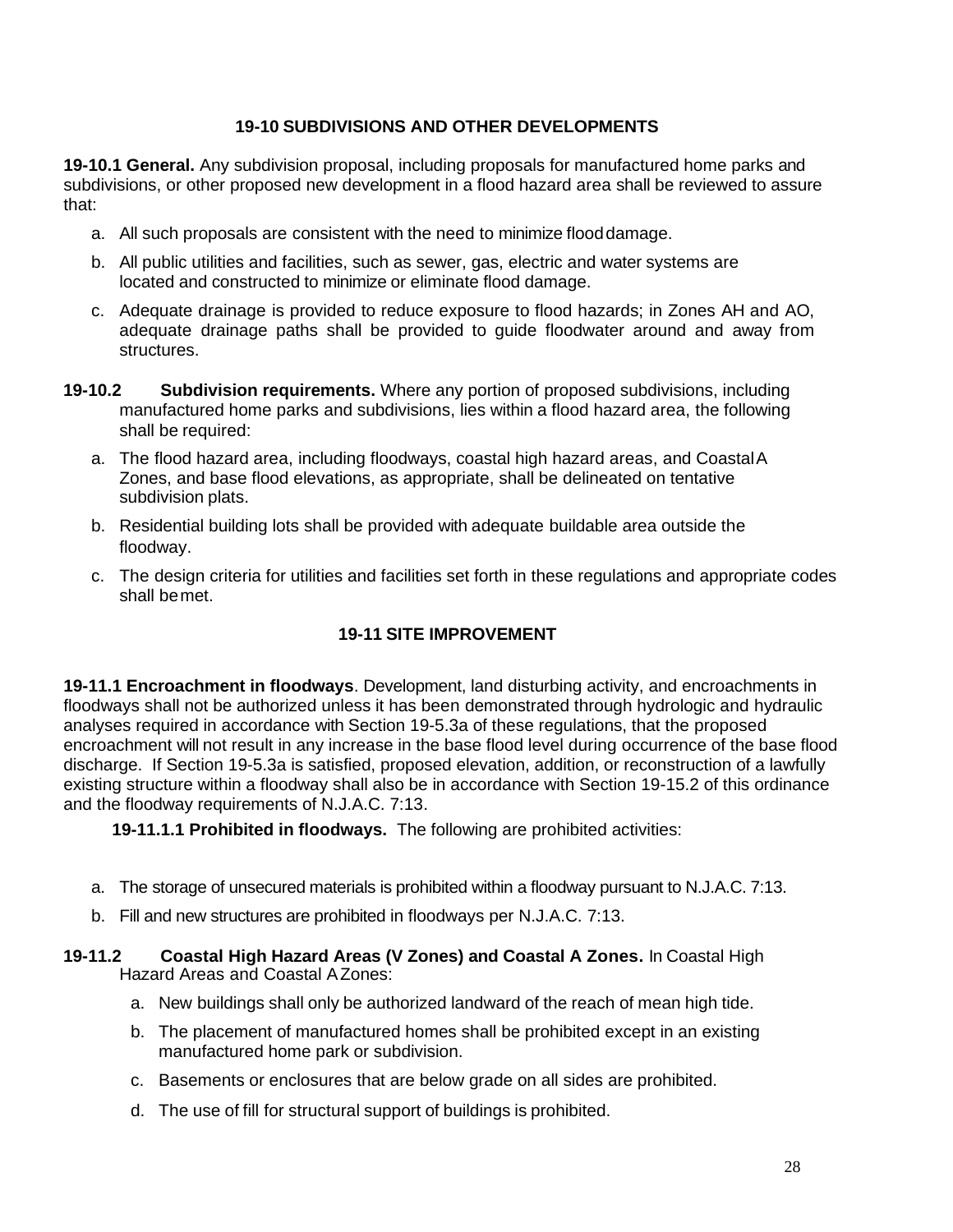- **19-11.3 Sewer facilities**. All new and replaced sanitary sewer facilities, private sewage treatment plants (including all pumping stations and collector systems) and on-site waste disposal systems shall be designed in accordance with the New Jersey septic system regulations contained in N.J.A.C. 14A and N.J.A.C. 7:9A, the UCC Plumbing Subcode (N.J.A.C. 5:23) and Chapter 7, ASCE 24, to minimize or eliminate infiltration of floodwater into the facilities and discharge from the facilities into flood waters, or impairment of the facilities andsystems.
- **19-11.4 Water facilities**. All new and replacement water facilities shall be designed in accordance with the New Jersey Safe Drinking Water Act (N.J.A.C. 7:10) and the provisions of Chapter 7 ASCE 24, to minimize or eliminate infiltration of floodwater into the systems.
- **19-11.5 Storm drainage.** Storm drainage shall be designed to convey the flow of surface waters to minimize or eliminate damage to persons orproperty.
- **19-11.6 Streets and sidewalks**. Streets and sidewalks shall be designed to minimize potential for increasing or aggravating flood levels.
- **19-11.7 Limitations on placement of fill.** Subject to the limitations of these regulations, fill shall be designed to be stable under conditions of flooding including rapid rise and rapid drawdown of floodwater, prolonged inundation, and protection against flood-related erosion and scour. In addition to these requirements, when intended to support buildings and structures (Zone A only), fill shall comply with the requirements of the UCC (N.J.A.C. 5:23). Proposed fill and encroachments in flood hazard areas shall comply with the flood storage displacement limitations of N.J.A.C. 7:13.
- **19-11.8 Limitations on sites in coastal high hazard areas (V Zones) and Coastal A Zones.** In coastal high hazard areas and Coastal A Zones, alteration of sand dunes shall be permitted only when the engineering analysis required by Section 19-5.3d of these regulations demonstrates that the proposed alteration will not increase the potential for flood damage. Construction or restoration of dunes under or around elevated buildings and structures shall comply with Section 19-15.9c of these regulations and as permitted under the NJ Coastal Zone Management Rules (N.J.A.C. 7:7).

**19-11.9 Hazardous Materials.** The placement or storage of any containers holding hazardous substances in a flood hazard area is prohibited unless the provisions of N.J.A.C. 7:13 which cover the placement of hazardous substances and solid waste is met.

## **19-12 MANUFACTURED HOMES**

**19-12.1 General.** All manufactured homes installed in flood hazard areas shall be installed pursuant to the Nationally Preemptive Manufactured Home Construction and Safety Standards Program (24 CFR 3280).

- **19-12.2 Elevation.** All new, relocated, and replacement manufactured homes to be placed or substantially improved in a flood hazard area shall be elevated such that the bottom of the frame is elevated to or above the elevation specified in Section19-15.2.
- **19-12.3 Foundations**. All new, relocated, and replacement manufactured homes, including substantial improvement of existing manufactured homes, shall be placed on permanent, reinforced foundations that are designed in accordance with Section R322 of the Residential Code.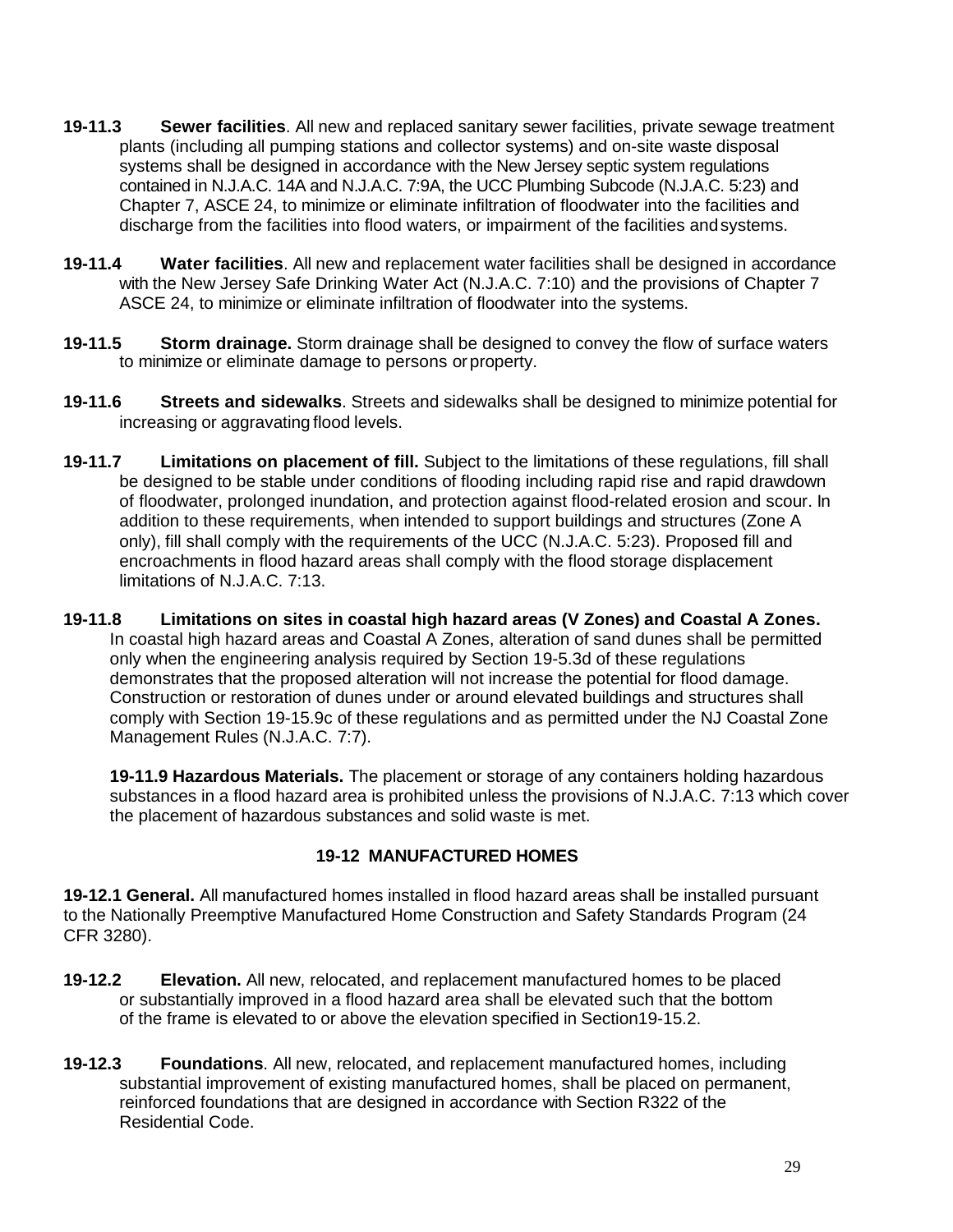- **19-12.4 Anchoring.** All new, relocated, and replacement manufactured homes to be placed or substantially improved in a flood hazard area shall be installed using methods and practices which minimize flood damage and shall be securely anchored to an adequately anchored foundation system to resist flotation, collapse and lateral movement. This requirement is in addition to applicable State and local anchoring requirements for resisting wind forces.
- **19-12.5 Enclosures.** Fully enclosed areas below elevated manufactured homes shall comply with the requirements of Section 19-15.2.
- **19-12.6 Protection of mechanical equipment and outside appliances.** Mechanical equipment and outside appliances shall be elevated to or above the elevation of the bottom of the frame required in Section 19-15.2 of these regulations.

**Exception.** Where such equipment and appliances are designed and installed to prevent water from entering or accumulating within their components and the systems are constructed to resist hydrostatic and hydrodynamic loads and stresses, including the effects of buoyancy, during the occurrence of flooding up to the elevation required by Section 19-15.2*,* the systems and equipment shall be permitted to be located below that elevation. Electrical wiring systems shall be permitted below the design flood elevation provided they conform to the provisions of NFPA 70 (National Electric Code).

# **19-13 RECREATIONAL VEHICLES**

**19-13.1 Placement prohibited.** The placement of recreational vehicles shall not be authorized in coastal high hazard areas and in floodways.

- **19-13.2 Temporary placement.** Recreational vehicles in flood hazard areas shall be fully licensed and ready for highway use and shall be placed on a site for less than 180 consecutive days.
- **19-13.3 Permanent placement.** Recreational vehicles that are not fully licensed and ready for highway use, or that are to be placed on a site for more than 180 consecutive days, shall meet the requirements of Section 19-15.2 for habitable buildings.

## **19-14 TANKS**

**19-14.1 Tanks.** Underground and above-ground tanks shall be designed, constructed, installed, and anchored in accordance with ASCE 24 and N.J.A.C. 7:13.

## **19.15 OTHER DEVELOPMENT AND BUILDING WORK**

**19-15.1 General requirements for other development and building work.** All development and building work, including man-made changes to improved or unimproved real estate for which specific provisions are not specified in these regulations or the Uniform Construction Code (N.J.A.C. 5:23), shall:

- a. Be located and constructed to minimize flooddamage;
- b. Meet the limitations of Section 19-5.3a of this ordinance when located in a regulated floodway;
- c. Be anchored to prevent flotation, collapse or lateral movement resulting from hydrostatic and hydrodynamic loads, including the effects of buoyancy, during the conditions of flooding up to the Local Design Flood Elevation determined according to Section 19-2.3;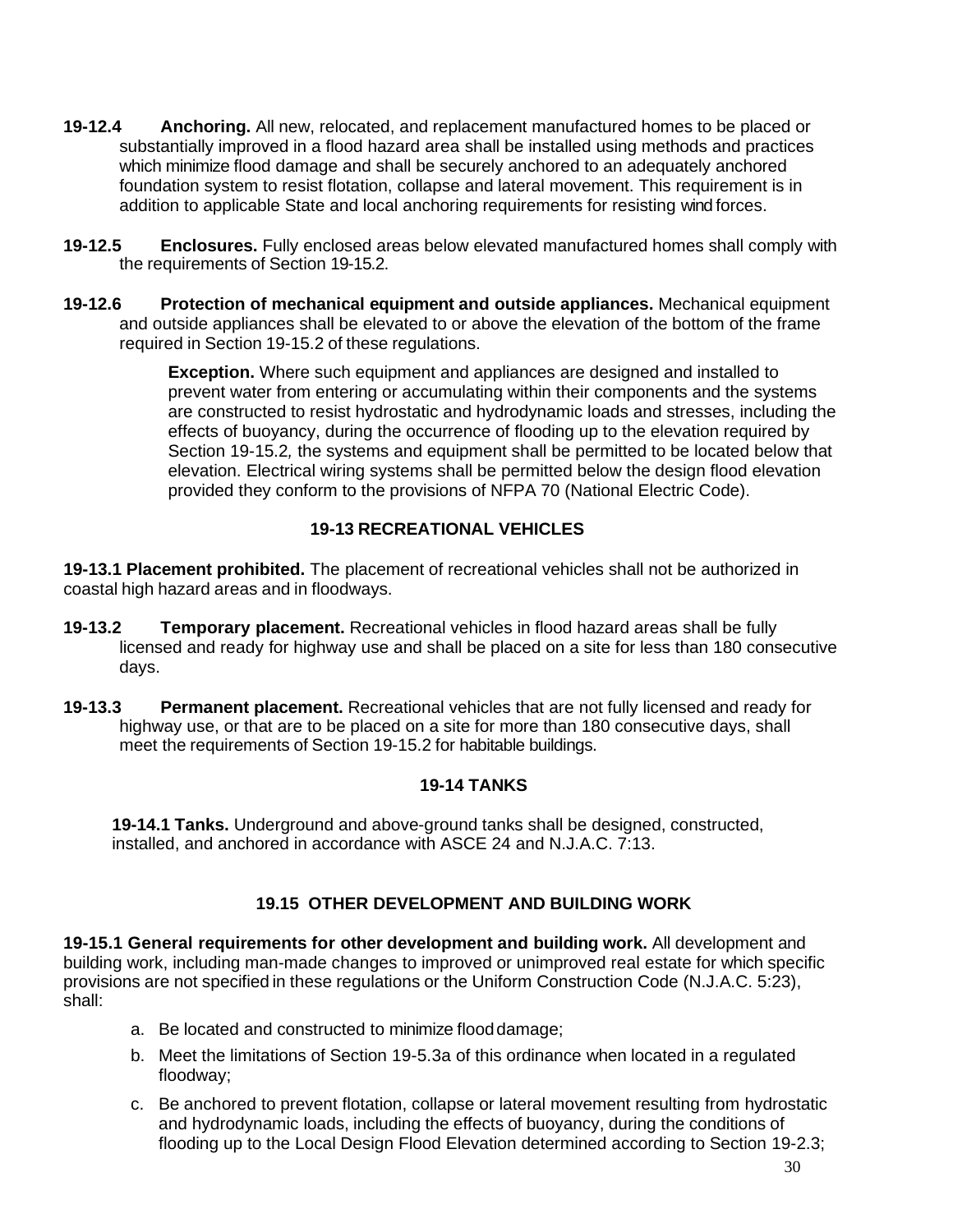- d. Be constructed of flood damage-resistant materials as described in ASCE 24 Chapter 5;
- e. Have mechanical, plumbing, and electrical systems above the Local Design Flood Elevation determined according to Section 19-2.3 or meet the requirements of ASCE 24 Chapter 7 which requires that attendant utilities are located above the Local Design Flood Elevation unless the attendant utilities and equipment are:
	- 1. Specifically allowed below the Local Design Flood Elevation; and
	- 2. Designed, constructed, and installed to prevent floodwaters, including any backflow through the system from entering or accumulating within the components.
- f. Not exceed the flood storage displacement limitations in fluvial flood hazard areas in accordance with N.J.A.C. 7:13; and
- g. Not exceed the impacts to frequency or depth of offsite flooding as required by N.J.A.C. 7:13 in floodways.

## **19-15.2 Requirements for Habitable Buildings and Structures**.

- a. Construction and Elevation in A Zones not including Coastal A Zones.
	- 1. No portion of a building is located within a V Zone.
	- 2. No portion of a building is located within a Coastal A Zone, unless a licensed design professional certifies that the building's foundation is designed in accordance with ASCE 24, Chapter 4.
	- 3. All new construction and substantial improvement of any habitable building (as defined in Section 19-9) located in flood hazard areas shall have the lowest floor, including basement, together with the attendant utilities (including all electrical, heating, ventilating, air-conditioning and other service equipment) and sanitary facilities, elevated to or above the Local Design Flood Elevation as determined in Section 19-2.3, be in conformance with ASCE Chapter 7, and be confirmed by an Elevation Certificate.
	- 4. All new construction and substantial improvements of non-residential structures shall:
		- (a) Have the lowest floor, including basement, together with the attendant utilities (including all electrical, heating, ventilating, air-conditioning and other service equipment) and sanitary facilities, elevated to or above the Local Design Flood Elevation as determined in Section 19-2.3, be in conformance with ASCE Chapter 7, and be confirmed by an Elevation Certificate; or
		- (b) Together with the attendant utility and sanitary facilities, be designed so that below the Local Design Flood Elevation, the structure:
			- (1) Meets the requirements of ASCE 24 Chapters 2 and 7; and
			- (2) Is constructed according to the design plans and specifications provided at permit application and signed by a licensed design professional, is certified by that individual in a Floodproofing Certificate, and is confirmed by an Elevation Certificate.
	- 5. All new construction and substantial improvements with fully enclosed areas below the lowest floor shall be used solely for parking of vehicles, building access, or storage in an area other than a basement and which are subject to flooding. Enclosures shall:

(a) For habitable structures, be situated at or above the adjoining exterior grade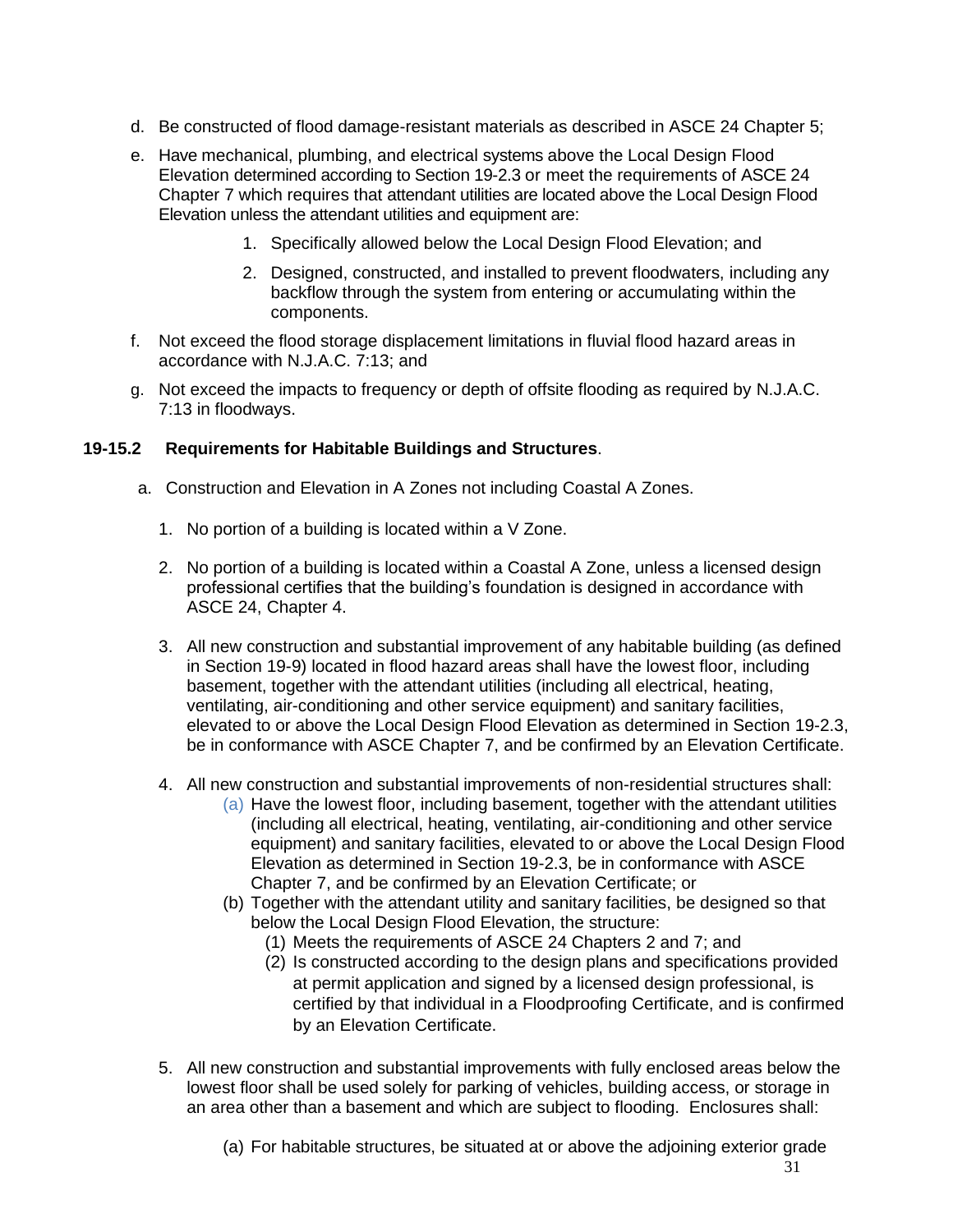along at least one entire exterior wall, in order to provide positive drainage of the enclosed area in accordance with N.J.A.C. 7:13; enclosures (including crawlspaces and basements) which are below grade on all sides are prohibited;

- (b) Be designed to automatically equalize hydrostatic flood forces on exterior walls by allowing for the entry and exit of floodwaters unless the structure is nonresidential and the requirements of 19-15.2a4(b) are met;
- (c) Be constructed to meet the requirements of ASCE 24 Chapter 2;
- (d) Have openings documented on an Elevation Certificate; and
- (e) Have documentation that a deed restriction has been obtained for the lot if the enclosure is greater than six feet in height. This deed restriction shall be recorded in the Office of the County Clerk or the Registrar of Deeds and Mortgages in which the building is located, shall conform to the requirements in N.J.A.C.7:13, and shall be recorded within 90 days of receiving a Flood Hazard Area Control Act permit or prior to the start of any site disturbance (including pre-construction earth movement, removal of vegetation and structures, or construction of the project), whichever is sooner. Deed restrictions must explain and disclose that:
	- (1) The enclosure is likely to be inundated by floodwaters which may result in damage and/or inconvenience.
	- (2) The depth of flooding that the enclosure would experience to the Flood Hazard Area Design Flood Elevation;
	- (3) The deed restriction prohibits habitation of the enclosure and explains that converting the enclosure into a habitable area may subject the property owner to enforcement;
- b. Construction and Elevation in V Zones and Coastal A Zones.
- 1. All new construction and substantial improvements shall be constructed according to structural designs, plans and specifications conforming with ASCE 24 Chapter 4 which are signed by a licensed design professional and certified by that individual in a V Zone Certificate.
- 2. All new construction and substantial improvement of any habitable building (as defined in Section 19-9) located in coastal high hazard areas shall have the lowest horizontal structural member, together with the attendant utilities (including all electrical, heating, ventilating, air-conditioning and other service equipment) and sanitary facilities, elevated to the Local Design Flood Elevation as determined in Section 19-2.3, be in conformance with ASCE Chapter 7, and be confirmed by an Elevation Certificate.
- 3. All new construction and substantial improvements of non-residential structures shall:
	- (a) Have the lowest horizontal structural member, including basement, together with the attendant utilities (including all electrical, heating, ventilating, airconditioning and other service equipment) and sanitary facilities, elevated to or above the Local Design Flood Elevation as determined in Section 19-2.3, be in conformance with ASCE 24 Chapter 7, and be confirmed by an Elevation Certificate; or
	- (b) Together with the attendant utility and sanitary facilities, be designed so that below the Local Design Flood Elevation, the structure: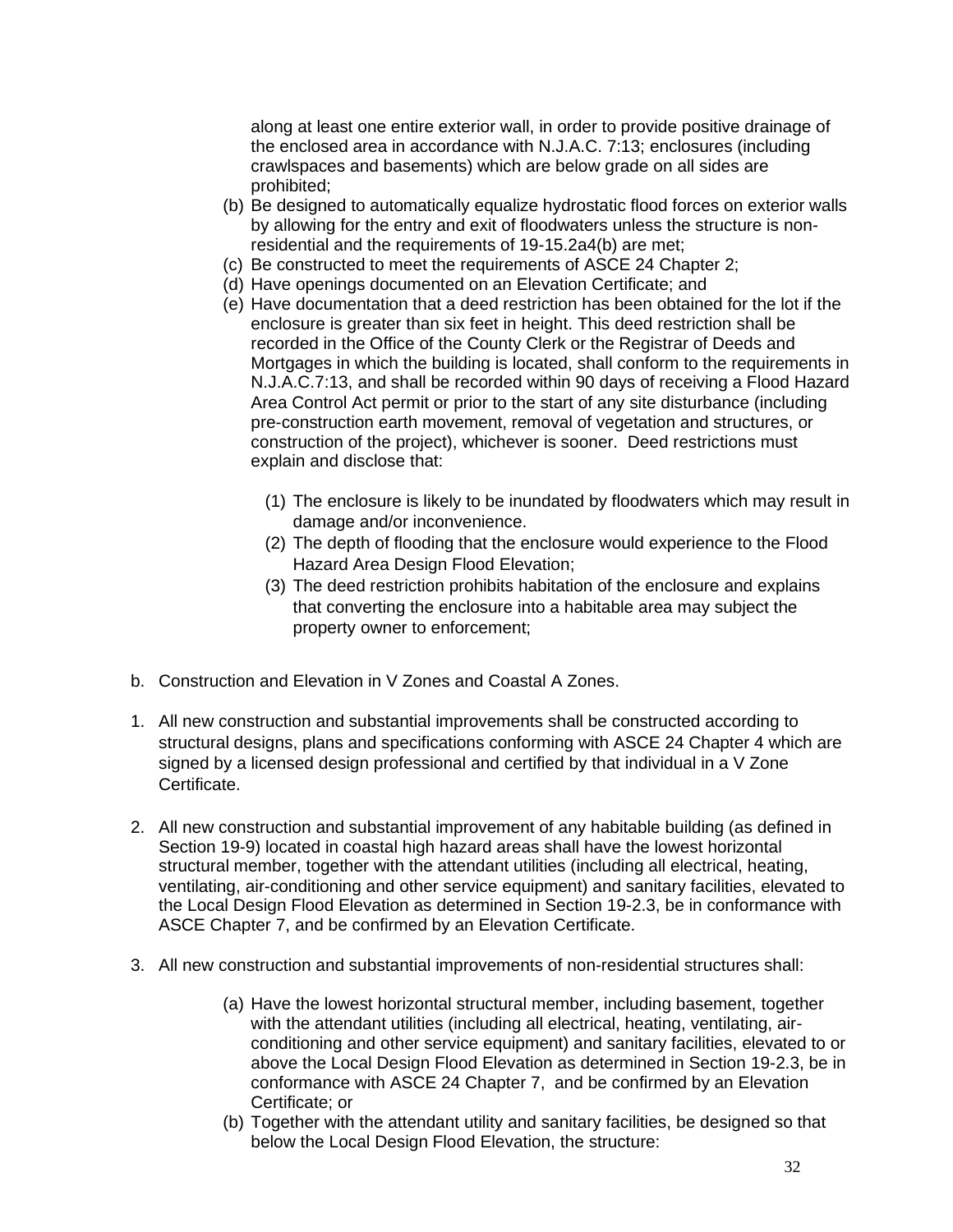- (1) Meets the requirements of ASCE 24 Chapters 4 and 7; and
- (2) Is constructed according to the design plans and specifications provided at permit application and signed by a licensed design professional, is certified by that individual in a Floodproofing Certificate, and is confirmed by an Elevation Certificate.
- 4. All new construction and substantial improvements shall have the space below the lowest floor either free of obstruction or constructed with non-supporting breakaway walls, open wood lattice-work, or insect screening intended to collapse under wind and water loads without causing collapse, displacement, or other structural damage to the elevated portion of the building or supporting foundation system. All breakaway walls shall be constructed according to structural designs, plans and specifications conforming with ASCE 24 Chapter 4, signed by a licensed design professional, and certified by that individual in a Breakaway Wall Certificate.
- 5. All new construction and substantial improvements with fully enclosed areas below the lowest floor shall be used solely for parking of vehicles, building access, or storage in an area other than a basement and which are subject to flooding. Enclosures shall:
	- (a) Be situated at or above the adjoining exterior grade along at least one entire exterior wall, in order to provide positive drainage of the enclosed area in accordance with N.J.A.C. 7:13; enclosures (including crawlspaces and basements) which are below grade on all sides are prohibited.
	- (b) Be designed to automatically equalize hydrostatic flood forces on exterior walls by allowing for the entry and exit of floodwaters unless the structure is non-residential and the requirements of 19-15.2b3(b) are met;
	- (c) Be constructed to meet the requirements of ASCE 24 Chapter 4;
	- (d) Have openings documented on an Elevation Certificate and have breakaway wall construction documented on a Breakaway Wall Certificate unless the requirements of 19-15.2b3(b) are met for a non-residential structure; and
	- (e) Have documentation that a deed restriction has been obtained for the lot if the enclosure is greater than six feet in height. This deed restriction shall be recorded in the Office of the County Clerk or the Registrar of Deeds and Mortgages in which the building is located, shall conform to the requirements in N.J.A.C.7:13, and shall be recorded within 90 days of receiving a Flood Hazard Area Control Act permit or prior to the start of any site disturbance (including pre-construction earth movement, removal of vegetation and structures, or construction of the project), whichever is sooner. Deed restrictions must explain and disclose that:
		- (1) The enclosure is likely to be inundated by floodwaters which may result in damage and/or inconvenience.
		- (2) The depth of flooding that the enclosure would experience to the Flood Hazard Area Design Flood Elevation;
		- (3) The deed restriction prohibits habitation of the enclosure and explains that converting the enclosure into a habitable area may subject the property owner to enforcement;
- **19-15.3 Garages and accessory storage structures.** Garages and accessory storage structures shall be designed and constructed in accordance with the Uniform Construction Code.
- **19-15.4 Fences.** Fences in floodways that have the potential to block the passage of floodwater, such as stockade fences and wire mesh fences, shall meet the requirements of Section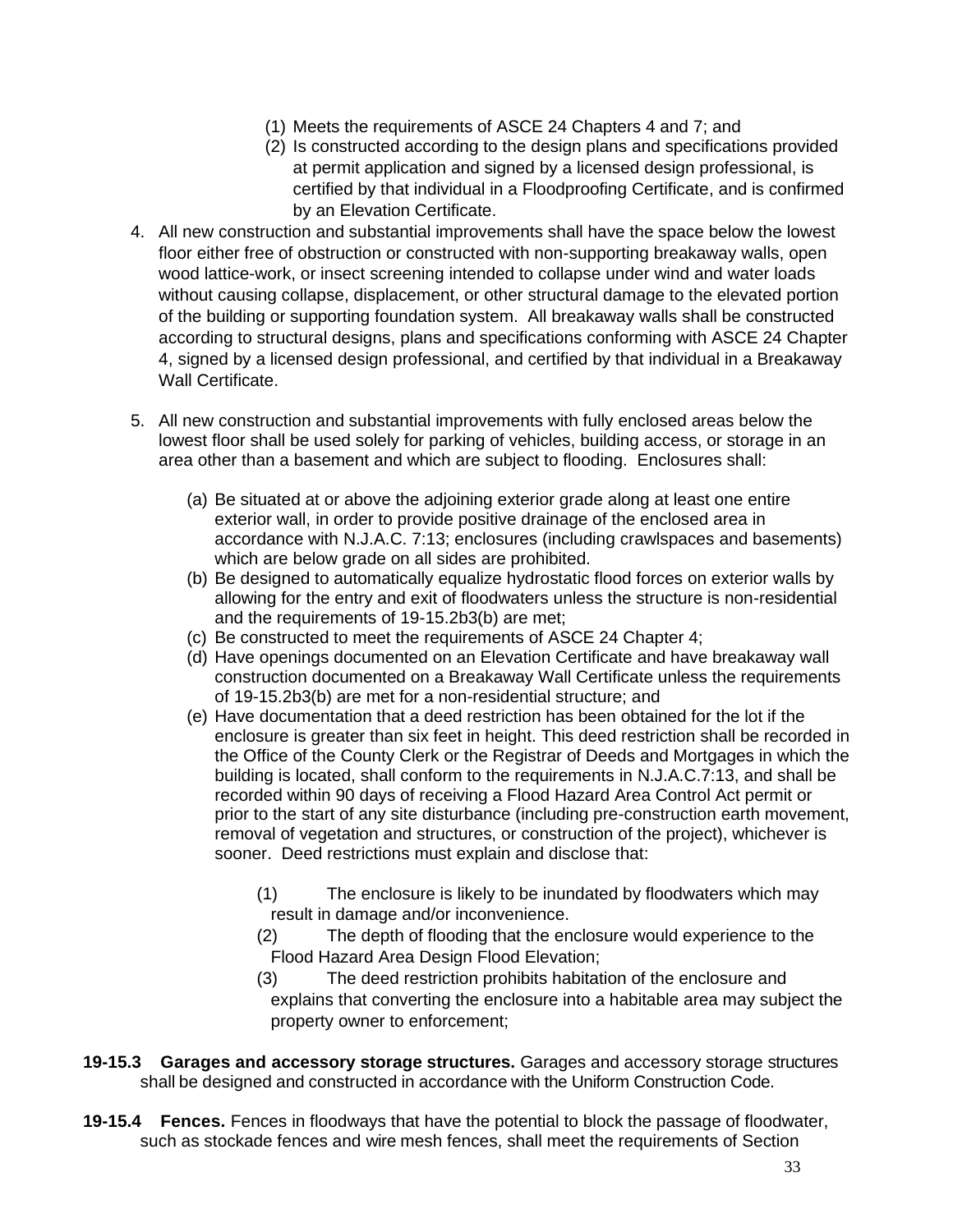19-5.3a of theseregulations. Pursuant to N.J.A.C. 7:13, any fence located in a floodway shall have sufficiently large openings so as not to catch debris during a flood and thereby obstruct floodwaters, such as barbed-wire, split-rail, or strand fence. A fence with little or no open area, such as a chain link, lattice, or picket fence, does not meet this requirement. Foundations for fences greater than 6 feet in height must conform with the Uniform Construction Code. Fences for pool enclosures having openings not in conformance with this section but in conformance with the Uniform Construction Code to limit climbing require a variance as described in Section 19-7 of this ordinance.

**19-15.5 Retaining walls, sidewalks, and driveways.** Retaining walls, sidewalks and driveways that involve placement of fill in floodways shall meet the requirements of Section 19-5.3a of these regulations and N.J.A.C. 7:13.

**19-15.6 Swimming pools.** Swimming pools shall be designed and constructed in accordance with the Uniform Construction Code. Above-ground swimming pools and below-ground swimming pools that involve placement of fill in floodways shall also meet the requirements of Section 19-5.3a of theseregulations. Above-ground swimming pools are prohibited in floodways by N.J.A.C. 7:13.

### **19-15.7 Roads and watercourse crossings.**

- a. For any railroad, roadway, or parking area proposed in a flood hazard area, the travel surface shall be constructed at least one foot above the Flood Hazard Area Design Elevation in accordance with N.J.A.C. 7:13.
- b. Roads and watercourse crossings that encroach into regulated floodways or riverine waterways with base flood elevations where floodways have not been designated, including roads, bridges, culverts, low- water crossings and similar means for vehicles or pedestrians to travel from one side of a watercourse to the other side, shall meet the requirements of Section 19-5.3a of these regulations.
- **19-15.8 Other development in coastal high hazard areas (Zone V) and Coastal A Zones.** In Coastal High Hazard Areas (V Zones) and Coastal A Zones, development activities other than buildings and structures shall be permitted only when also authorized by the appropriate Federal, State or local authority; when located outside the footprint of, and not structurally attached to, buildings and structures; and when analyses prepared by a licensed professional engineer demonstrates no harmful diversion of floodwater or wave runup and wave reflection that would increase damage to adjacent buildings and structures. Such other development activities include but are not limited to:
	- a. Bulkheads, seawalls, retaining walls, revetments, and similar erosion control structures;
	- b. Solid fences and privacy walls, and fences prone to trapping debris, unless designed and constructed to fail under flood conditions less than the base flood or otherwise function to avoid obstruction of floodwater; and
	- c. On-site filled or mound sewagesystems.
- **19-15.9 Nonstructural fill in coastal high hazard areas (Zone V) and Coastal A Zones.** In coastal high hazard areas and Coastal A Zones:
	- a. Minor grading and the placement of minor quantities of nonstructural fill shall be permitted for landscaping and for drainage purposes under and around buildings.
	- b. Nonstructural fill with finished slopes that are steeper than one unit vertical to five units horizontal shall be permitted only when an analysis prepared by a licensed professional engineer demonstrates no harmful diversion of floodwater or wave runup and wave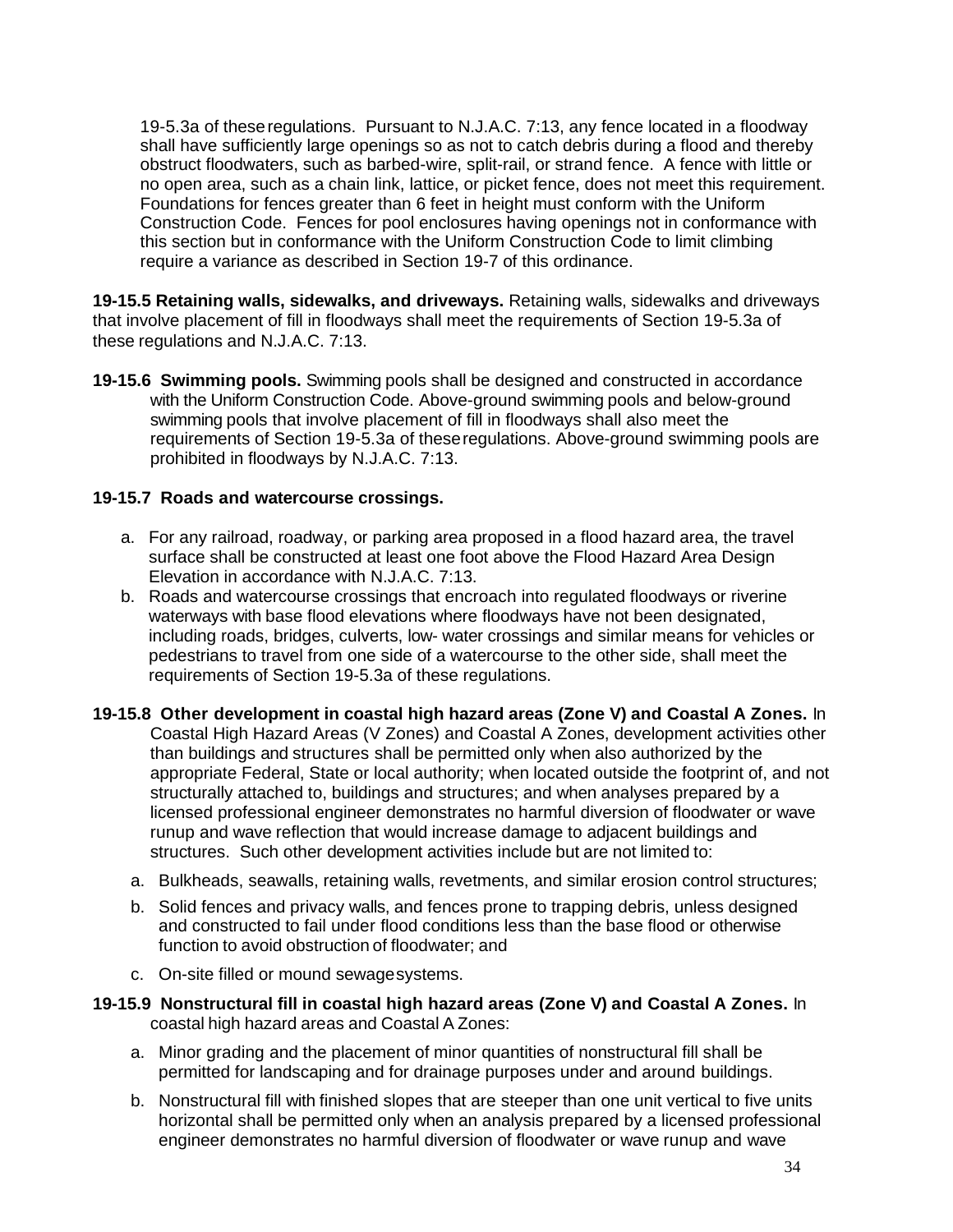reflection that would increase damage to adjacent buildings and structures.

c. Sand dune construction and restoration of sand dunes under or around elevated buildings are permitted without additional engineering analysis or certification of the diversion of floodwater or wave runup and wave reflection where the scale and location of the dune work is consistent with local beach-dune morphology and the vertical clearance is maintained between the top of the sand dune and the lowest horizontal structural member of thebuilding.

# **19-16 TEMPORARY STRUCTURES AND TEMPORARY STORAGE**

**19-16.1 Temporary structures.** Temporary structures shall be erected for a period of less than 180 days. Temporary structures shall be anchored to prevent flotation, collapse or lateral movement resulting from hydrostatic loads, including the effects of buoyancy, during conditions of the base flood. Fully enclosed temporary structures shall have flood openings that are in accordance with ASCE 24 to allow for the automatic entry and exit of flood waters.

- **19-16.2 Temporary storage.** Temporary storage includes storage of goods and materials fora period of less than 180 days. Stored materials shall not include hazardous materials.
- **19-16.3 Floodway encroachment.** Temporary structures and temporary storage in floodways shall meet the requirements of Section 19-5.3a of these regulations.

# **19-17 UTILITY AND MISCELLANEOUS GROUP U**

**19-17.1 Utility and Miscellaneous Group U.** In accordance with Section 312 of the International Building Code, Utility and Miscellaneous Group U includes buildings and structures that are accessory in character and miscellaneous structures not classified in any specific occupancy in the Building Code, including, but not limited to, agricultural buildings, aircraft hangars (accessory to a one- or two-family residence), barns, carports, communication equipment structures (gross floor area less than 1,500 sq. ft.), fences more than 6 feet (1829 mm) high, grain silos (accessory to a residential occupancy), livestock shelters, private garages, retaining walls, sheds, stables, tanks and towers.

**19-17.2 Flood loads.** Utility and miscellaneous Group U buildings and structures, including substantial improvement of such buildings and structures, shall be anchored to prevent flotation, collapse or lateral movement resulting from flood loads, including the effects of buoyancy, during conditions up to the Local Design Flood Elevation as determined in Section 19-2.3.

**19-17.3 Elevation.** Utility and miscellaneous Group U buildings and structures, including substantial improvement of such buildings and structures, shall be elevated such that the lowest floor, including basement, is elevated to or above the Local Design Flood Elevation as determined in Section 19-2.3 and in accordance with ASCE 24. Utility lines shall be designed and elevated in accordance with N.J.A.C. 7:13.

**19-17.4 Enclosures below base flood elevation.** Fully enclosed areas below the design flood elevation shall be constructed in accordance with Section 19-15.2 and with ASCE 24 for new construction and substantial improvements. Existing enclosures such as a basement or crawlspace having a floor that is below grade along all adjoining exterior walls shall be abandoned, filled-in, and/or otherwise modified to conform with the requirements of N.J.A.C. 7:13 when the project has been determined to be a substantial improvement by the Floodplain Administrator.

**19-17.5 Flood-damage resistant materials.** Flood-damage-resistant materials shall be used